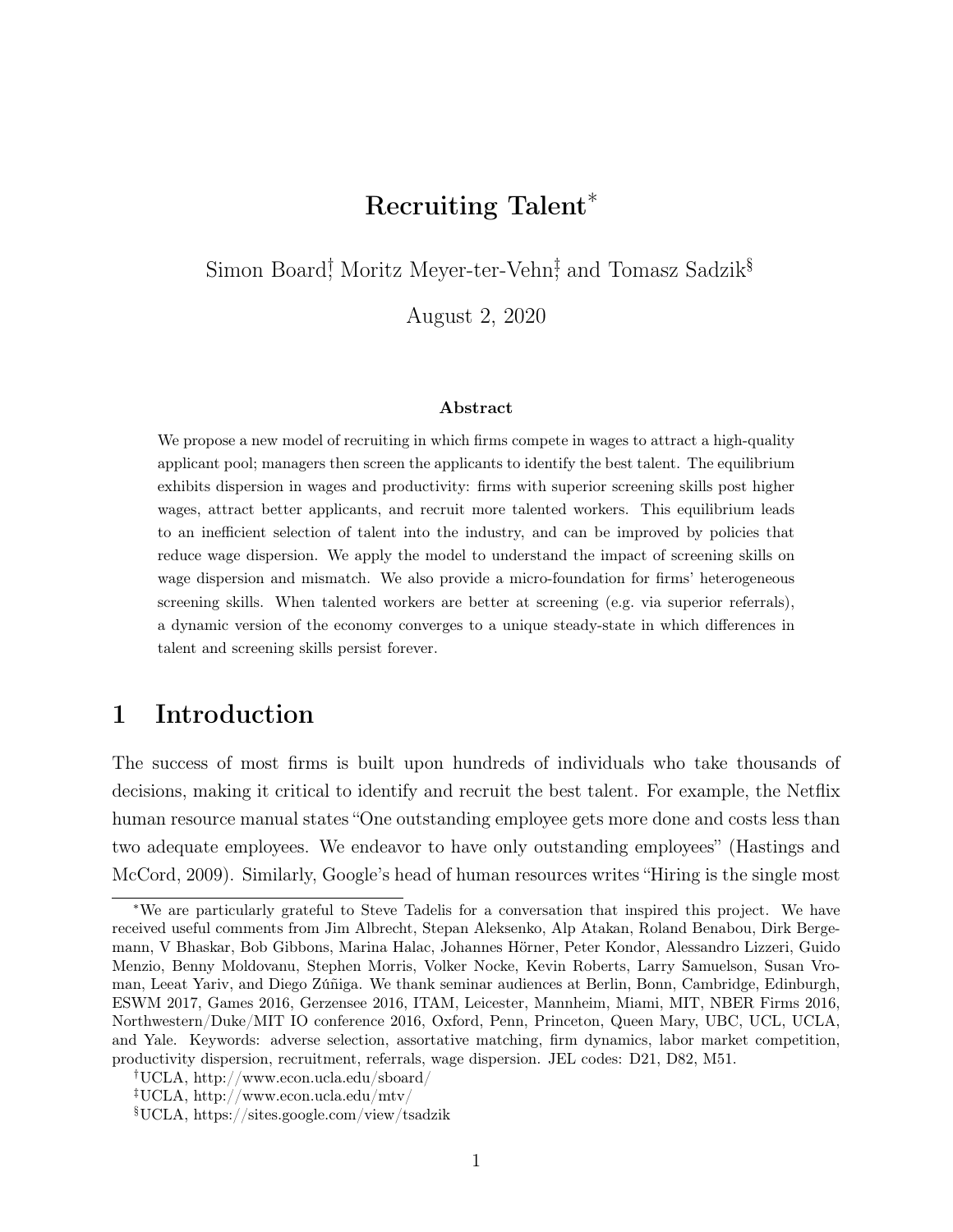important people activity in any organization. [. . .] Our greatest single constraint on growth has always, always been our ability to find great people" (Bock, 2015). A large economics literature measures the importance of employee talent, from top executives (Bertrand and Schoar, 2003) to blue-collar workers (Lazear, 2000). For example, Benson et al. (2019) study 200 business-to-business sales firms and show that, on average, the 75th percentile manager is 58% more productive than the 25th percentile manager, while the 75th percentile salesperson is over 1000% percent more productive than the 25th percentile salesperson.

The market for talent is plagued by imperfect information. Unobservable measures of quality take time to filter into wages (Farber and Gibbons, 1996), and changes in the employer's information, in the form of criminal convictions or certification, have an observable impact on employment (Agan and Starr (2017), Pallais (2014)). As a result, firms carefully screen applicants, conducting interviews and obtaining referrals. For example, in Behrenz's (2001) survey, employers report that their most important source of information when hiring are methods of "private screening" in the form of interviews (41%) and personal contacts  $(25\%)$ , as compared to "public information" like references from past employers  $(21\%)$ , references from schools (5%) and the application (3%).

This paper proposes a parsimonious labor market model in which firms screen workers using heterogeneous, private signals (e.g. interviews and referrals). The paper has three main contributions. First, we show that the competitive equilibrium exhibits endogenous dispersion in wages and productivity across firms, and derive novel predictions for how screening skills affect wage dispersion and firm-worker mismatch. Second, when firms differ in their screening skills, we show that those with higher skills post higher wages, and prove that this positive assortative matching is socially inefficient. Third, in a dynamic version of the model in which talented workers are better at screening, we show that the economy converges to a steady state in which firms exhibit persistent differences in talent and screening skills. Thus, talent provides firms with a sustainable competitive advantage.

In Section 2, we introduce a static model of labor market competition in which firms have private information about workers' talent. Specifically, a continuum of identical firms competes for a continuum of workers who have high or low ability. Talented workers have positive value added, while untalented workers would be better employed outside the industry. Firms attract applicants by posting wages, and then receive independent noisy signals about each applicant. We suppose the market is frictionless and clears from the top: The highest-paying firm attracts all applicants; other firms hire from the remaining, adversely selected pool of workers. The applicant pool quality thus endogenously declines with the wage rank, giving rise to equilibrium dispersion of wages and productivity. We show that the dispersion and segregation of talented workers across firms increases with firms' screening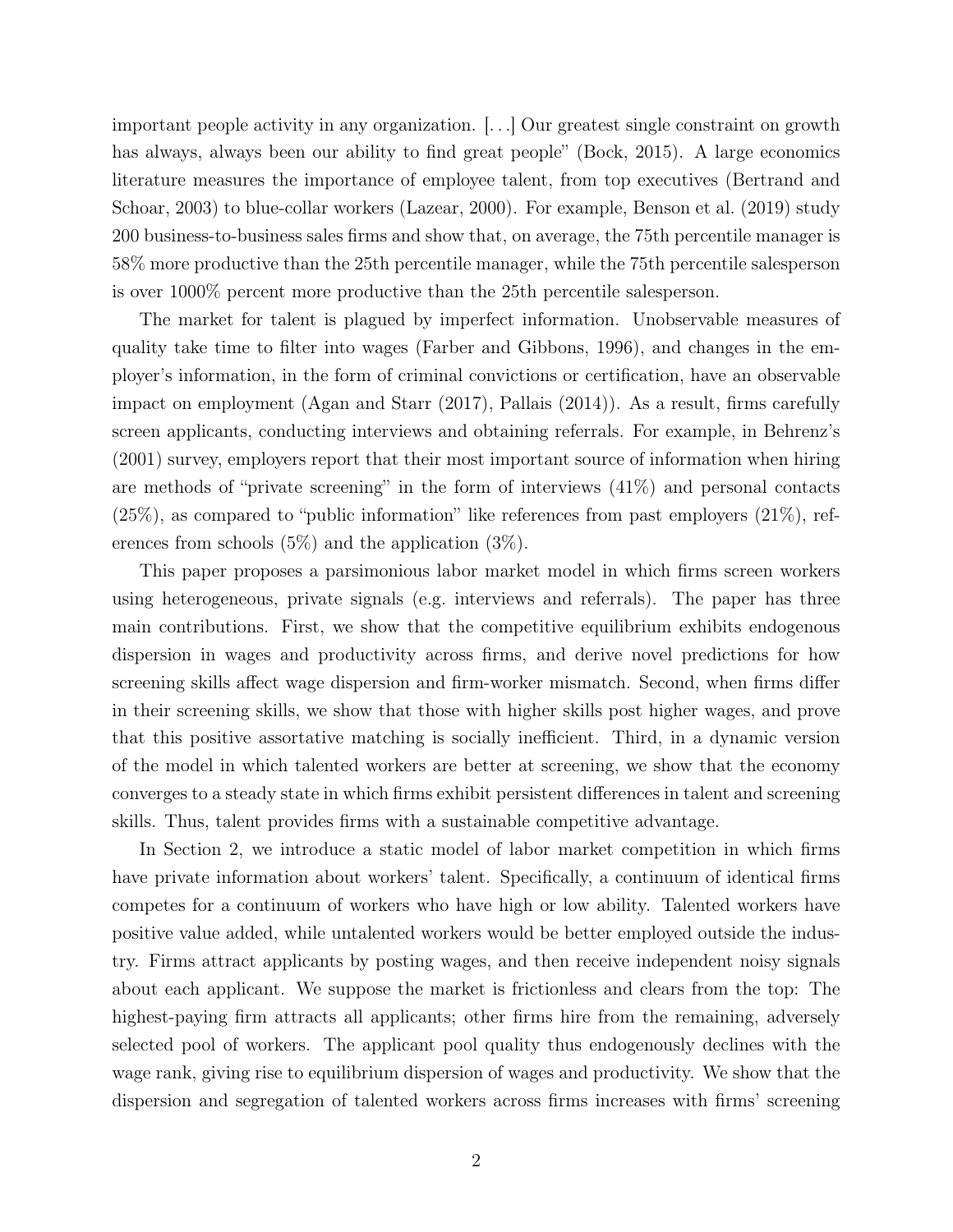skills, helping to explain trends documented by Barth et al. (2016). Improved screening skills also reduce mismatch, but adverse selection prevents effective information aggregation compared to a benchmark model based on Phelps (1972), in which all firms receive the same signal.

In Section 3, we suppose that firms differ in their skill at screening applicants because of differences in their referral networks or decision making ability. Assuming that talent is scarce, we show that firm-worker matching is positive assortative. That is, firms with more skilled recruiters post higher wages, attract better applicants, and hire more talented recruits. Intuitively, skilled firms have a comparative advantage in hiring from a high-wage applicant pool with a balance of talented workers, rather than hiring from a low-wage pool in which few talented applicants remain. In sharp contrast to classic matching models (e.g. Shapley and Shubik (1971), Becker (1973)), the positive assortative matching seen in equilibrium is inefficient. Intuitively, high-wage firms screen applicants first and exert a negative compositional externality on low-wage firms by extracting talent from the applicant pool. Positive assortative matching maximizes this externality since the high-wage firms are skilled at extracting talent; this outweighs the private gain from positive assortative matching. Indeed, we show that negative assortative matching, whereby low-skill firms offer high wages and screen first, minimizes the externality and optimally selects talent into the industry. Thus, welfare is increased by policies that reduce wage inequality, lowering the dispersion of talent and the segregation of workers across firms.

In Section 4 we introduce a dynamic version of our model in which talented workers are better at recruiting and show that persistent differences in firms' talent and recruiting skills arise endogenously. In the model, the talent of firms evolves as workers retire and today's recruits become tomorrow's recruiters. In the unique equilibrium, talented firms post high wages, attract the best applicants and hire talented recruits, reinforcing their initial advantage. If all firms start off with similar talent, the better endowed accumulate talent over time, while the worse endowed hire from poor, deteriorating applicant pools and lose talent. The economy converges to a steady-state with persistent talent differentials, balancing two countervailing forces: imperfect screening which leads to mean reversion and equalizes firms, and positive assortative matching that amplifies differences across firms. While low-quality firms could in principle catch up by posting higher wages and hiring more talented workers, it is not profitable for them to do so. Thus, talent becomes a source of sustainable competitive advantage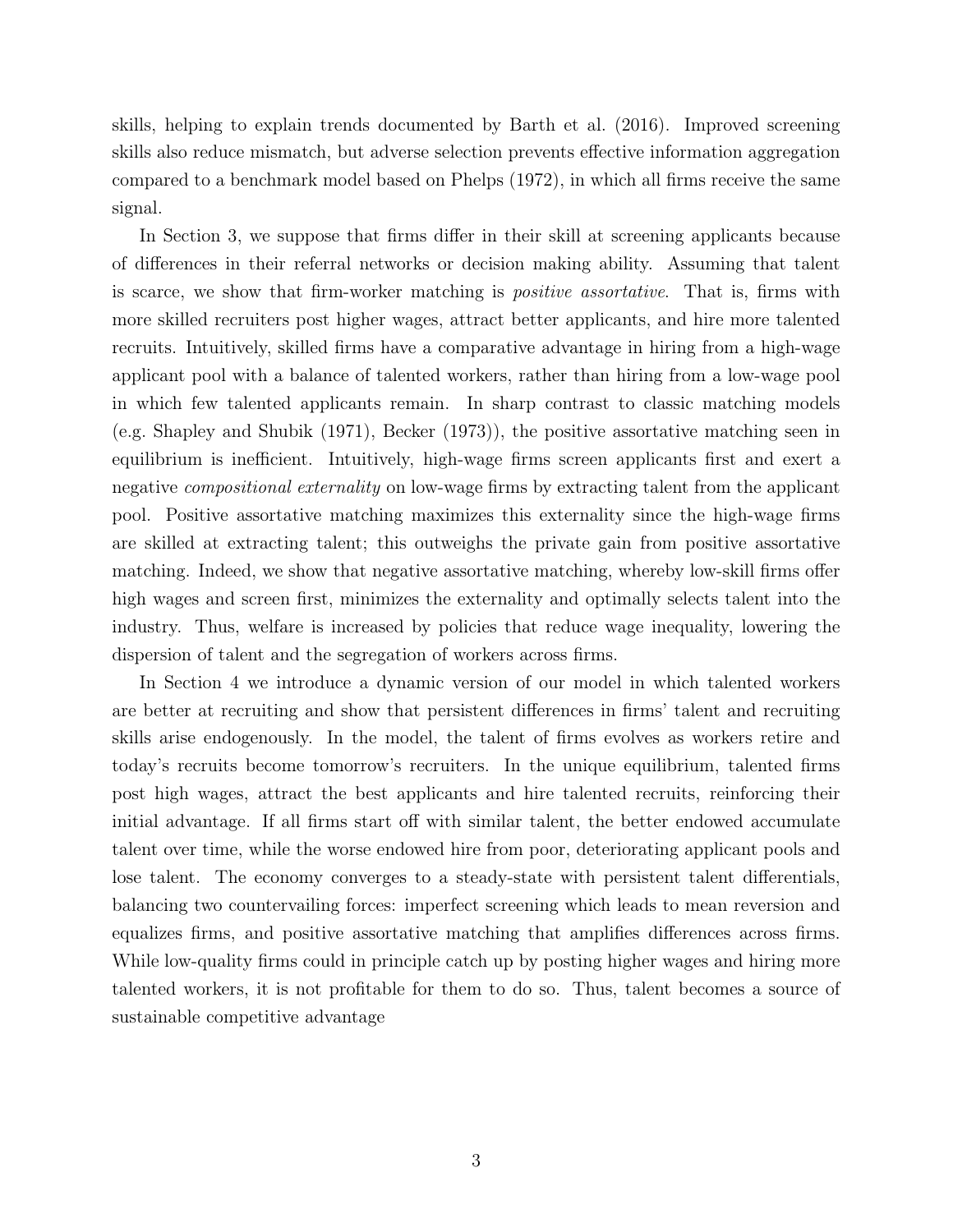### 1.1 Literature

The static model of sequential screening is most closely related to Montgomery (1991) and Kurlat (2016). In Montgomery's classic model of referrals, talented employees may refer talented applicants, giving rise to heterogeneous recruiting skills. The major modeling difference is that our firms employ firm-specific wage policies which generates across-firm wage dispersion, whereas Montgomery assumes applicant-specific wage policies which generates within-firm wage dispersion. This difference matters empirically: Kramarz and Skans (2014) find referred workers are paid below-average wages within a firm, but work at firms that pay above-average wages. More importantly, we study questions (e.g. the scope of mismatch, the efficiency of equilibrium) that Montgomery does not address.

Kurlat (2016) studies financial markets with adverse selection in which buyers receive heterogeneous signals about sellers' assets. Our model assumes that firms' signals are independent, and shows that firms post different wages, matching is positive assortative and inefficient. In comparison, Kurlat assumes that buyers' signals are nested, meaning that a more informed buyer knows everything that a less informed buyer knows. He shows that buyers post the same price with ties broken in favor of the less-informed buyers, and equilibrium is efficient. Intuitively, when signals are nested, high-skill firms can screen out all applicants who failed tests of low-skill firms and so do not mind hiring last. In Appendix A we provide a heuristic explanation of how these differences arise.

Our homogeneous-firm model complements the wider literature on wage dispersion. In Albrecht and Vroman (1992) and Burdett and Mortensen (1998), dispersion derives from firms competing for more workers in an economy with search frictions, whereas our dispersion derives from firms competing for better workers in an economy with adverse selection. In many labor markets, the pertinent search friction is in evaluating the quality of applicants, rather than finding them in the first place. Van Ours and Ridder (1992) find that "76% of all vacancies are filled by applicants who arrived during an application period that lasts for about 2 weeks", leading them to write that "vacancy durations should be interpreted as selection periods and not as search periods for applicants." This view is consistent with the extensive evidence of adverse selection in the labor market (e.g. Farber and Gibbons (1996)), the widespread use of referrals (e.g. Holzer (1987)), and the significant amount firms spend on screening candidates (e.g. Barron et al. (1985)).

Our heterogeneous-firm model contributes to the literature on firm-worker matching. Becker (1973) observed that if firms and workers are heterogeneous and complementary, then more productive firms hire more talented workers. In a dynamic model, Anderson and Smith (2010) and Anderson (2015) suppose agents match each period and evolve as a function of the match; they show that equilibrium is efficient, and derive sufficient conditions for matching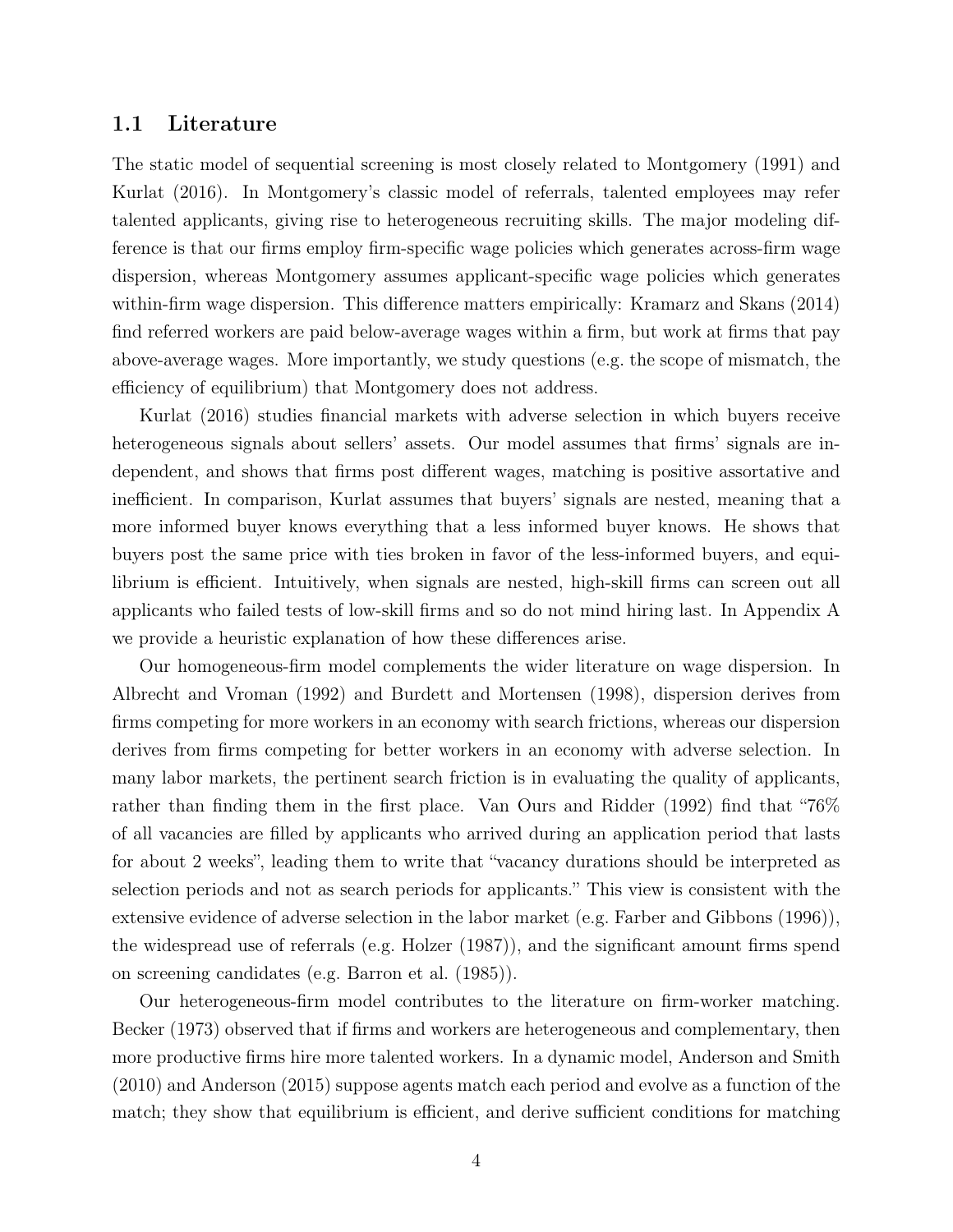to be positive assortative. In contrast to this literature that focuses on complementary production, our paper focuses on asymmetric information in the hiring process, and shows that complementarities arise endogenously, with more skilled firms posting higher wages. Our model has different implications from Becker. On the normative side, we prove that, the equilibrium is inefficient; surprisingly, this inefficiency still pertains even if we allow for production complementarities (see Section 3.3). On the positive side, we examine how the wage dispersion and market-level mismatch change in response to private screening. Our mechanism is also consistent with evidence that more productive managers hire more productive recruits, who remain highly productive even after they switch teams (Gupta, 2018).

Our dynamic model provides a theory of firm evolution in which a firm's stock of talent is its key strategic asset. This is most closely related to Montgomery (1991) who argued that today's talent can be used to acquire talent tomorrow via referrals. However, as discussed in Section 4.6, the models have an important difference: our model generates persistent heterogeneity in talent, whereas in the fully dynamic version of Montgomery's symmetric equilibrium, talent regresses to the mean and is thus not a sustainable competitive advantage.

There is a broader set of papers on firm dynamics in which competitive advantages stem from technology (Lucas and Prescott (1971), Hopenhayn (1992)), reputation (Jovanovic, 1982) or the stock of labor (Hopenhayn and Rogerson, 1993). By focusing on talent and recruiting, our paper provides a new channel through which firms can sustain a competitive advantage that is particularly relevant for industries ranging from technology to sales. It also gives rise to predictions concerning the inter- and intratemporal relationship between productivity, wages and employee quality.

# 2 A Static Model of Sequential Screening

We first describe our benchmark model of sequential screening. A unit mass of identical firms, each with one vacancy, competes for a unit mass of workers. Workers differ in their talent θ, with proportion  $\bar{q}$  ∈ (0, 1) talented,  $θ = H = 1$ , and the remainder untalented,  $θ = L = 0$ . Firms select among applicants by administering a pass/fail test to each applicant. Talented workers always pass the test, whereas untalented workers are screened out with probability  $p \in (0, 1)$ .

The labor market is anonymous and perfectly competitive. Firms simultaneously post wages and offer their job to any worker who passes their test. Workers only care about wages, and so accept the highest wage offer they receive. To operationalize this, order firms in terms of the wages they post and suppose workers then apply to firms from highest to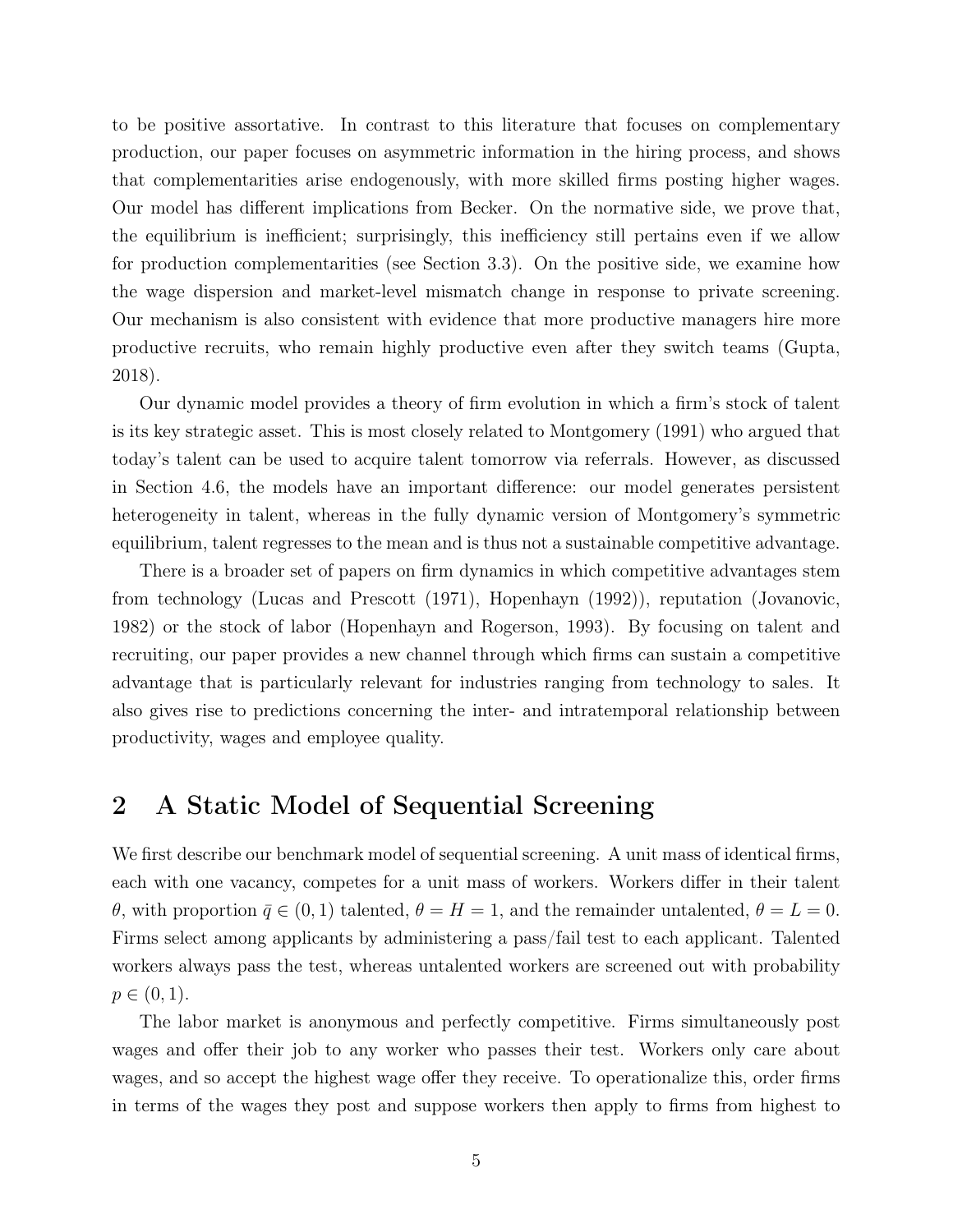lowest wage. The highest firm screens the anonymous workers in a random order and hires the first who passes their test; the adversely selected remainder then apply to the "second" firm, and so on until all firms and workers are matched.<sup>1</sup>

When a recruiter screens an applicant pool with expected talent q, proportion  $1-(1-q)p$ of the applicants pass the test. Bayes' rule implies that the fraction of recruits who are talented equals

$$
\lambda(q,p) := \frac{q}{1 - (1 - q)p}.\tag{1}
$$

Clearly, expected talent  $\lambda(q, p)$  increases in both the applicant quality q and the screening skill p.

Payoffs are as follows. Workers only care about wages and so accept any job paying more than their outside option,  $w \geq 0$ . We call this outside option "unemployment", but it could be a job in a different industry. Productivity is 1 for talented workers and 0 for untalented workers. Thus, when a firm posts wage  $w$  and attracts applicants  $q$ , its expected profits are

$$
\pi := \lambda(q, p) - w. \tag{2}
$$

We solve for Nash equilibrium in wages.

We assume that talent is scarce. This assumption is motivated by industries with relatively few highly productive individuals, such as technology companies or sales. For example, Bock (2015) writes that "Only 10% of your applicants (at best) will be top performers."

Assumption. Talent is scarce,

$$
\lambda(\bar{q}, p) \le 1/2\tag{3}
$$

This is a joint condition on the talent distribution and screening skills, and states that even a worker from the unselected pool who passes the test is more likely untalented than talented. The main role of this assumption is to guarantee the positive assortative matching in Sections 3 and 4.

Remarks. The assumption of frictionless market-clearing "from the top" is standard in the literature on markets with adverse selection (Kurlat (2016), Kurlat and Scheuer (2020)) and goes back at least to Wilson (1980). There are many equivalent ways to model matching in the labor market. For example, one could have all firms evaluate all workers and then have firms pick workers (who passed their test) in order of decreasing wages.

The assumption that firms use binary, pass-fail tests and that talented workers pass the test with certainty is without loss. To see this, assume a more general information structure

<sup>&</sup>lt;sup>1</sup>This description assumes firms post different wages, as happens in equilibrium. For concreteness, assume that in case of a tie, all workers break the tie in the same way, as if the firms were infinitesimally differentiated.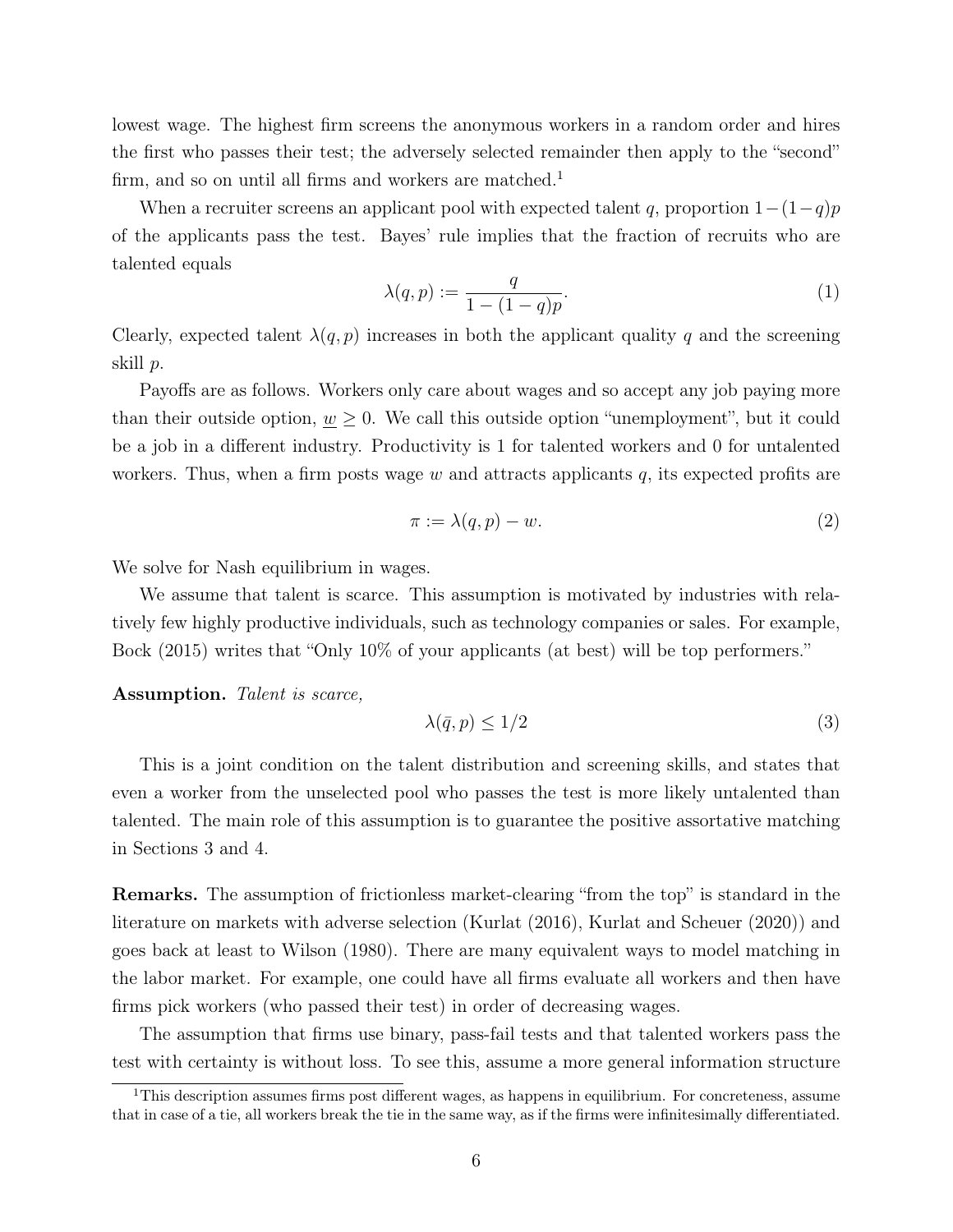with finitely many signals s that arise with probability  $p^{\theta}(s)$ . Firms then hire the first applicant with the signal  $\bar{s}$  that maximizes the odds-ratio  $\bar{\ell} = p^H(\bar{s})/p^L(\bar{s})$ . Recruit quality is then  $\frac{q\bar{\ell}}{q\bar{\ell}+(1-q)}$  which collapses to (1) when  $\bar{\ell} = p^H(\bar{s})/p^L(\bar{s}) = 1/(1-p)$  for  $\bar{s} = \text{``pass''}.$ 

We can reinterpret firms' screening as referrals. Assume that each firm is connected to each talented worker via a referral with probability  $\epsilon$ , and to each untalented worker with probability  $\epsilon(1 - p)$ . Each firm extends provisional wage offers to their referrals, and the market clears from the top with workers accepting their best offers and firms rescinding their remaining offers once their position is filled.

If  $\underline{w} = 0$ , then all workers are employed and the game is constant sum. Assuming  $\underline{w} > 0$ introduces a welfare margin, in that talented workers should be employed in the industry, and untalented workers should take the outside option. One can also interpret  $w$  as an operating cost for the firm; under this formulation, allocations and payoffs are the same while wages are shifted down by  $\underline{w}$ .

The model assumes that it is free to screen a worker. In reality, reading applications, conducting interviews and checking references takes time. Barron et al. (1985) report that the average firm spends about 8 hours screening applicants, with more educated roles requiring more screening. Indeed, Bock (2015, p. 76) writes that Google spends 150-500 hours interviewing for each role. Our analysis can easily accommodate such screening costs. In particular, if there is a cost  $\kappa$  to screen each applicant and firms screen applicants until one passes their test, profit (2) becomes  $\pi := \lambda(q, p) - \kappa/(1 - p(1 - q)) - w$ . We study this extension in Section 3.3.

## 2.1 Equilibrium

To characterize equilibrium, we first study how the quality of the applicant pool depends on the firm's rank in the wage distribution. Suppose all firms post different wages, write  $x \in [0, 1]$  for the resulting wage quantiles, and  $Q(x)$  for applicant quality at wage quantile x.<sup>2</sup> The highest ranked firm faces applicant pool  $Q(1) = \bar{q}$ ; thus, proportion  $\lambda(Q(1), p)$  of its recruits are talented. Since firms select talented workers disproportionately, lower-ranked firms face an adversely selected applicant pool, meaning that  $Q(x)$  falls as the firm rank x declines. Specifically, at rank x there is a total of  $xQ(x)$  talented workers, of which firms  $[x, x + dx]$  hire  $\lambda(Q(x), p)dx$ ; hence  $d[xQ(x)] = \lambda(Q(x), p)dx$ . Rearranging, the talent pool

<sup>&</sup>lt;sup>2</sup>If the wage distribution  $G(w)$  has an atom at w, our tie-break rule (footnote 1) implies that the rank x of a firm with wage w is drawn uniformly from  $[\lim_{\epsilon \to 0} G(w - \epsilon), G(w)]$ . Theorem 1, below, implies that this complication does not arise in equilibrium.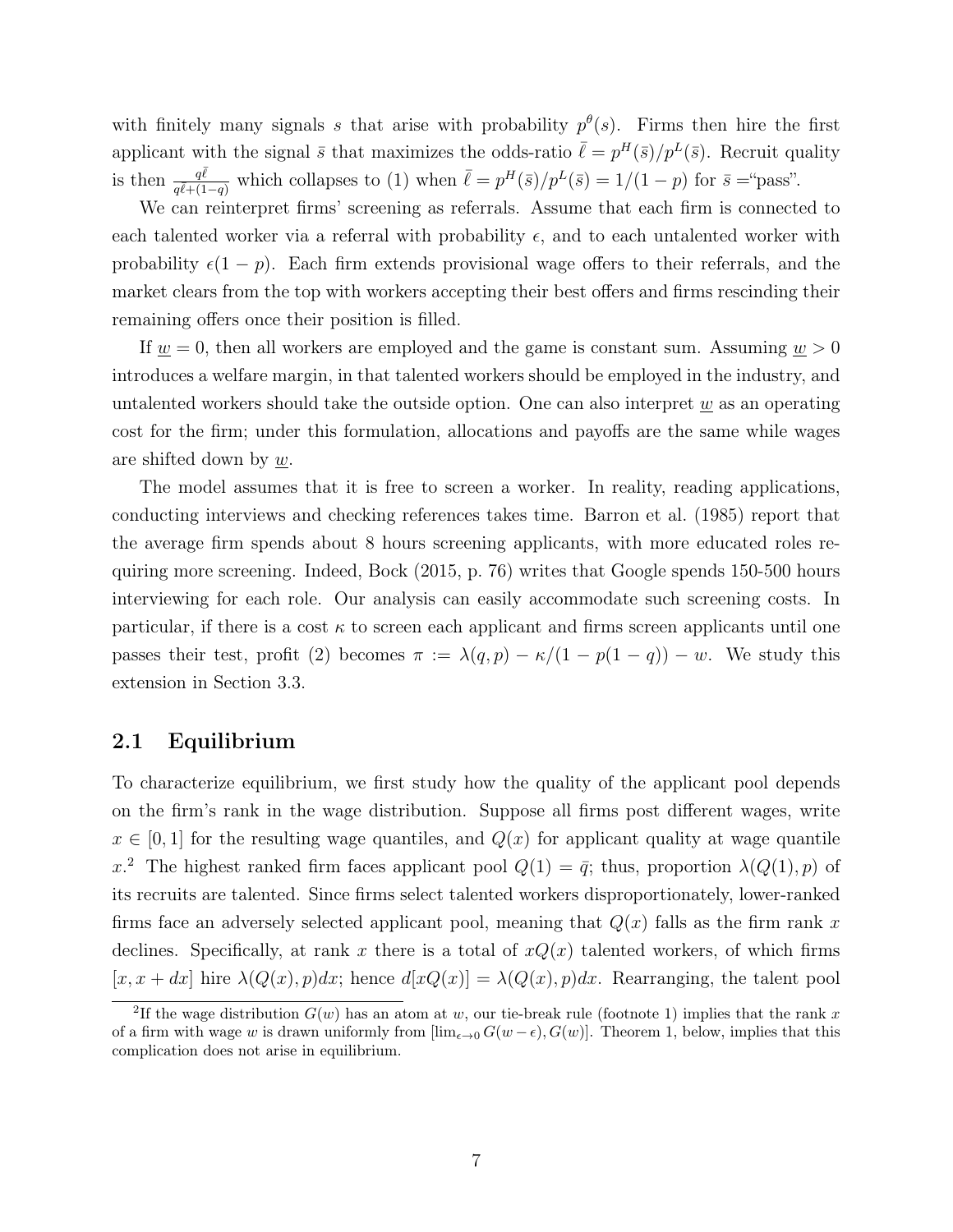evolves according to the sequential screening equation

$$
Q_x(x) = \phi(Q(x), p, x) := \frac{\lambda(Q(x), p) - Q(x)}{x}.
$$
 (4)

Since screening is imperfect, some talent remains,  $Q(x) > 0$ , for all  $x > 0$ . However, at the bottom, firms pick over the applicants so many times that no talent remains,  $Q(0) = 0.3$ 

In equilibrium, wages are distributed continuously. To see this, observe that if an atom of firms offered the same wage, then a firm could attract discretely better job applicants with a marginal wage raise. Similarly, if there was a gap  $[w, w']$  in the wage distribution, then the firm offering  $w'$  could attract the same applicants at the lower wage  $w$ . As a result, the lowest wage in the wage distribution equals the outside option w.

Turning to equilibrium payoffs, the identical firms compete away all profits. Wages thus coincide with expected productivity,  $w(x) = \lambda(Q(x), p)$ , where applicant quality  $Q(x)$  evolves according to  $(4)$ . The worst applicant quality q that firms are willing to consider is given by  $\lambda(q, p) = \underline{w}$ . The fraction of unemployed workers <u>x</u> is then implicitly given by  $Q(\underline{x}) = q$ . Hence, there is unemployment,  $x > 0$ , if and only if  $q > 0$ , which is the case if and only if  $\underline{w} > 0$ . To summarize:

**Theorem 1.** Equilibrium wages and productivity are continuously distributed with a minimum of w. The distribution  $w(x)$  is uniquely determined by Bayes' rule (1) and sequential screening  $(4)$ .

### 2.2 Productivity and Wage Dispersion

Theorem 1 can help explain productivity and wage dispersion across firms. On the productivity side, Foster et al. (2008) find that the standard deviation of productivity is 20 log-points within homogeneous 7-digit industries, implying that a 90th percentile firm is 67% more productive than a 10th percentile firm. On the wage side, Katz and Murphy (1992) show that residual wage inequality (after controlling for observables) is even larger, with a 90th percentile worker paid more than 100% more than a 10th percentile worker. The rent sharing literature finds positive correlation between the two, in that high productivity firms also pay high wages. Card et al. (2018) survey this literature, arguing that much of the "rent sharing" comes from the fact that productive firms tend to have productive workers, as seen in our model.

<sup>3</sup>To see  $Q(x) > 0$  for  $x > 0$ , note that  $(\log Q(x))_x = (\lambda(Q(x), p)/Q(x)-1)/x = (1/(1-(1-Q(x))p)-1)/x$ is bounded for any fixed  $x > 0$  since  $p < 1$ . On the other hand,  $(\log Q(x))_x$  is of order  $1/x$ , and so the integral  $\log Q(x) = \log \bar{q} - \int_x^1 (\log Q)_x$  diverges as  $x \to 0$ , implying  $\log Q(0) = -\infty$ , or  $Q(0) = 0$ .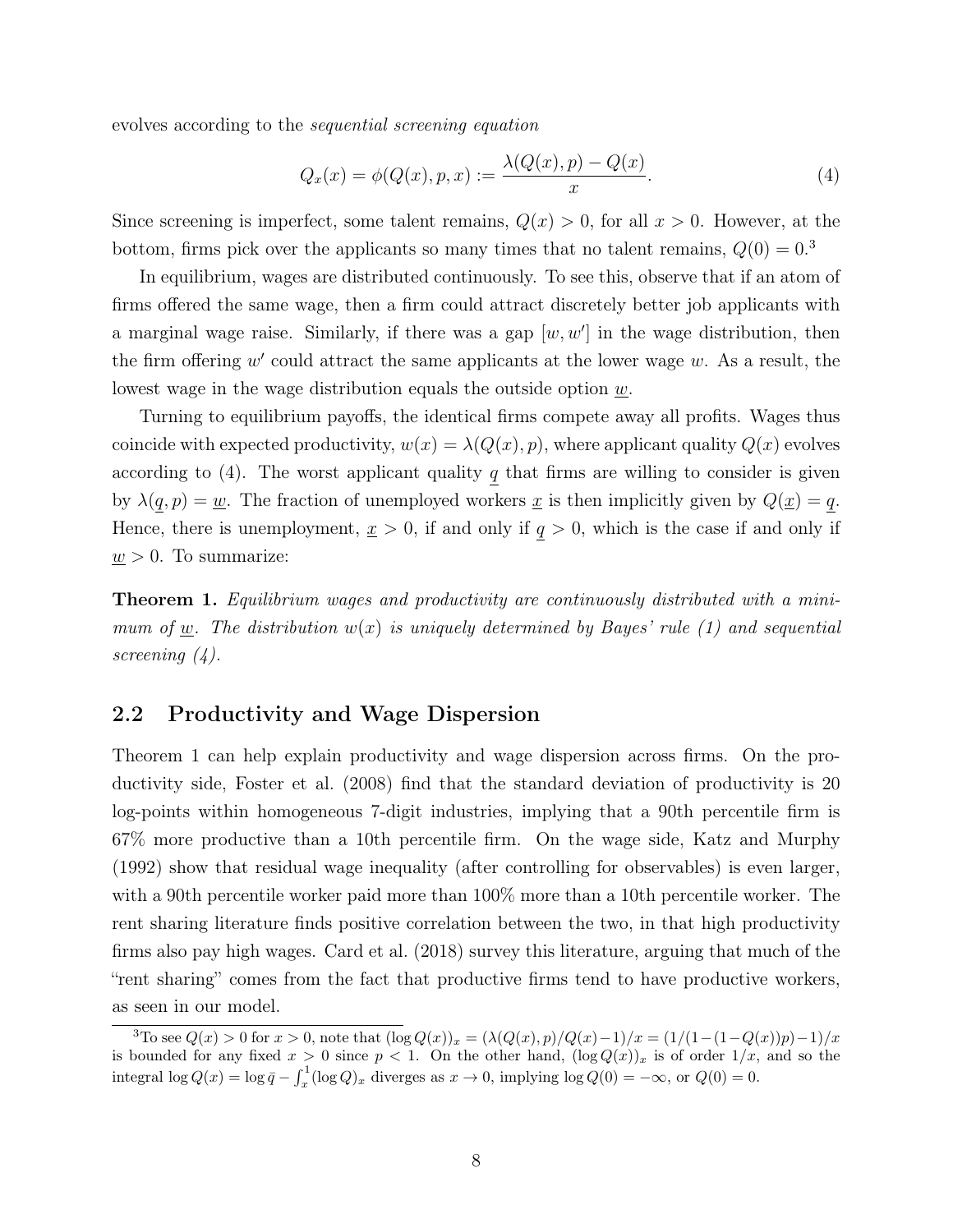We now study how screening skills and the availability of talent affect wage and productivity dispersion. To do this we use the demanding log-dispersive order (Shaked, 1982), so dispersion increases in p if the talent ratio  $\lambda(Q(x'),p)/\lambda(Q(x),p)$  increases in p for all  $x'>x$ (where applicant quality  $Q(x)$  also depends on  $\bar{q}$ , p), and similarly for  $\bar{q}$ .

### Proposition 1. We have the following:

(a) The dispersion of wages and productivity increases in screening skill, p.

(b) The dispersion of wages and productivity falls in average talent,  $\bar{q}$ .

Proof. See Appendix B.3.

Part (a) means that as screening skills improve, the top-wage firms raise their productivity relative to the mean. Intuitively, these top firms extract more talented workers from the applicant pool, lowering the productivity and wages of lower-wage firms (even though their screening skill  $p$  increased by the same amount). This finding may help explain the increased dispersion of productivity and wages over the course of the information revolution of the last forty years (Barth et al., (2016)). For example, superior screening may have come from improved job tests (Autor and Scarborough (2008), Hoffman et al. (2017)) and social network data (Munshi (2003), Beaman (2011)). Consistent with our model, the growth in dispersion seems to be mostly driven by young workers, about whom there is most uncertainty (Smith, 2018).

Part (b) shows that a reduction in the number of talented workers,  $\bar{q}$ , perhaps driven by skill-biased technical change, also leads to an increase in the dispersion of productivity and wages. Intuitively, if the number of talented workers halves, the top firm's talent drops by less than half, as they are able to screen out many of the untalented workers, leaving proportionally less talent for lower firms, thereby raising inequality.

Finally, our model also speaks to the "AKM-decomposition" of wage dispersion into worker- and firm-effects (Abowd et al., 1999). To capture such a decomposition in our model, consider a twice repeated version of our game with re-matching. Also assume that workers obtain proportion  $b$  of their output via a bonus payment, so the total compensation for worker  $\theta \in \{0,1\}$  equals  $w(x)+b\theta$ . An AKM wage regression would interpret  $w(x)$  as the firm-effect (even though all firms have identical fundamentals) and  $b\theta$  as the worker-effect. The model also generates correlation between the two, consistent with Card et al. (2013, 2018). Furthermore, an increase in screening skills increases segregation, thereby increasing the dispersion of firm-effects, worker-effects and their correlation, as seen in Card et al. (2013) and Song et al. (2019).

 $\Box$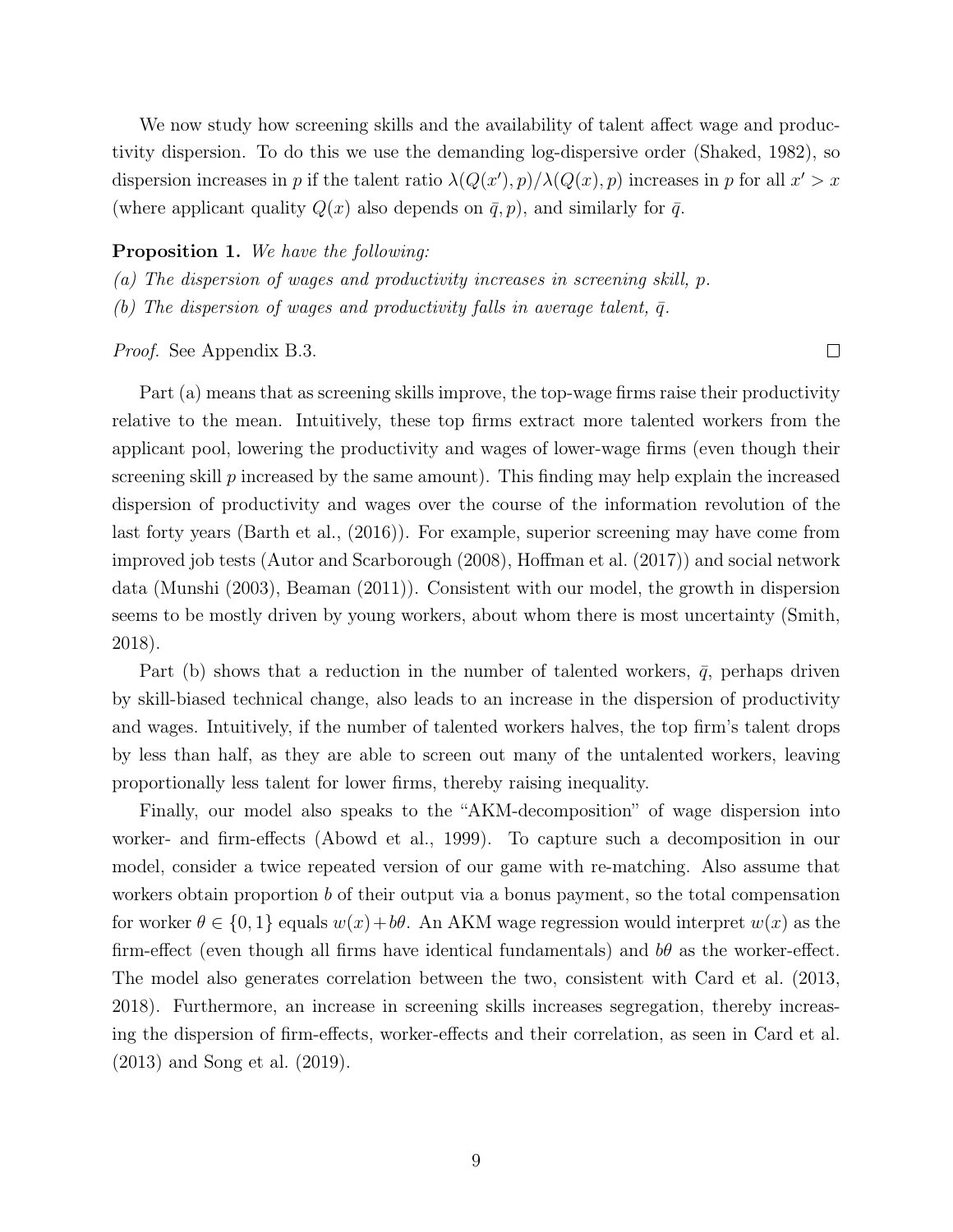### 2.3 The Value of Information

Our model describes the labor market for one industry, where a worker's productivity equals  $\theta$  in that industry and w elsewhere. The social value of screening then consists in sorting talented workers,  $\theta = H$ , into the industry and untalented workers,  $\theta = L$ , out of the industry. The loss of welfare relative to the first-best allocation due to mismatch is thus given by:

$$
M = \underbrace{q\underline{x}(1-\underline{w})}_{\text{"Unemployed talented"}} + \underbrace{(1-\bar{q}-(1-\underline{q})\underline{x})\underline{w}}_{\text{"Employee untalented"}} \tag{5}
$$

 $\Box$ 

This mismatch is empirically important: At a micro level, Fredriksson et al. (2018) show that mismatched workers, as judged by a pre-employment test, have lower earnings growth and higher separation rate. At a macro level, Hsieh et al. (2019) estimate that 20-40% of US economic growth over the last 50 years has come from a better allocation of talent to jobs.

Writing mismatch as a function of firms' screening skills,

**Proposition 2.** Mismatch  $M(p)$  is decreasing in screening skills p. But a little private information has no value: If  $\bar{q} \neq \underline{w}$ , then  $M'(0) = 0.4$ 

Proof. See Appendix B.4.

The first statement is intuitive: Improved selection by individual firms aggregates across firms. But the second statement is surprising: Marginal screening skills that improve the selection of individual firms,  $\lambda_p(q, 0) > 0$ , do not aggregate. This result sharply contrasts with the classic "wisdom of crowds" results (e.g. Pesendorfer and Swinkels (1997)): A continuum of imprecise, independent signals is perfectly informative when aggregated by Bayes' rule, but perfectly uninformative when aggregated by our firms in equilibrium. Intuitively, improved private screening by high-wage firms aggravates the selection problems of low-wage firms.

The impact of adverse selection also means that mismatch is higher in our model of private screening than in a classic public screening model (e.g. Phelps (1972), Pallais (2014)). Consider a version of our model in which all firms receive the same public signal that screens out bad workers with probability  $p<sup>5</sup>$ . Posterior expected talent then equals  $\lambda(\bar{q}, p)$  for the  $1 - (1 - q)p$  applicants who pass the test and 0 for the  $(1 - q)p$  applicants who fail the test. This distribution of expected talent is a mean-preserving spread of the distribution of expected talent in our model with private signals (Theorem 1), which consists of a continuous distribution from  $\underline{w}$  to  $\lambda(\overline{q}, p)$  for employed workers and an atom at q for the unemployed.

<sup>&</sup>lt;sup>4</sup>In fact, the proof of Proposition B.4 in Appendix B.4 shows more strongly that all higher-order derivatives of  $M(p)$  also vanish at  $p = 0$ .

<sup>5</sup>Phelps (1972)'s original model differs by assuming normal quality and signals.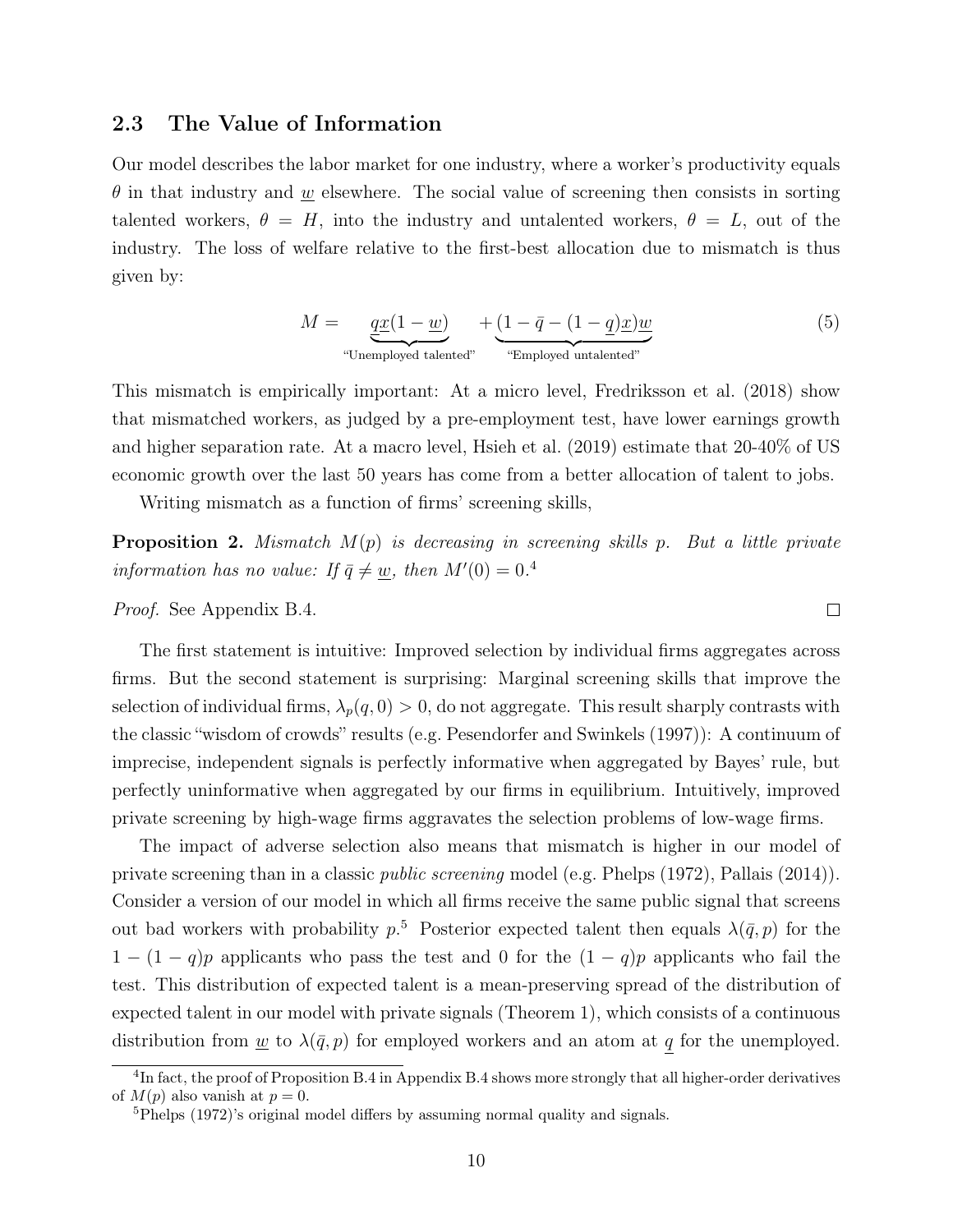Since hiring decisions are efficient conditional on the available information, the superior information with public signals implies higher welfare, i.e. lower mismatch. Intuitively, failing a public test black-lists an untalented job applicant, while failing a private test allows him to re-enter the pool and worsens the adverse selection for other firms.<sup>6</sup>

# 3 Heterogeneous Screening Skills

Firms differ in their recruiting skills. At a high level, Bloom and Van Reenen (2007) show that firms vary in their ability to manage human capital,<sup>7</sup> and that this ability is positively correlated with firm productivity. More specifically, superior screening skills may come from having better managers: Bender et al. (2018) show that up to half of the correlation between management policies and productivity is due to such firms also having superior human capital. Alternatively, superior screening skills may arise from better referral networks: Google obtains more than half its workers via referrals and, for other applicants, obtains "back door" references via current employees (Bock, 2015, p. 80). Or, superior screening skills may result from better institutions and technology: Hoffman et al. (2017) show that a new screening test raised workers' tenure by 15%.

Formally, suppose firms' screening skills  $p$  are distributed according to some continuous, strictly increasing cdf F on  $[p, \bar{p}]$ , where  $0 < p \leq \bar{p} < 1$ , allowing us to identify each firm with its screening skill p. For a given wage profile, denote the skill of the firm with wage-rank  $x$ by  $P(x)$ . Applicant quality  $Q(x)$  evolves according to the sequential screening equation (4), where we replace p by  $P(x)$ . As in Theorem 1, equilibrium wages are distributed continuously with a minimum of <u>w</u>. And as before, we assume that talent is scarce,  $\lambda(\bar{q}, \bar{p}) < 1/2$ . We then ask: Which firms post higher wages? How are profits and wages determined in equilibrium?

## 3.1 Positive Assortative Matching

We say there is *positive assortative matching* (PAM) between firms and applicants if  $P(x)$ is increasing, meaning firms with high screening skills  $p$  are matched with applicant pools of high quality,  $q$ . From Becker (1973), we know that equilibrium features PAM if skilled recruiters have a comparative advantage in screening applicants with higher expected talent, i.e. if expected recruit quality  $\lambda(q, p)$  is supermodular.

<sup>&</sup>lt;sup>6</sup>In fact, mismatch under public information  $\tilde{M}(p)$  is easily computed. Since it is solely due to untalented applicants with a positive signal, we have  $\tilde{M}(p) = (1-p)(1-\bar{q})\underline{w}$  and so  $\tilde{M}'(0) = -\bar{q}\underline{w} < 0$ , in contrast to Proposition 2.

<sup>7</sup>Their survey asks managers questions such as "Do senior managers discuss attracting and developing talented people?" and "Do senior managers get any rewards for bringing in and keeping talented people in the company?"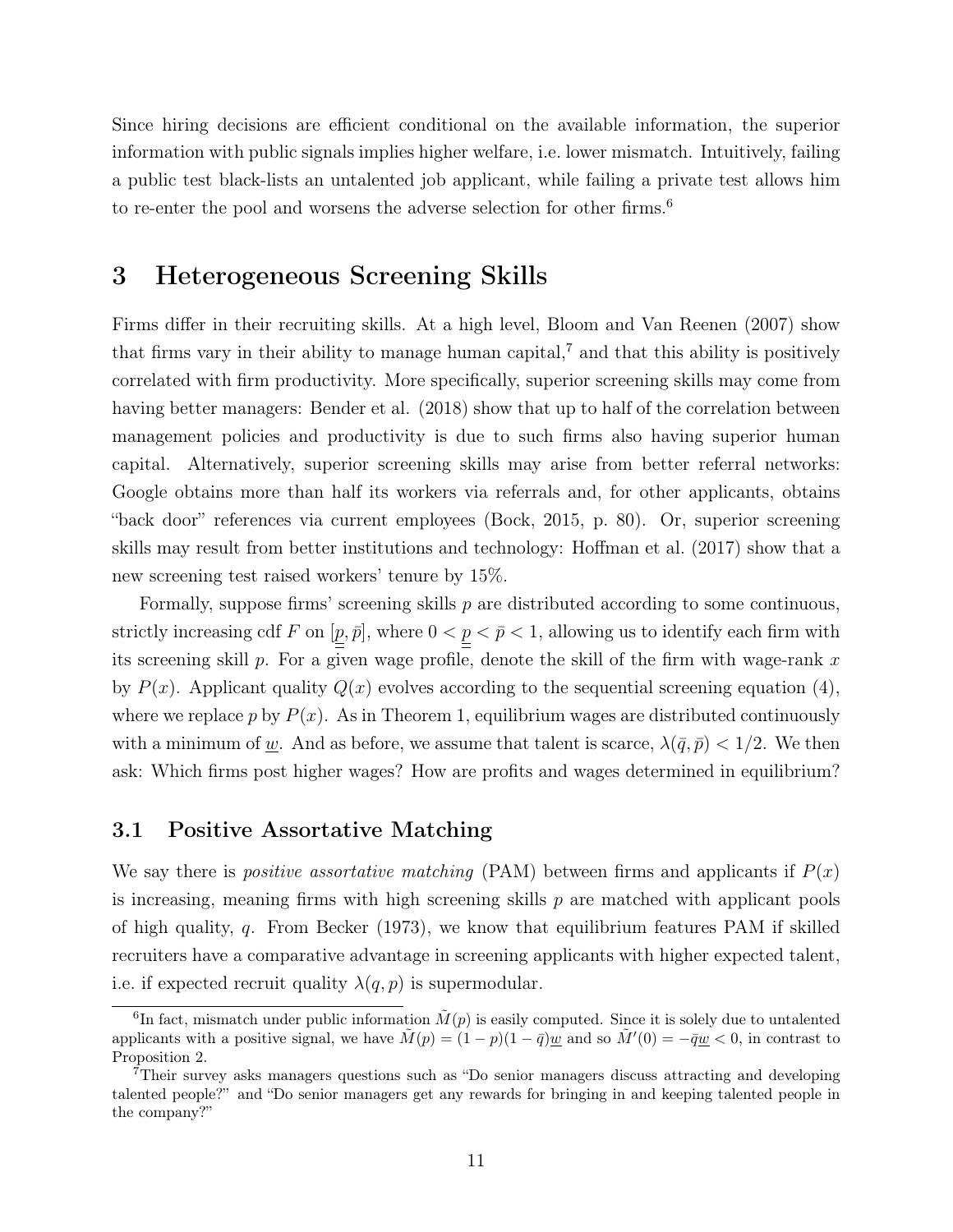Theorem 2. Equilibrium exists and is unique. Firms with skill exceeding a cutoff p enter; matching is then positive assortative.

Proof. Note the partial derivatives

$$
\lambda_p(q,p) = \frac{q(1-q)}{(1-p(1-q))^2} \text{ and } \lambda_{qp}(q,p) = \frac{(1-p(1-q))-2q}{(1-p(1-q))^3}.
$$
 (6)

Since  $\lambda_p \geq 0$ , there exists a  $p \in [p, \bar{p}]$  such that firms  $p \geq p$  enter, and firms  $p < p$  do not. Condition (3) then implies that  $1 - p(1 - q) \ge 2q$ , so  $\lambda_{qp} > 0$  for all  $q \le \bar{q}, p \le \bar{p}$ , and matching is positive assortative. That is, higher skill firms post higher wages, and so  $P(x)$ increases.

We can now construct the equilibrium. Given PAM, a firm's rank in the skill distribution equals its equilibrium wage rank,  $F(p) = x$ , and we can identify a firm by this rank x. The skill of the firm with wage-rank x is then given by  $P(x) = F^{-1}(x)$ , its applicant quality  $Q(x)$ is determined by the sequential screening equation (4), and the recruit quality  $\lambda(Q(x), P(x))$ by Bayes' rule, (1).

From this we can derive the entry threshold  $p$ , wages, and profits. Denote the equilibrium wage required to attract applicants of quality q by  $W(q)$ . The marginal firm pays the outside option, so employment  $\underline{x}$  is given by  $\lambda(Q(\underline{x}), P(\underline{x})) = \underline{w}$ , which determines the entry threshold via  $F(p) = \underline{x}$ . Wages are determined by firm x's first-order condition,

$$
W_q(Q(x)) = \lambda_q(Q(x), P(x)).
$$
\n(7)

Finally, profits  $\Pi(p)$  follow by the envelope condition

$$
\Pi_p(P(x)) = \lambda_p(Q(x), P(x)).\tag{8}
$$

Intuitively, productivity  $\lambda(q, p)$  depends on both the applicant pool quality and the screening ability; workers capture the marginal benefit of the former and firms capture the marginal benefit of the latter.

The so constructed wage profile  $W(Q(x))$  is the only possible candidate for an equilibrium. To verify that the wages are indeed optimal, it suffices to note that marginal profits  $\lambda_q(q, p) - W_q(q)$  are single-crossing in p and matching is positive assortative; hence the FOC (7) implies global optimality.  $\Box$ 

Theorem 2 captures a natural complementarity in the recruiting function  $\lambda$ . Intuitively, recruiting skills do not matter if all applicants are either talented or untalented, but they do matter when applicant quality is intermediate. Since  $Q(x)$  is bounded above by  $\bar{q}$ , our scarcetalent assumption (3) implies that skilled firms have a comparative advantage at screening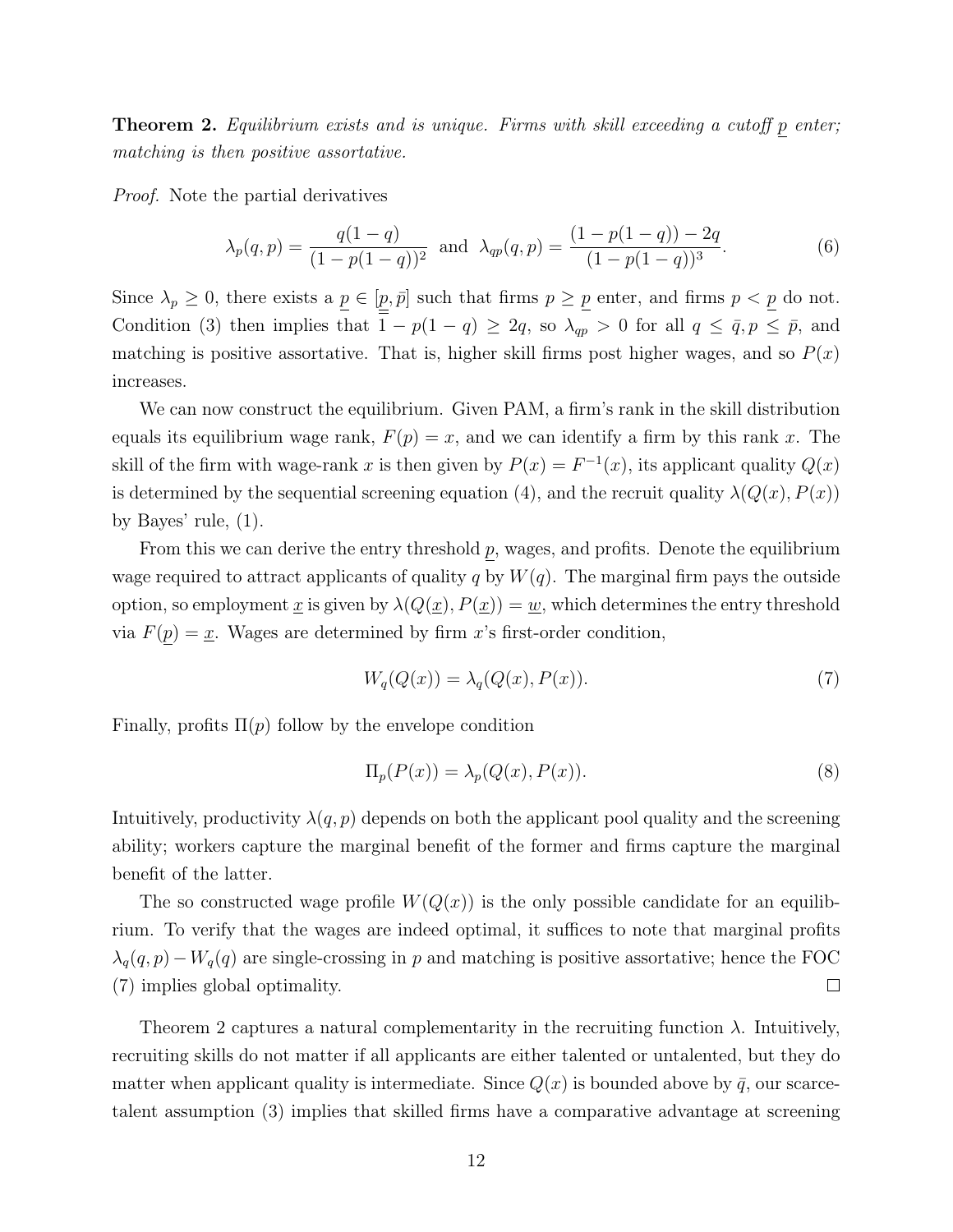better applicants. Thus, skilled firms pay high wages, attract high-quality applicants, recruit talented workers, and achieve high productivity and profits. The result also shows that heterogeneous screening skills raise both the dispersion of productivity and the level of profits in the economy.<sup>8</sup>

# 3.2 Equilibrium Inefficiency

Equilibria in matching models with transferable utility are typically efficient (e.g. Shapley and Shubik (1971), Becker (1973)). Surprisingly, this welfare theorem fails in our model. In particular, Theorem 3 shows that mismatch is maximized by positive assortative matching and minimized by negative assortative matching (NAM). The key difference to standard matching models is the compositional externality: The quality of applicant pool is endogenous and depends on the screening skill of higher-paying firms. Intuitively, high-skilled firms pick out more talented workers than low-skilled firms and introduce more adverse selection. This externality is maximized by PAM and minimized by NAM.<sup>9</sup>

To illustrate the idea, suppose firms are either skilled,  $p > 0$ , or unskilled,  $p = 0$ ; to abstract from entry, assume firms are on the short side of the market and the minimum wage  $\underline{w}$  does not bind, so all firms enter. Under PAM, first the skilled firms hire from the unselected pool  $\bar{q}$ ; unskilled firms then hire from an adversely selected pool with quality  $q < \bar{q}$ . In contrast, under NAM, unskilled firms hire from the unselected pool  $\bar{q}$ ; they do not change the quality of the talent pool, and so the skilled firms also hire from a pool of quality  $\bar{q}$ . Since the unskilled firm impose no compositional externality on the skilled firms, more talented workers are hired under NAM than under PAM, raising social surplus.<sup>10</sup>

To argue the inefficiency of the competitive equilibrium more generally, consider a planner who can direct all firms' entry and wage decisions but is subject to the same informational

<sup>&</sup>lt;sup>8</sup>In a previous version of this paper, Board et al. (2017), we characterize equilibrium matching when talent is abundant using a slightly different parametrization of firms' screening skills. In contrast to the increasing wage function  $w(p)$  seen in Theorem 2, equilibrium wages  $w(p)$  are hump-shaped.

<sup>9</sup>Compositional externalities are seen in other contexts. In models of directed search, they arise when wage offers affect the distribution of workers entering the labor market (Albrecht et al., 2010) or when workers' job search creates "phantom vacancies" because employers fail to remove their filled vacancies from the market (Albrecht et al., 2019). In status games, consumption of a status good lowers the population rank of others and lowers their utility (Hopkins and Kornienko, 2004). In position auctions, the probability a customer looks at a low-ranked advertiser depends on the quality of higher-ranked advertisers, Athey and Ellison (2011). And in school matching, the order in which seats are filled affects the students that other schools attract (Dur et al., 2018).

<sup>&</sup>lt;sup>10</sup>This argument is incomplete. In fact, skilled firms are worse off under NAM. While unskilled firms do not reduce pool quality, they do reduce the pool size  $x$ . And while  $x$  does not directly affect skilled firms' recruiting, it magnifies the adverse selection induced by high-wage skilled firms on low-wage skilled firms since the former extract the same amount of talent from a smaller pool, as captured by the denominator  $x$ in (4). Despite this complication, Theorem 3 implies that NAM minimizes mismatch.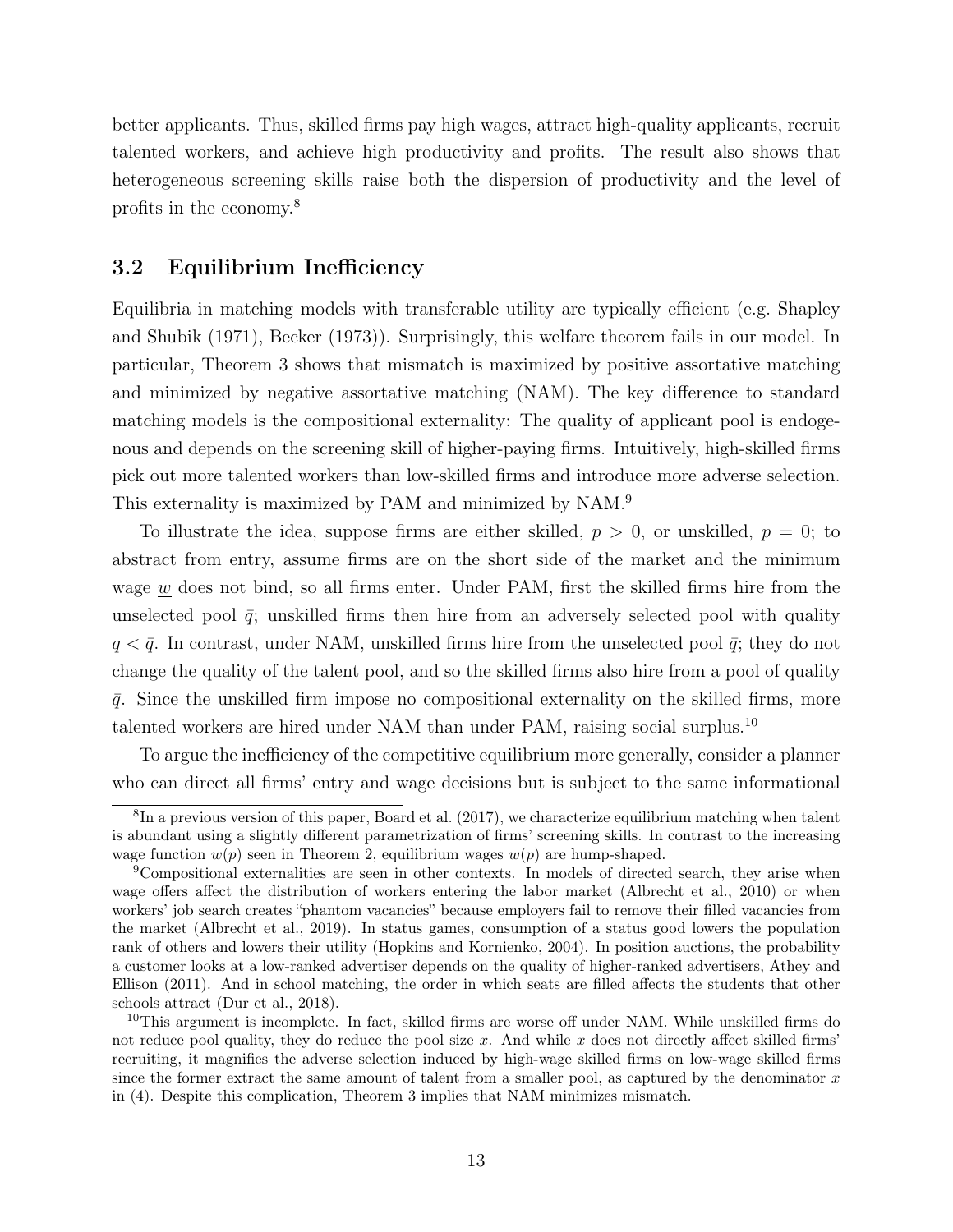frictions.<sup>11</sup> Her problem is to choose employment level  $1 - \underline{x}$  and a matching function, or equivalently *screening order*,  $P : [\underline{x}, 1] \rightarrow [\underline{\underline{p}}, \overline{p}]$  to minimize mismatch, or equivalently, maximize surplus

$$
\int_{\underline{x}}^{1} [\lambda(Q(x), P(x)) - \underline{w}] dx.
$$
\n(9)

For example, in equilibrium, matching is positive assortative  $P^{PAM}(x) = F^{-1}(x)$ , with entry cutoff x satisfying  $\lambda(Q(\underline{x}), P^{PAM}(\underline{x})) = \underline{w}$ ; assuming the same entry behavior, NAM is characterized by  $P^{\text{NAM}}(x) = F^{-1}(\underline{x} + 1 - x)$ . In contrast to the standard assignment model, the surplus of the x-ranked firm in the integrand of (9) depends on  $P(x')$  for  $x' > x$  via the applicant quality  $Q(x)$ .

We first argue that the planner wants the highest skilled firms to enter, and hence the matching function P is measure-preserving with range  $[p, \bar{p}]$ , where  $F(p) = \underline{x}$ . Increasing skills  $P(x)$  at wage rank x increases the surplus at that rank,  $\lambda(Q(x), P(x))$ , but reduces applicant quality  $Q(\check{x})$  at lower ranks  $\check{x} \in [x, x]$ . This negative indirect effect diminishes but does not overturn the positive direct effect. Formally, we show in the proof of Theorem 3 that the indirect effect scales down the direct effect by a factor

$$
\exp\left(-\int_{\underline{x}}^{x} \frac{\lambda_{q}(Q(\check{x}), P(\check{x}))}{\check{x}} d\check{x}\right). \tag{10}
$$

Turning to the screening order  $P(\cdot)$ , we claim that surplus (9) increases whenever a lowskill firm p is promoted from wage rank x to  $x' > x$  past firms with higher skills  $P(\hat{x}) > p$  for  $\hat{x} \in [x, x']$ . Thus PAM minimizes surplus, and NAM maximizes it. In a discrete analogue of our model, consider two firms with screening skills p and  $p' = p + dp$  at adjacent wage ranks x and  $x' = x + dx$  under PAM. The corresponding applicant quality equals  $q = q' - \phi(q', p', x')dx$ and q', recalling the compositional externality  $\phi$  from (4). How does switching their screening order affect their joint recruited talent and hence surplus? First, the low-skill firm  $p$  now screens the better pool; since  $\lambda(q, p)$  is supermodular, this lowers total surplus of the two firms by  $\lambda_{ap} \phi dp dx$ . In Figure 1 this is represented by the vertical shift from white circles representing PAM to the black circles representing NAM. If the pool quality was exogenous as in Becker, this would be the end of the story. In our model, there is a second effect: firm  $p$ extracts  $\phi_p dp dx$  less talent, increasing surplus by  $\lambda_q \phi_p dp dx$ . In Figure 1, this is represented by the applicant quality of firm  $p'$  rising from  $q'$  to  $q''$ , and the associated shift of the black circle to the black square. The next inequality shows that the second term outweighs the

<sup>&</sup>lt;sup>11</sup>In particular, the planner cannot communicate firms' test results to each other. With a continuum of firms and independent tests, allowing such communication would trivially solve any mismatch.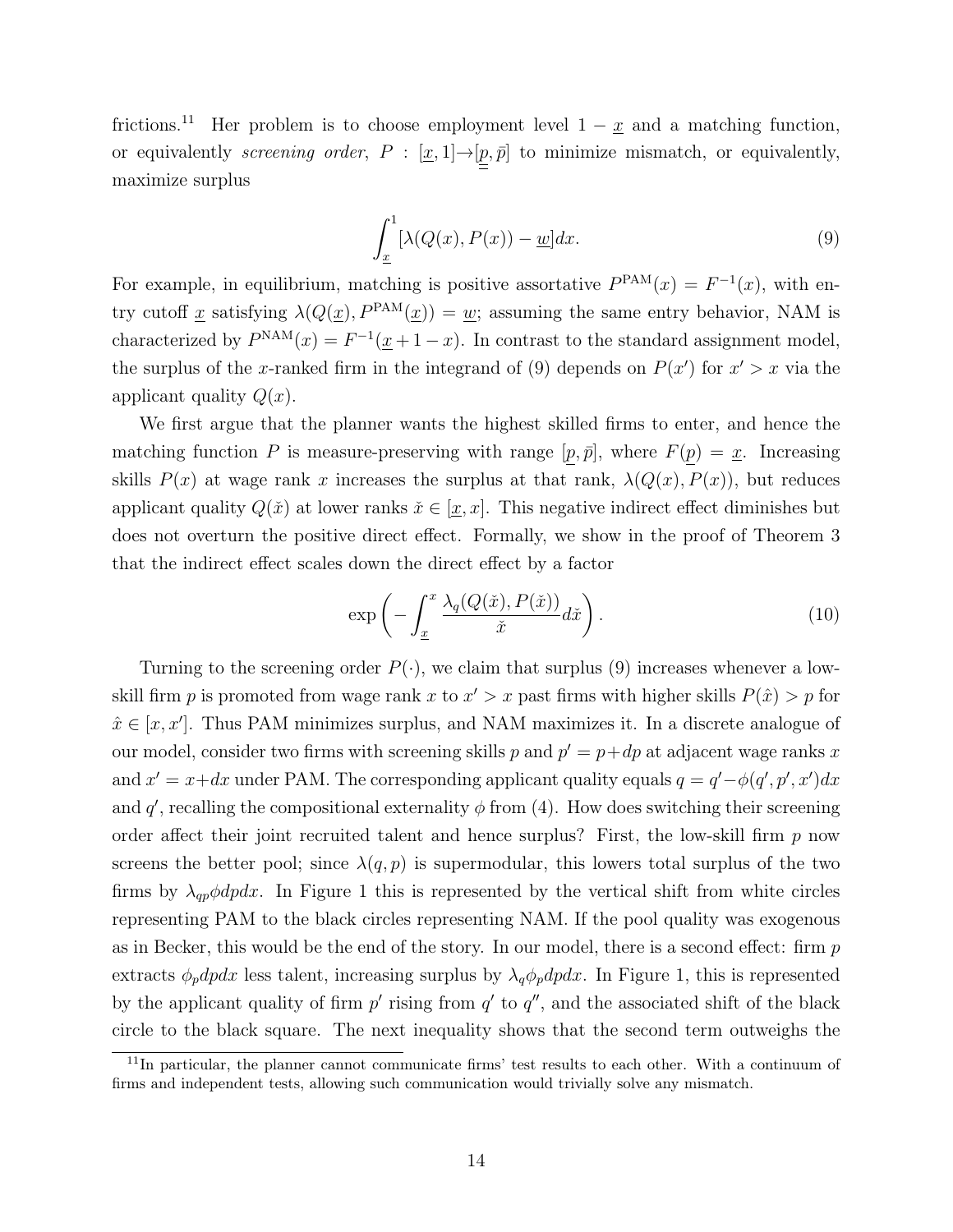

Figure 1: This figure illustrates the supermodularity and compositional externality that arise in Theorem 3. The empty dots represent PAM, the solid dots represent NAM if applicant quality were exogenous (the "Becker effect"), and the shift to the square comes from the endogeneity of the applicant pool (the "Akerlof effect").

first, and so moving the low-skill firm  $p$  ahead of the high-skill firm  $p'$  raises surplus

$$
\frac{\lambda_{qp}}{\lambda_q} = 2 \frac{1-q}{1-p(1-q)} - \frac{1}{1-p} < \frac{1-q}{1-p(1-q)} = \frac{\lambda_p}{\lambda} < \frac{\lambda_p}{\lambda} \frac{\lambda}{\lambda-q} = \frac{\phi_p}{\phi}.\tag{11}
$$

 $\lambda$ , which in turn is less sensitive to p than the compositional externality  $\phi$ . Thus, total In words, marginal recruiting success  $\lambda_q$  is less sensitive to p than absolute recruiting success surplus of the two firms  $p, p'$  is maximized by NAM; the effect on aggregate surplus (9) must be discounted by (10), but the sign remains unchanged. The compositional externality overturns one of the most fundamental insights of the assignment model, namely the First Welfare Theorem.

**Theorem 3.** For any level of unemployment  $\underline{x} > 0$ , PAM minimizes surplus (9) and NAM maximizes surplus.

 $\Box$ 

Proof. See Appendix C.2.

Theorem 3 has practical implications. In some applications, the planner might be able to directly implement negative assortative matching. For example, in the NFL "reverse" draft the lowest-ranked football teams pick first. This lowers talent dispersion and makes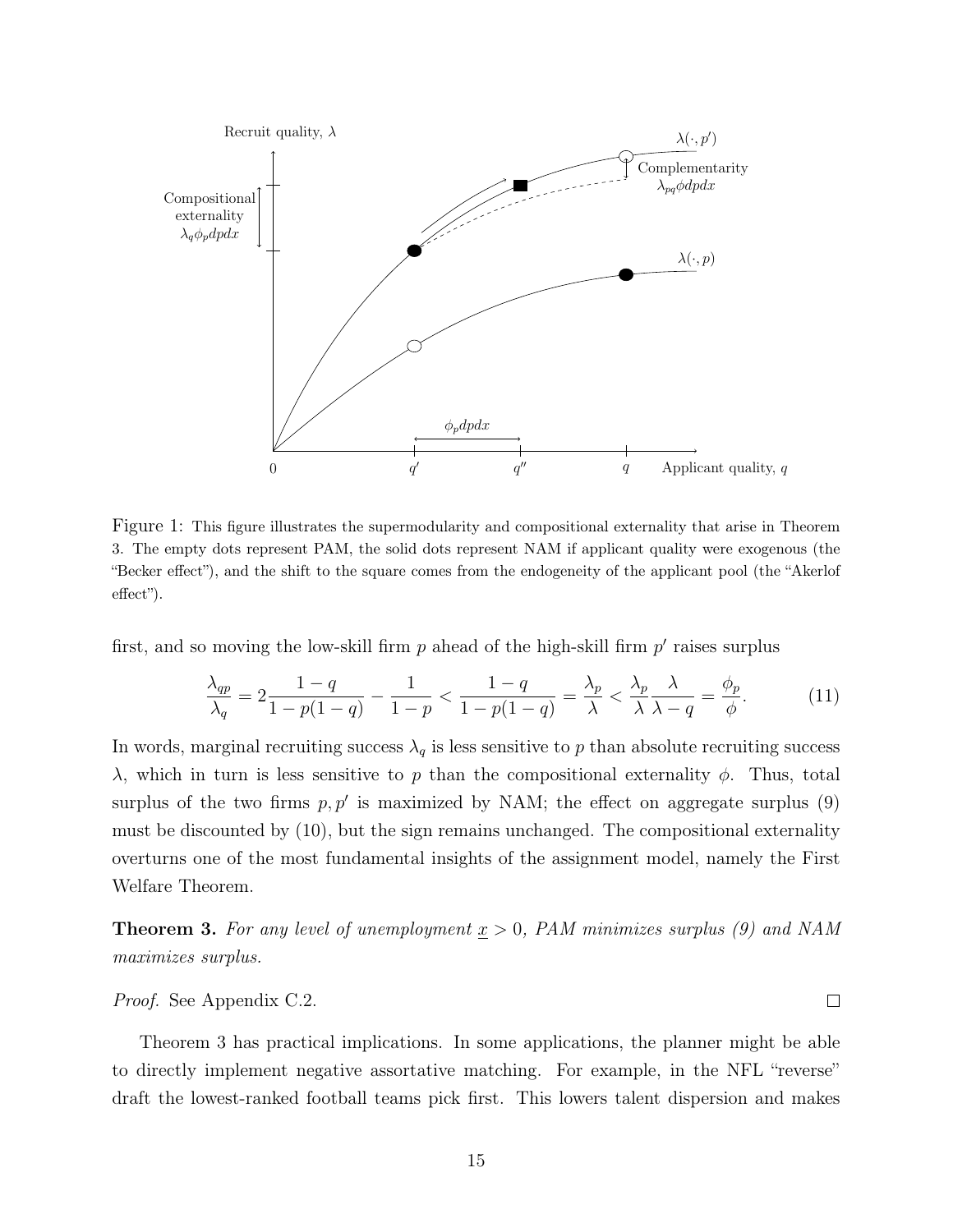games more competitive; Theorem 3 suggests that it also maximizes sorting of talent into the league.

If the planner cannot observe the skill of different firms, she can still improve welfare by restricting the set of admissible wages. In equilibrium, high-skill firms offer weakly higher wages than low-skill firms by Theorem 2. Thus, the planner's optimal policy is a single wage, inducing firms to select in a random order. We argue in Appendix C.3 that the same outcome can be achieved by a wage cap. This argument suggests that the NCAA's ban on paying athletes may raise talent in competitive college sports by preventing colleges with the best scouts bidding away the best athletes and lowering the quality of the marginal programs. Such a policy improves surplus in our model, but may also lower the utility of college athletes.

## 3.3 Discussion of the Compositional Externality

In the competitive equilibrium, all firms face the same equilibrium wage schedule  $W(Q(x))$ even though the compositional externality on lower paying firms depends on their screening skills p. In contrast, Pigouvian wages that support the efficient, negative assortative matching would depend both on the screening rank  $x$  and the screening skills  $p$ . Here we discuss the foundations and implications of this economic force.

The Role of Perfect Competition: In a two-firm version of our model, Pigouvian wages arise naturally. To see this, suppose firm i has mass  $n^i$  vacancies and screening skills  $p^i$ . Each firm consists of many independent divisions, who share screening skills and are bound by a common wage policy, but do not share information about applicants. To keep the wage-offer game simple, consider a second-price auction with outside option  $w$ . Thus, the high-wage firm screens unselected applicants and pays the low firm's wage, and the low firm faces adverse selection and pays the workers' outside option  $w$ .

We claim that the unique equilibrium of the two-firm model gives rise to negative assortative matching. When firm i screens first, applicant quality follows (4), with  $P(x) = p^i$ for  $x \geq 1 - n^i$  and  $P(x) = p^j$  for  $x \leq 1 - n^i$ . Firm is productivity is then given by  $\bar{\Lambda}^i := \int_{1-n^i}^1 \lambda(Q(x), p^i) dx$  and firm j's by  $\Lambda^j := \int_{1-n^i-n^j}^{1-n^i} \lambda(Q(x), p^j) dx$ . As usual in a second-price auction, it's a weakly dominant strategy to bid the value of choosing first,  $w^i = \underline{w} + \overline{\Lambda}^i - \Lambda^i$ , which equals the increase in productivity from avoiding adverse selection. When both firms bid their values, firm *i* offers the higher wage if and only if  $\bar{\Lambda}^i - \Lambda^i \ge \bar{\Lambda}^j - \Lambda^j$ ; that is, if and only if having firm  $i$  screen first maximizes aggregate surplus. Since negative assortative matching maximizes surplus by Theorem 3, the low-skilled firm bids the higher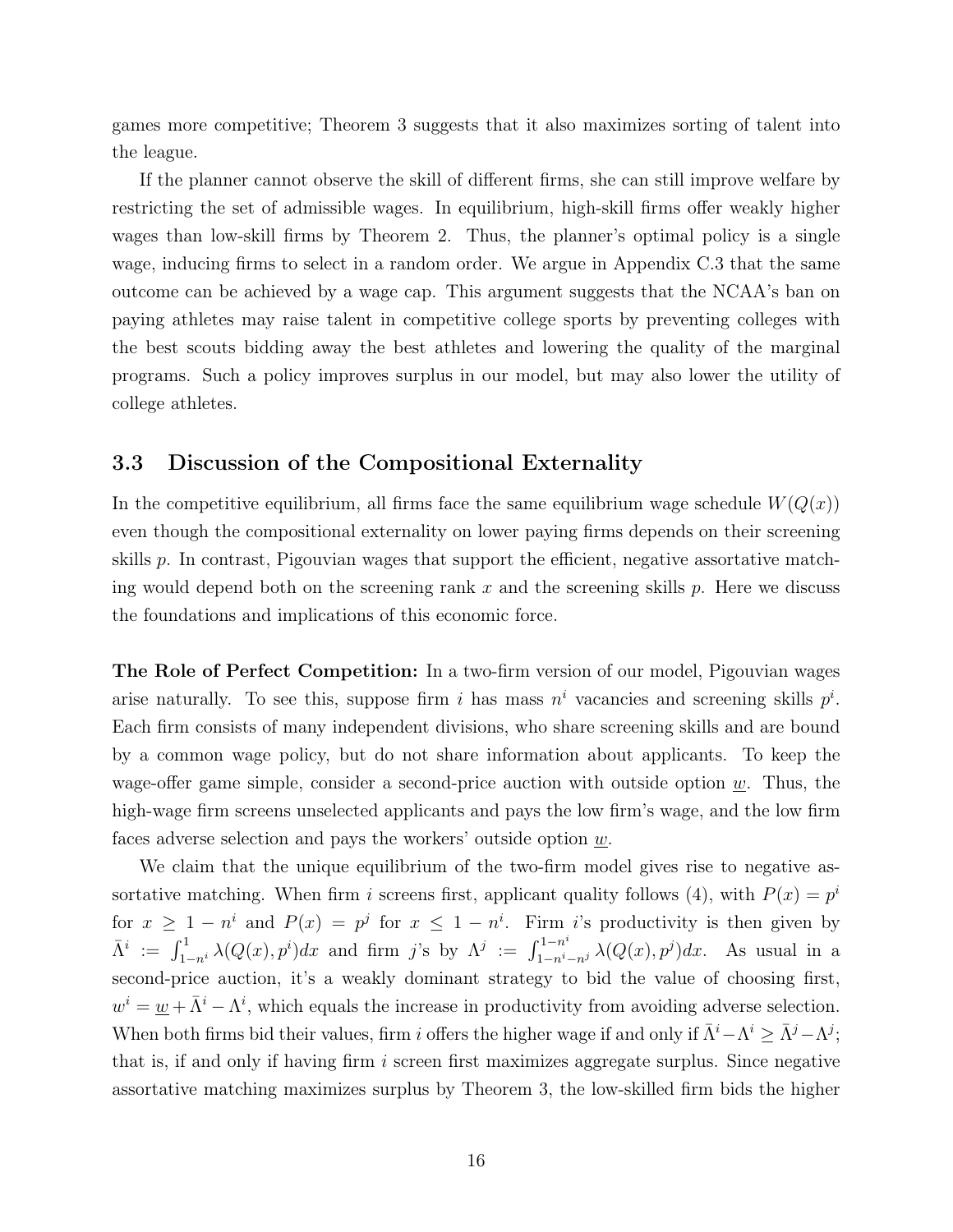wage. In contrast to the competitive equilibrium, wage schedules are firm-specific with firm i's wage offer  $w^i$ , which firm j's must pay in order to screen first, accounting for firm j's skill-specific externality on i.

The Robustness of the Compositional Externality: In our setting, the positive assortative matching seen in equilibrium is inefficient from the planner's perspective. This result is robust to productive complementarities. To see this, consider a Becker-style model in which a firm's revenue is multiplicative in firm type and expected worker type  $p \cdot \lambda(q, p)$ , so high-type firms also have a higher marginal product. Since the (exogenous) productivecomplementarity reinforces the (endogenous) screening-complementarity, equilibrium sorting remains positive assortative. More surprisingly, the compositional externality overcomes both the productive-complementarity and the screening-complementarity, and PAM remains inefficient. See Appendix C.4 for details.

Second, the result is robust to screening costs. Consider the screening cost model mentioned in Section 2, in which profit (2) becomes  $\pi := \lambda(q, p) - \kappa/(1 - p(1 - q)) - w$ . Since skilled firms are more selective, they must pay higher screening costs and are more sensitive to applicant quality; thus equilibrium continues to exhibit PAM. This equilibrium is also consistent with the finding that high-wage firms have more applications (Belot et al. (2018), Banfi and Villena-Roldán (2019)) and interview more applicants (Barron et al. (1985)). However, this equilibrium continues to be inefficient, with the planner improving on PAM by swapping neighboring firms. See Appendix C.5 for details.

Endogenous Recruiting Skills: Finally, we note that the compositional externality also leads firms to overinvest in their recruiting skills if firms can choose their recruiting skill  $p$ at cost  $c(p)$ . This is most clearly seen when the game is constant sum,  $\underline{w} = 0$ , where all investment is wasteful. More generally, firms that invest highly into screening skills also post high wages in equilibrium, and the social return of investment falls short of the private return  $\lambda_p(Q(x), p)$  by the factor (10). This result contrasts with the finding of efficient investment found in classic matching models, e.g. Cole et al. (2001). Overinvestment is important in practice. Bock (2015, p. 60) urges companies to spend more on screening recruits, writing that "you can find a way to hire the very best, or you can hire average performers and try to turn them into the best. [. . .] At Google, we front-load our people investment. This means the majority of our time and money spent on people is invested in attracting, assessing, and cultivating new hires." Alas, not every firm can hire the best.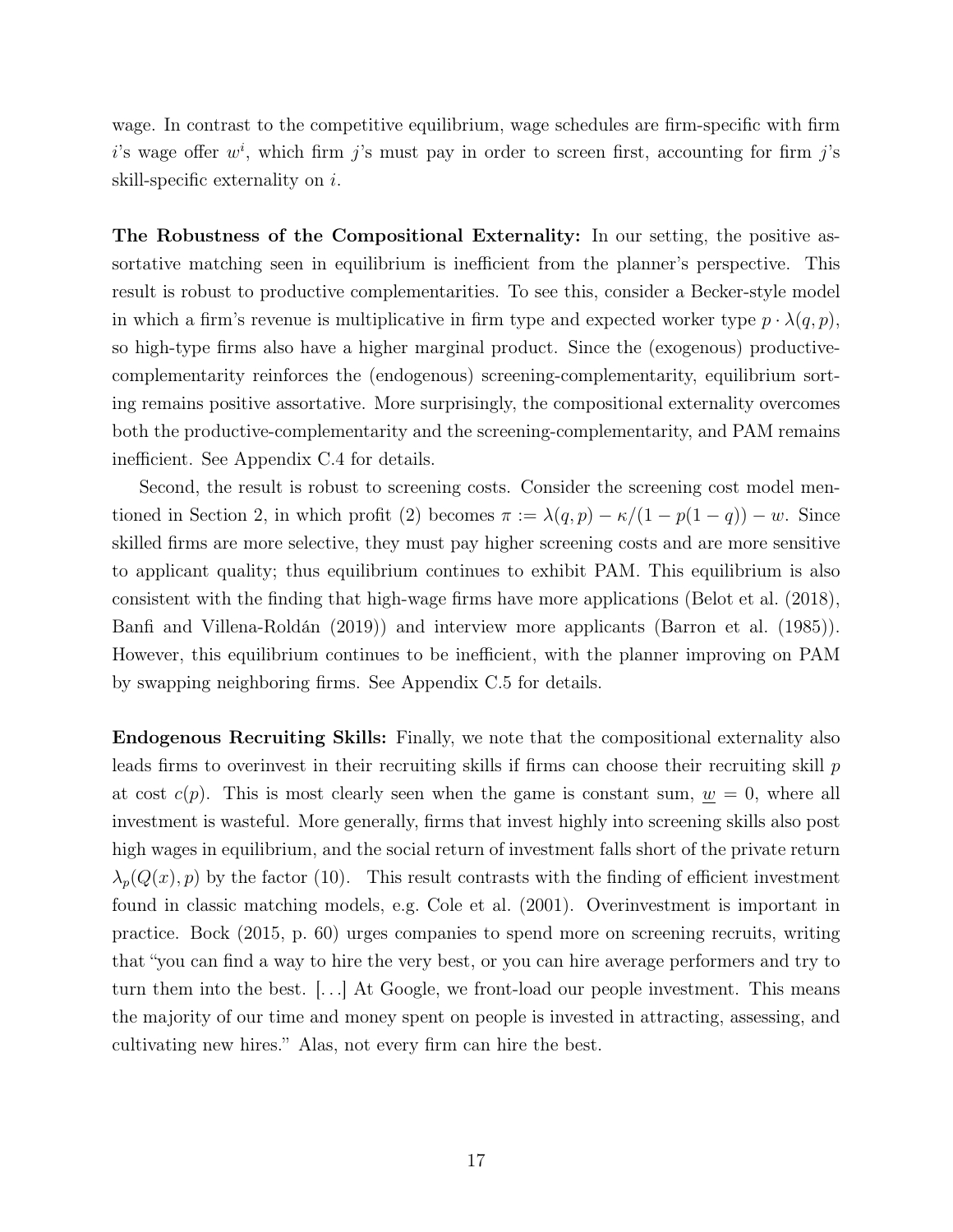# 4 Talent as a Sustainable Competitive Advantage

We now embed our static labor market into a model of firm dynamics to endogenize firms' screening skills and study the evolution of talent over time. The key premise is that firms with more talented employees are more skilled at recruiting. For example, Gupta (2018) shows that more productive sales managers hire more productive salespeople, while Waldinger (2012, 2016) finds that the loss of star professors in Nazi Germany led to a permanent reduction in the quality of hires. There are two rationales for this.

First, talented employees may provide better referrals. Referrals are a crucial source of information for firms, accounting for a third of US jobs (Holzer, 1987). Moreover, referrals are better than average applicants and those coming from high productivity workers are particularly high quality. In their field experiment, Beaman and Magruder (2012) find that productive workers refer more people and have high-performing referrals, whereas unproductive workers' referrals are no better than non-referrals. Similarly, Pallais and Sands (2016) find that "a referrer's performance is a strong predictor of her referral's performance."<sup>12</sup>

Second, talented employees may be better at recruiting since it takes competence to assess competence. This idea underlies the famous Dunning-Krueger effect: "The skills you need to produce a right answer are exactly the skills you need to recognize what a right answer is."<sup>13</sup> This is seen in Beaman and Magruder (2012), where "high-ability participants are able to predict their referrals' ability [. . .] low-ability participants, on the other hand, are not systematically able to predict their referrals' performance." At a more systematic level, more talented employees may be able to design better technologies and institutions to better screen applicants.

Below we show that, as in the static model, equilibrium is unique with high-talent firms offering high wages that complement their superior screening skills; they thus attract superior applicants, amplifying their talent advantage. We characterize firm values, wages, and profits over time, and show that the economy converges to a steady state that exhibits persistent dispersion in talent, wages and productivity. In equilibrium, the positive assortative firm-applicant matching offsets the regression to mediocrity that results from imperfect

<sup>&</sup>lt;sup>12</sup>In observational studies, Burks et al. (2015) find that in trucking, "there are large differences in profits between referrals from high-productivity referrers compared to low-productivity referrers", while Hensvik and Skans (2016) write that "the cognitive abilities of linked entrants are positively associated with the abilities of their linked incumbents" and that "firms with more productive employees rely more on social ties." This positive association is a natural consequence of homophily along traits like intelligence (e.g. McPherson et al. (2001)). Indeed, Brown et al. (2016) find that "most referrals take place between a provider and a recipient with similar characteristics in terms of age, gender, ethnicity, education, and division and staff level within the corporations."

<sup>13</sup>David Dunning in "The Anosognosic's Dilemma: Something's Wrong but You'll Never Know What It Is," New York Times, 10th June, 2010.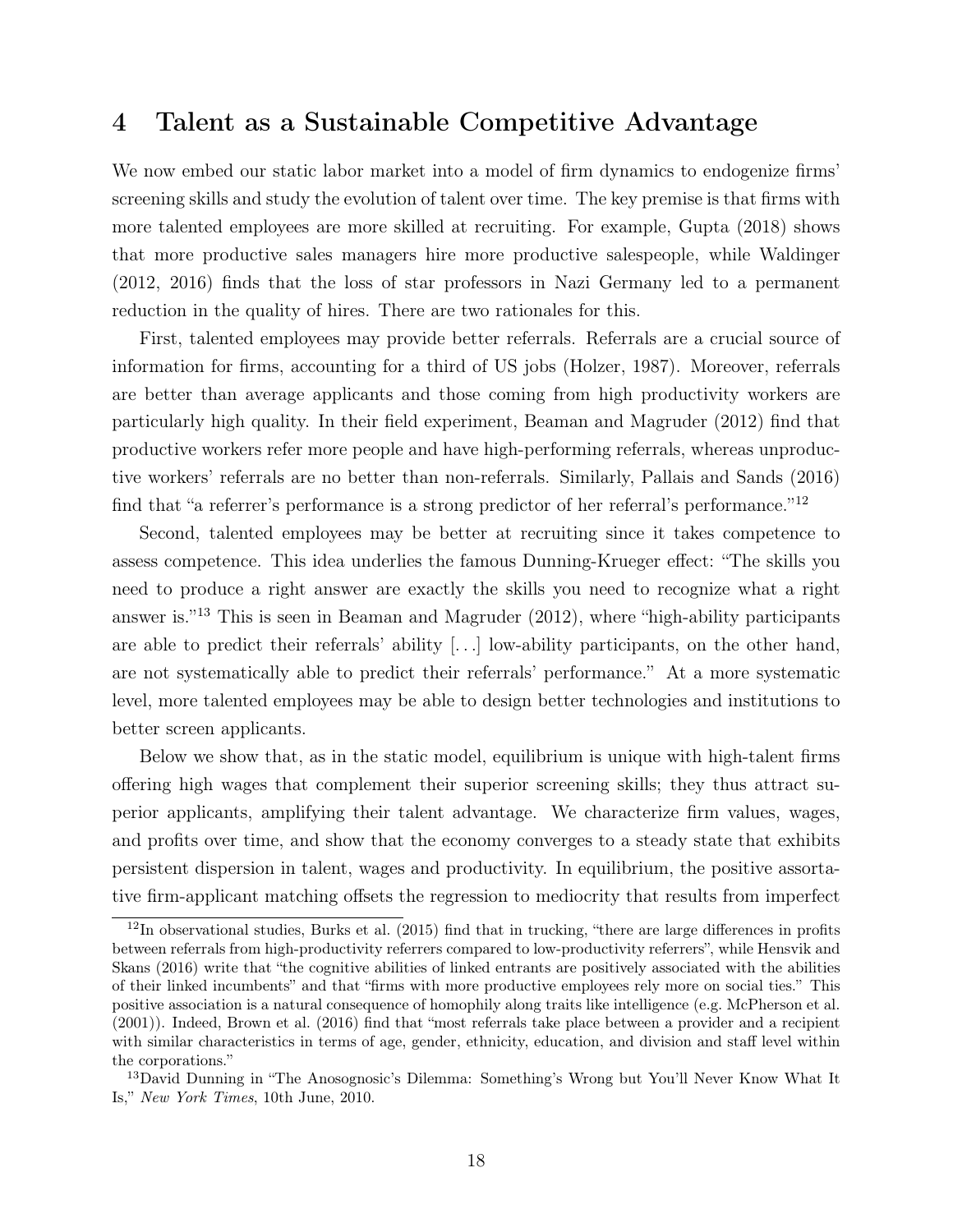screening. Importantly, steady-state talent differences are sustained by firms' endogenous wage choices and thus arise for any degree of correlation between productivity and recruiting skills, however weak.

Our results are of particular interest because such persistent dispersion does not arise in the classic referrals model of Montgomery (1991). That model has been influential since it "allows for positive profits from referrals, [. . .] presents a natural rationale for endogenous skill segregation across firms, [and. . .] can generate wage inequality" (Hensvik and Skans, 2016). In fact, the symmetric equilibrium in Montgomery's model does not generate longrun differences in profits, skills or wage levels across firms, as we show in Section 4.6.

### 4.1 Model

Time  $t \geq 0$  is continuous. There is a unit mass of firms, each with a unit mass of jobs. At time t, a firm is described by its proportion of talented workers  $r(t)$ ; initially, the distribution of  $r(0)$  is exogenous. At every instant  $[t, t + dt]$ , proportion  $\alpha dt$  workers retire, leaving firms with vacancies. In the job market, there are then  $\alpha dt$  open jobs and  $\alpha dt$  applicants, of whom fraction  $\bar{q}$  are talented. Analogous to the static model, firms compete for these applicants by posting life-time wages  $w(t)$ .

We assume that talented workers have an advantage in recruiting, either because of superior referral networks, or because of better judgment. We describe this relationship by a skill function  $\psi(r)$  satisfying  $\psi_r > 0$  and  $\psi_{rr} \geq 0$ . For example, if an employee with talent  $\theta \in \{L, H\}$  has screening skill  $p^{\theta}$  and firms ask random employees to act as recruiters, possibly by providing a referral, then the skill function is linear,  $\psi(r) = p^L + r(p^H - p^L)$ . To give a sense for the size of these differences, Pallais and Sands's (2016) oDesk experiment found that average referred workers submitted work 70% of the time, while referrals by the 20% least-productive referrers submitted work less than 57% of the time. Firms thus desire talented workers both for the immediate increase in productivity, and for the benefit of having skilled recruiters in the future. Indeed, Bock (2015, p. 85) writes "the first step to building a recruiting machine is to turn every employee into a recruiter."

If a firm with talent r posts wage w with rank x at time t, it attracts applicants with quality  $Q(x, t)$  and hires recruits of quality  $\lambda(Q(x, t), \psi(r))$ . Writing  $R(x, t)$  for the talent of the firm with wage rank x at time t,  $Q(x, t)$  is determined by the sequential screening equation,

$$
Q_x(x,t) = \phi(Q(x,t), \psi(R(x,t)), x) \text{ and } Q(1,t) = \bar{q}, \qquad (12)
$$

as in (4). In turn, the evolution of a given firm's talent  $r(t)$  with wage rank  $x(t)$  is given by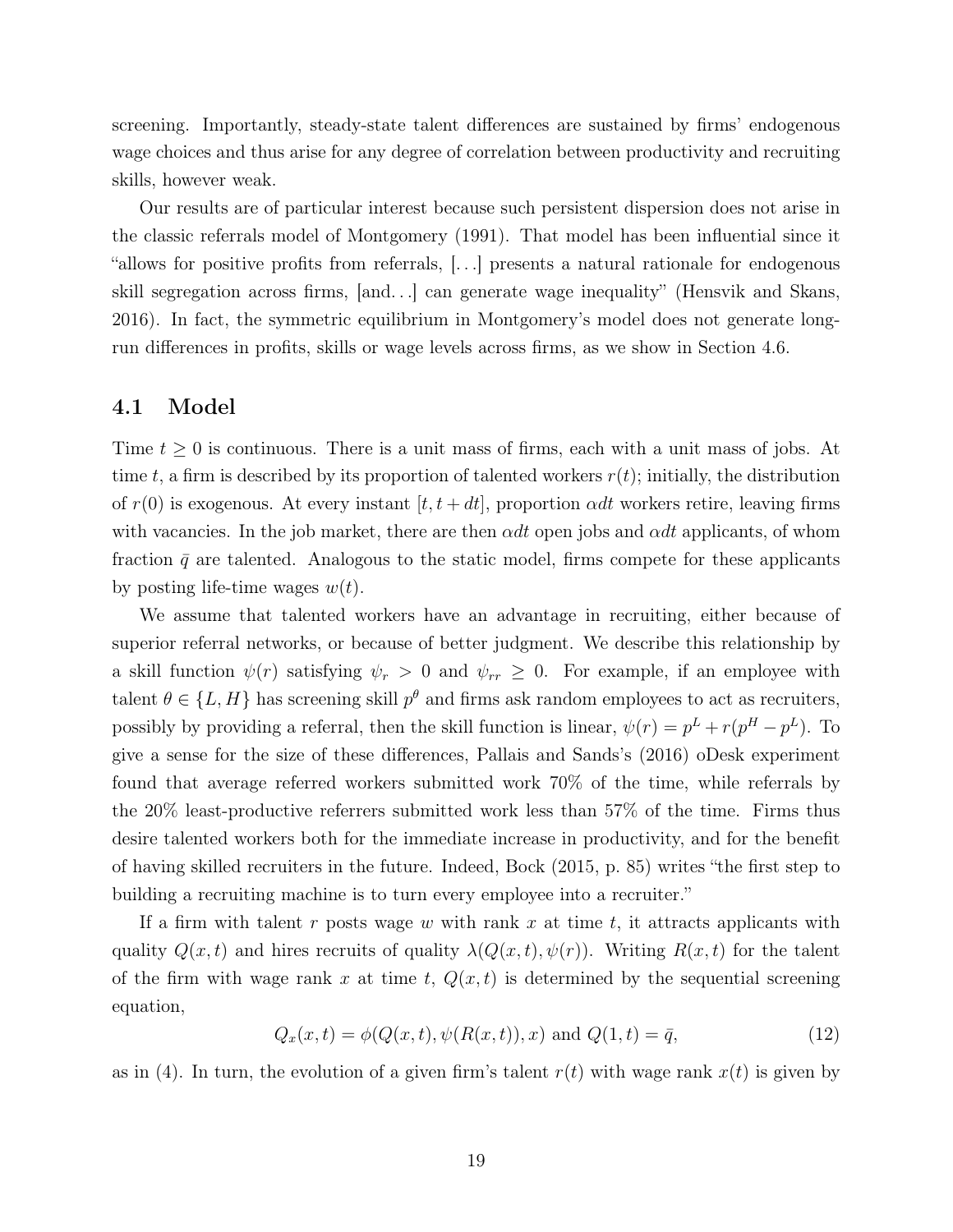the difference between its inflow  $\lambda$  and outflow r,

$$
r_t(t) = \alpha\Big(\lambda(Q(x(t), t), \psi(r(t))) - r(t)\Big). \tag{13}
$$

Turning to payoffs, workers maximize lifetime wages  $w(t)$ , while firms' revenue equals  $r(t)$ . To abstract from entry and exit, suppose that there is no outside option,  $w = 0$ .<sup>14</sup> A firm's problem is to choose wages to maximize total discounted profits. Denoting the discount rate by  $\beta > 0$ , its value function is

$$
V(r,s) = \max_{\{w(t)\}_{t\geq s}} \int_s^{\infty} e^{-\beta(t-s)} (r(t) - \alpha w(t)) dt,
$$
\n(14)

where  $r(t)$  evolves according to (13) with initial condition  $r(s) = r^{15}$ 

An equilibrium is given by a wage path  $\{w(t)\}_{t\geq0}$  for every firm,<sup>16</sup> so that given the induced wage ranks  $x(w, t)$  and applicant qualities  $Q(x, t)$ , every firm's wage path is optimal. We say an equilibrium is *essentially unique*, if the induced distribution over equilibrium trajectories  $\{r(t)\}_{t\geq 0}$  is unique.<sup>17</sup>

# 4.2 Firm's Problem

First, we study a firm's optimal wage path  $\{w(t)\}_{t\geq0}$  for any given applicant function  $Q(x(w, t), t)$  without imposing equilibrium restrictions on other firms. As in Section 3, it is convenient to write  $W(q, t)$  for the wage required to attract applicants q at time t, and let the firm optimize directly over the applicant pools  $\{q_t\}_{t>0}$ . After this change of variable, the firm's Bellman equation becomes

$$
\beta V(r,t) = \max_{q} \{r - \alpha W(q,t) + \alpha(\lambda(q,\psi(r)) - r)V_r(r,t) + V_t(r,t)\}.
$$
 (15)

<sup>&</sup>lt;sup>14</sup>With  $w = 0$ , the game is constant-sum and there is no scope for inefficiency. In an earlier version of this paper, Board et al. (2017), we showed that a version of our inefficiency result, Theorem 3 extends to the dynamic model.

<sup>&</sup>lt;sup>15</sup>Note that the "wages"  $w(t)$  are really one-time payments to each of the  $\alpha$  newly hired employees at time t. More realistically, one could model worker compensation as constant flow wage  $(\beta + \alpha)w(s)$  until retirement, but it simplifies the accounting to have firms incur these costs up-front.

<sup>&</sup>lt;sup>16</sup>As in the static model, the restriction to deterministic wages is without loss. In principle, a firm might mix between two wages by switching between them arbitrarily fast. To avoid measurability issues associated with such strategies, we allow for "distributional wage strategies" but show in Section 4.3 that equilibrium strategies are almost always pure.

<sup>&</sup>lt;sup>17</sup>This definition avoids two spurious notions of multiplicity. First, in continuous time, any firm's optimal strategy  $\{w_t\}_{t>0}$  can be unique only almost always. Second, if two or more firms are initially identical but then drift apart, only the distribution of trajectories can be determined uniquely.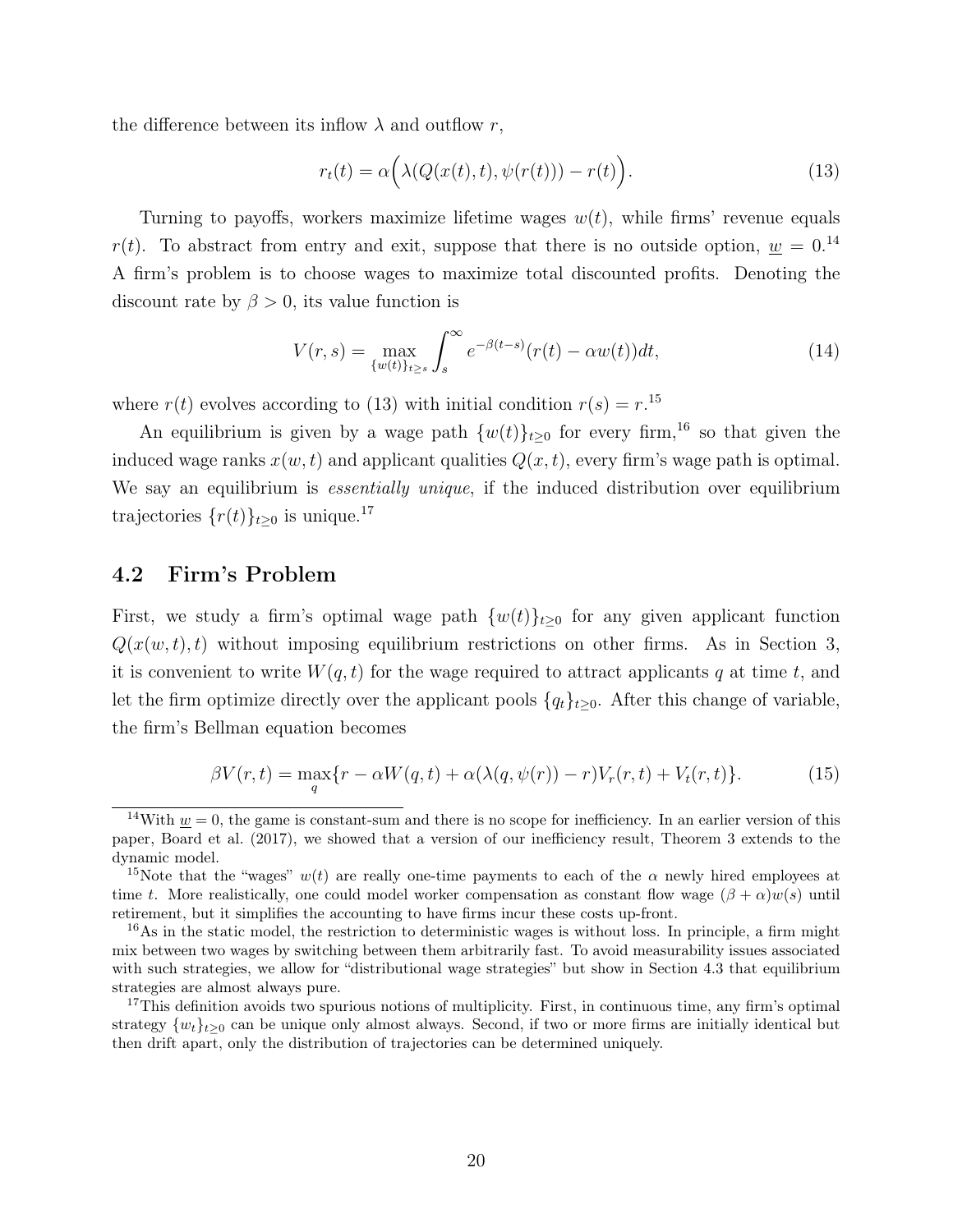Firm value is determined by its flow profits plus appreciation due to talent acquisition and a secular trend. Assuming wages are differentiable, the first-order condition is

$$
W_q(q,t) = \lambda_q(q,\psi(r))V_r(r,t).
$$
\n(16)

Intuitively, the cost of attracting better applicants (the LHS) must balance the gains of a higher quality applicant pool which increases the recruit quality and thereby firm value (the RHS).

The RHS of (16) is increasing in r, so firms with more talent have a higher marginal benefit from attracting better applicants, yielding positive assortative matching. Intuitively, firms with more talent have higher marginal benefit from better applicants  $\lambda_q(q, \psi(r))$  because of the supermodularity of  $\lambda$  (see Theorem 2), and such firms have a higher marginal value of talent  $V_r(r, t)$  because  $V(r, t)$  is convex in r (see Appendix D.1). Hence, wages are dynamic complements: an increase in today's wage raises tomorrow's talent, and thereby tomorrow's optimal wage.

To compute equilibrium wages from the first-order condition (16), we write  $r(u)$  and  $q(u)$  for the equilibrium trajectory of talent and applicant quality, and apply the envelope theorem and the law of motion of firm talent (13) to compute

$$
V_r(r(t),t) = \int_t^{\infty} e^{-\int_t^s \beta + \alpha \left(1 - \lambda_p(q(u), \psi(r(u)))\psi_r(r(u))\right) du} ds,
$$
\n(17)

as we formally show in Appendix D.1. Intuitively, the future benefit of better employees is discounted both at the interest rate  $\beta$  and the retirement rate  $\alpha$ . But selective recruiting raises the persistence of firm talent or, equivalently, reduces the talent decay rate by a factor  $1 - \lambda_p \psi_r$ .

# 4.3 Equilibrium

Given the single-firm analysis, it is straightforward to characterize equilibrium. Firms with more talent post higher wages and attract better applicants. More strongly, even if firms share the same talent  $r(0)$  initially, they post different wages (as in the static model), recruit different types of workers, and diverge immediately (see Appendix D.2). Thus, in equilibrium, each firm is characterized by a rank  $x$ , which describes the firm's position in the talent, applicant, and wage distribution at all times  $t > 0$ .

Equilibrium is then characterized in two steps

(1) Allocations. At time t, applicant quality  $Q(x, t)$  is determined by sequential screening (12). The evolution of firm x's talent  $R(x,t)$  is then given by the firm dynamics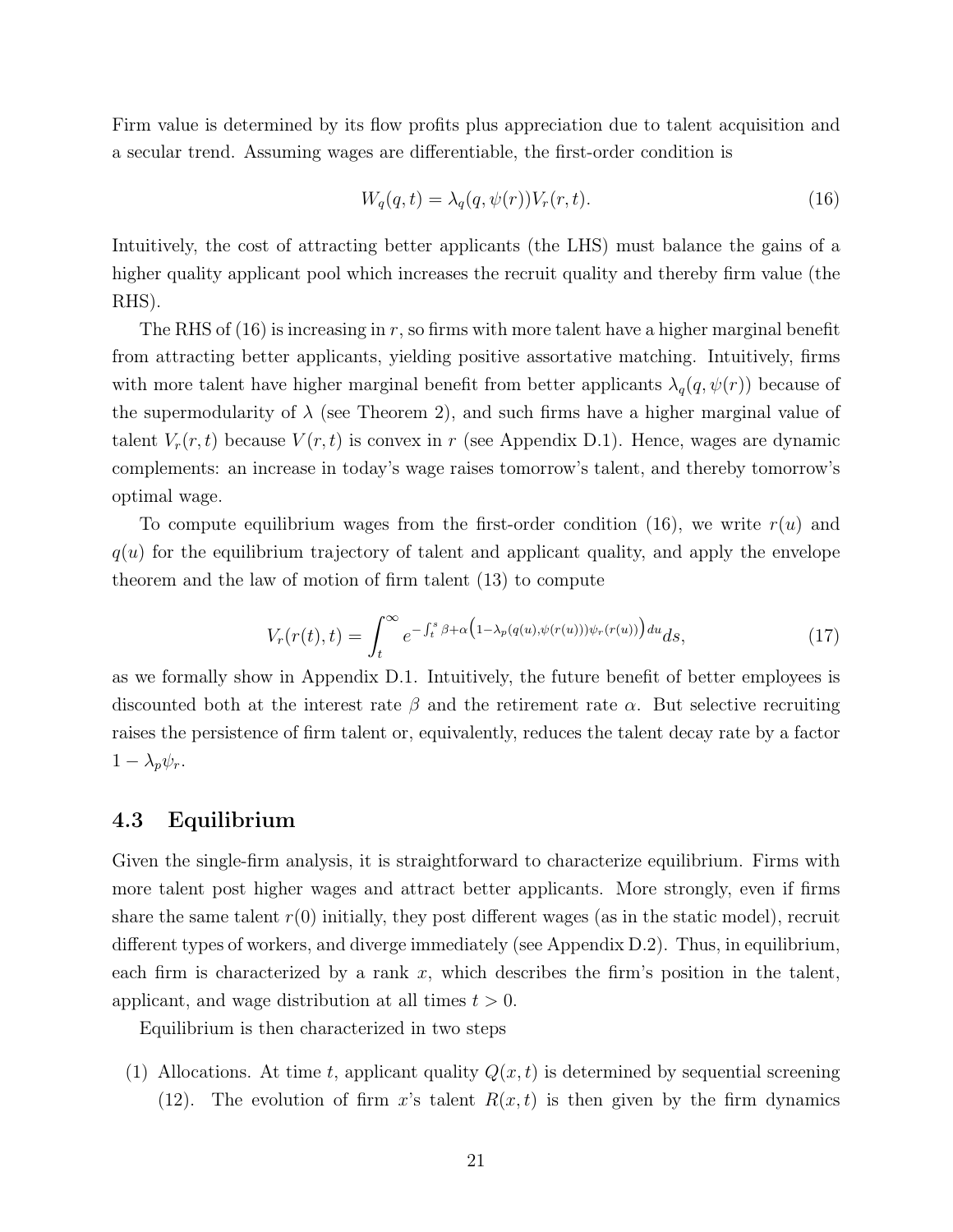equation (13) with  $x(t) \equiv x$ .

(2) Payoffs. Firm x's marginal value of talent is determined by (17), with  $q(u) = Q(x, u)$ . Using this, wages  $W(q, t)$  are given by the first-order condition (16), with  $r = R(x, t)$ ,  $q = Q(x, t)$ , and  $W(0, t) = \underline{w} = 0$ .

Given these wages, the FOC (16) implies global optimality of the HJB (15) because the net benefit of attracting marginally better applicants  $\lambda_q(q, \psi(r))V_r(r, t) - W_q(q, t)$  single-crosses in r. Standard verification theorems then imply that the policy functions are indeed optimal. To summarize:

Theorem 4. Equilibrium exists and is essentially unique. Firm-applicant matching is positive assortative and the distribution of talent has no atoms at any  $t > 0$ .

*Proof.* Only the last claim, about no atoms at  $t > 0$ , remains to be shown. See Appendix D.2.  $\Box$ 

This result shows that even if firms start off with identical talent, some post higher wages than others, attract better applicants, and hire better recruits. These firms accumulate talent, continue to pay high wages, and the distribution of talent disperses over time.

To understand the evolution of talent  $R(x,t)$  and applicant quality  $Q(x,t)$ , consider Figure 2. At  $t = 0$ , all firms employ average workers, with quality  $\bar{q} = 0.25$ . The "vertical" lines represent the cross-sectional distribution of  $(r, q)$  at different times, while the "horizontal" lines represent the sample-paths of selected firms. The top-ranked firm recruits from the constant applicant pool  $Q(1, t) = \bar{q}$ , and so (13) implies that its talent grows monotonically and converges to a steady state. For lower-ranked firms, the dynamics are more subtle. For instance, firm  $x = 0.5$  initially improves as its recruits are more talented than its retirees. However, as higher-ranked firms become better at identifying talent, its applicant pool deteriorates and its quality eventually falls back.

In this example, the top firms initially lose money as they post high wages and invest in talent. This ultimately raises both their productivity and their screening skill, giving them an advantage in the labor market, and delivering a steady stream of profits. Over time, rents shift from workers to firms: Firms earn zero lifetime value, with early workers paid more than their productivity and later workers paid less, as differentiated firms compete less intensely over workers. The way small initial differences are amplified over time resembles the dynamics in Giorcelli (2019), where a management training program in post-war Italy generated productivity gains that grew from 15% in the first year to 49% after 15 years. One channel was that "better managed firms paid higher average wages to their workers, which may indicate that trained managers were able to hire/retain better workers."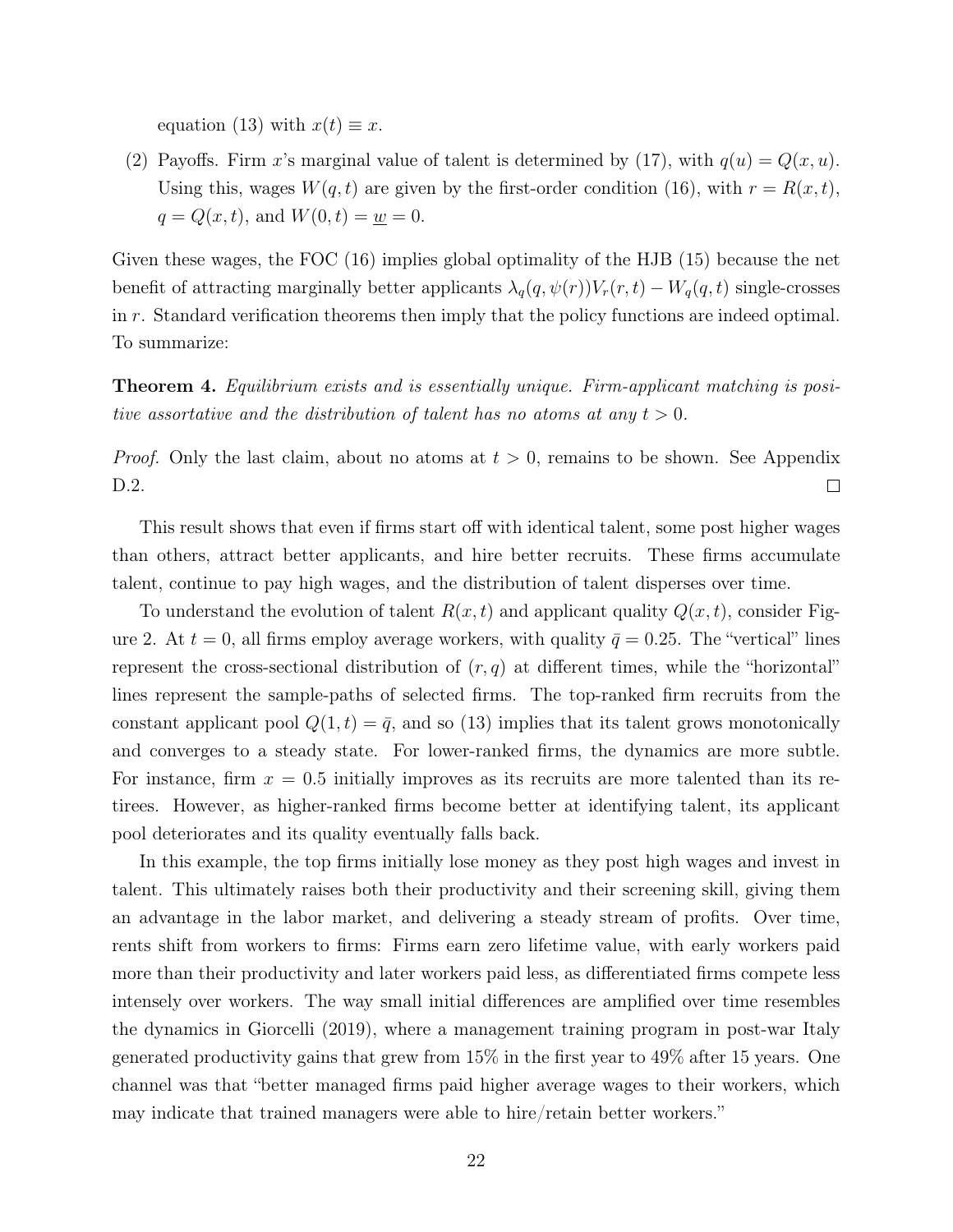

Figure 2: Equilibrium Dynamics of Applicant and Recruit Quality. All firms start with talent  $\bar{q} = 0.25$ , and choose wages optimally as characterized in the text. The skill function is  $\psi(r) = 0.4 + 0.9r$ and turnover is  $\alpha = 0.2$ .

## 4.4 Steady State

Steady-state talent among recruits and applicants  $\{R^*(x), Q^*(x)\}\$ is easily characterized. First, the talent of each firm's recruits and retirees balance,

$$
\lambda(q, \psi(r)) = r. \tag{18}
$$

This has a unique fixed point,  $r = \rho(q)$ , since  $\lambda(q, \psi(r)) - r$  is convex (see Appendix D.1), positive at  $r = 0$ , negative at  $r = 1$ , and hence crosses zero exactly once. Naturally, firms with better applicants have higher talent; formally,  $\rho(q)$  increases since  $\lambda(q, \psi(r)) - r$  rises in q and single-crosses from above in  $r$ .

Second, substituting  $R^*(x) = \rho(Q(x))$  into the sequential screening equation (12), steadystate applicant quality  $Q^*(x)$  is given by

$$
Q_x^*(x) = \phi(Q^*(x), \psi(\rho(Q^*(x))), x). \tag{19}
$$

Together (18) and (19) pin down firm x's talent  $R^*(x)$  and applicant quality  $Q^*(x)$  in steady state, independent of turnover  $\alpha$  and the discount rate  $\beta$ .<sup>18</sup> Differentiating, steady-state

<sup>&</sup>lt;sup>18</sup>These parameters still matter for equilibrium: The turnover rate  $\alpha$  determines the rate at which talent converges to steady state, while the interest rate  $\beta$  determines how much firms care about the speed of convergence. As we see below, they both affect firm and worker shares in steady state.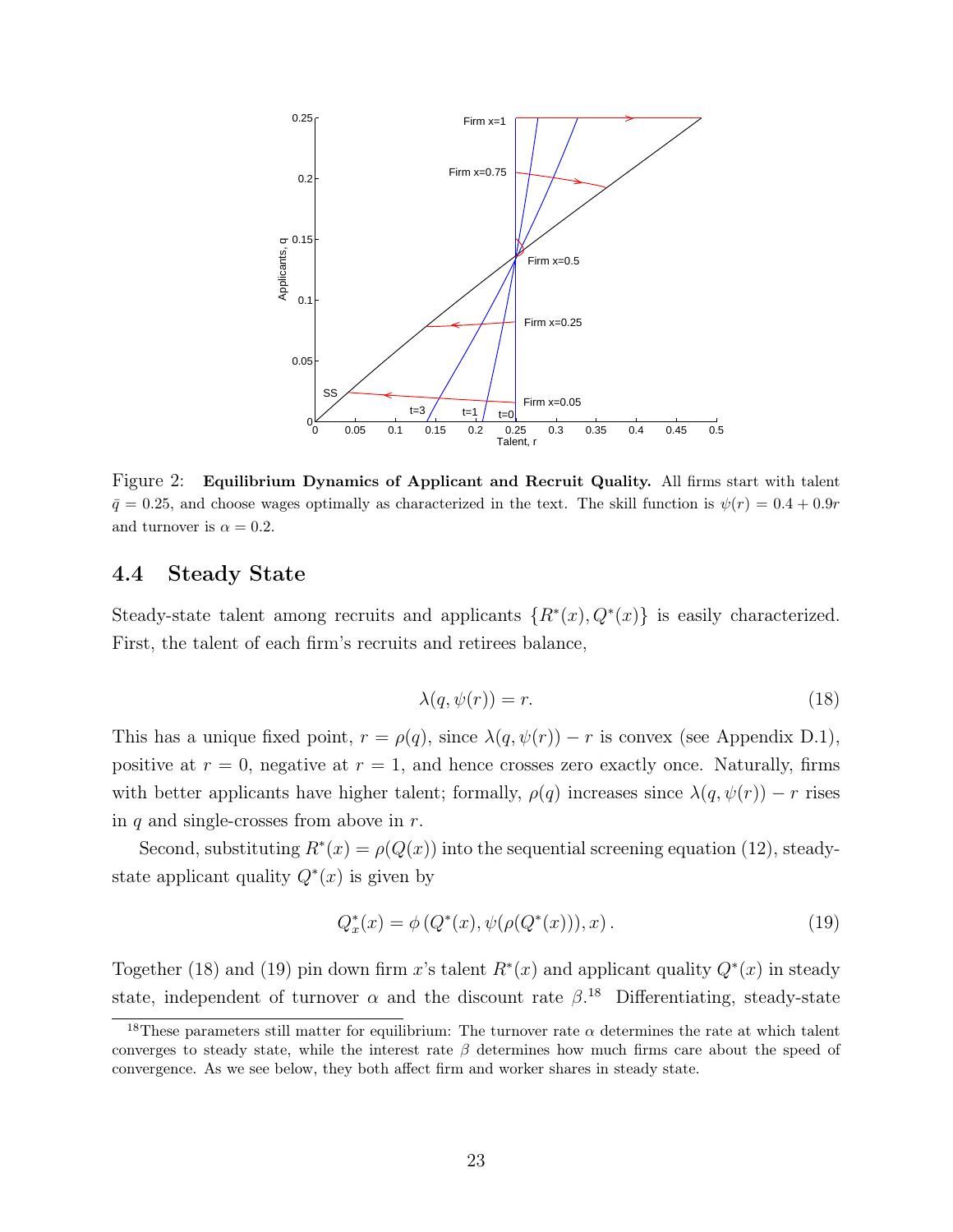talent dispersion is given by  $19$ 

$$
R_x^*(x) = \rho_q(Q^*(x))Q_x^*(x) = \frac{\lambda_q(Q^*(x), \psi(R^*(x)))}{1 - \lambda_p(Q^*(x), \psi(R^*(x)))\psi_r(R^*(x))}Q_x^*(x).
$$
 (20)

We now show that from any initial condition, the economy converges to the steady state.

**Theorem 5.** The steady-state talent distribution  $R^*(x)$  is unique and has no gaps or atoms. For any distribution of initial talent  $r(0)$ , firm x's equilibrium talent  $R(x,t)$  converges to  $R^*(x)$ .

Proof. See Appendix D.3

To show convergence, Figure 2 suggests a "proof by induction." The top firm recruits from a pool of constant quality, so equation (13) implies that its talent converges exponentially to steady state. Then consider firm  $x$  close to 1. As the talent of higher firms converges, firm x's applicant pool converges, and then firm x's talent converges, too, by equation  $(13)$ . The formal proof is more complicated because  $x$  is continuous; it proceeds by showing that the steady state satisfies a contraction property, and then applies the contraction mapping theorem over a small interval, akin to the proof of the Picard-Lindelöf theorem.

In steady state, talent/productivity  $R(x)$  are dispersed. If all firms were hiring from the same applicant pool q, talent differences from the steady state level  $r - \rho(q)$  would decay exponentially. The link between talent and recruiting skills slows this decay but cannot stop it. Rather, what stops the decay is the effect of positive assortative matching: firms with skilled employees post higher wages and recruit from a better pool. As a result, the steady state supports permanent heterogeneity in firm quality, productivity and profits. Equation (20) highlights that any degree of correlation between productivity and recruiting skills  $\psi_r > 0$  gives rise to non-vanishing talent dispersion. In particular, if we take the direct talent-skill relationship  $\psi_r$  to zero, (20) shows that the strategic effect in itself gives rise to dispersion  $R_x^* = \lambda_q Q_x^*$ , while the direct link merely amplifies this dispersion by a factor  $1/(1-\lambda_p\psi_r).$ 

As discussed in Section 2, improved screening (e.g. referral quality) may help explain the increasing dispersion in productivity, wages and talent between firms. These forces are magnified in the dynamic model. In the short-run, if we fix firms' talent and increase signal accuracy  $\psi(\cdot)$ , productivity dispersion rises as high-paying firms fish out more of the talented workers from the applicant pool; over time, dispersion is further amplified as talent

 $\Box$ 

<sup>&</sup>lt;sup>19</sup>Note that the denominator in this expression is positive around the steady state: While 1 −  $\lambda_p(q, \psi(r))\psi_r(r)$  may be negative for arbitrary values of r, this cannot happen in steady state where  $r = \rho(q)$ , since we know that  $\rho(q)$  increases in q and, by the implicit function theorem,  $R_q(q)$  $\lambda_q(q, \psi(\rho(q)))/(1 - \lambda_p(q, \psi(\rho(q)))\psi_r(\rho(q))).$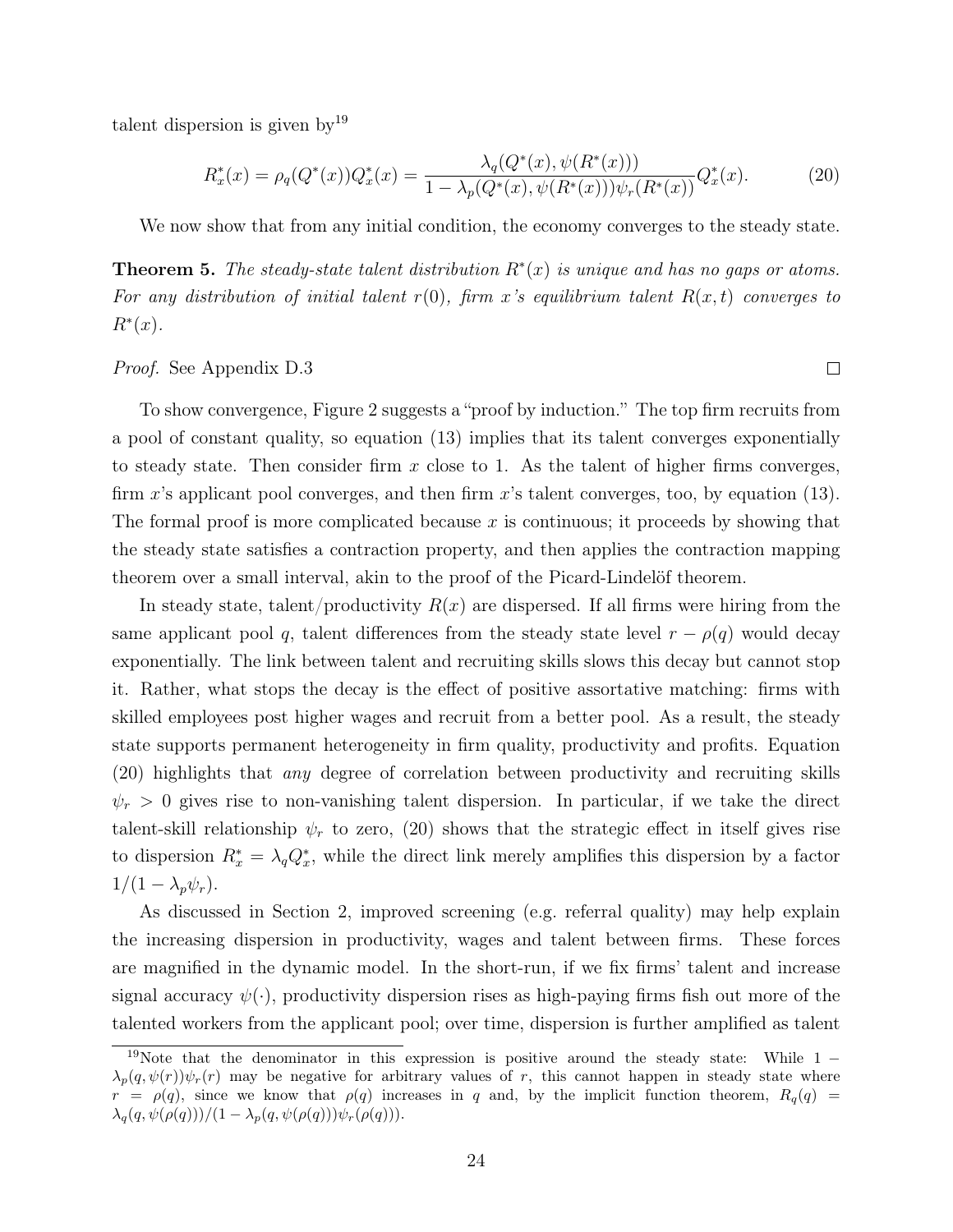accumulates at the top firms, further raising their screening ability and the talent of their recruits.

Talent thus generates a sustainable competitive advantage. One might wonder why a firm with untalented workers doesn't compete more aggressively in wages to build its talent over time. While this is a feasible strategy, it is simply too expensive. High-talent firms have a higher marginal benefit from raising wages because recruiting skills and applicant quality are complements in the job market. The model captures a comparative advantage of Google which Paul Otellini, the CEO of Intel, called their "self-replicating talent machine" (Bock, 2015, p. 67).

## 4.5 Rent Sharing

The model generates predictions about how value is shared between workers and firms. In steady state the marginal value of talent (17) simplifies to

$$
V_r^*(\rho(q)) = \frac{1}{\beta + \alpha \left(1 - \lambda_p \psi_r\right)}.\tag{21}
$$

where we omit arguments for legibility. As in  $(17)$ , the marginal product of talent is annuitized at the interest rate  $\beta$  and the talent decay rate  $\alpha(1-\lambda_p\psi_r)$ . Substituting (21) into the first-order condition (16), flow wages in steady-state equilibrium  $(\beta + \alpha)W^*(q)$  are given by

$$
(\beta + \alpha)W_q^* = \frac{(\beta + \alpha)\lambda_q}{\beta + \alpha(1 - \lambda_p\psi_r)}.
$$
\n(22)

Steady-state flow profits  $\Pi^*(q)$  in turn are given by

$$
\Pi_q^* = \rho_q - (\beta + \alpha) W_q^* = \frac{\beta \lambda_p \psi_r}{\left(1 - \lambda_p \psi_r\right) \left(\beta + \alpha \left(1 - \lambda_p \psi_r\right)\right)}.
$$
\n(23)

Equations (22) and (23) show an increase in turnover raises both the level of flow wages and their dispersion. To see this, observe that an increase in turnover,  $\alpha$ , has no impact on the steady-state distribution of talent  $R^*(x)$ , but raises the rate at which the economy converges to the steady state. Equations (22) and (23) then imply that flow wages  $(\beta + \alpha)W^*(Q^*(x))$ rise and flow profits  $\Pi^*(Q^*(x))$  fall for all firms x. Intuitively, when turnover is high, a firm's stock of talent quickly depletes and a low-talent firm can achieve almost the same profits as a high-talent firm by mimicking its wage policy; this intensifies competition and drives up wages. Higher turnover also increases wage dispersion in both the dispersive order and the log-dispersive order (see Appendix D.4). Intuitively, shifting surplus from firms to workers disproportionally benefits high-wage workers, while  $W^*(Q^*(0)) = 0$ , irrespective of  $\alpha$ .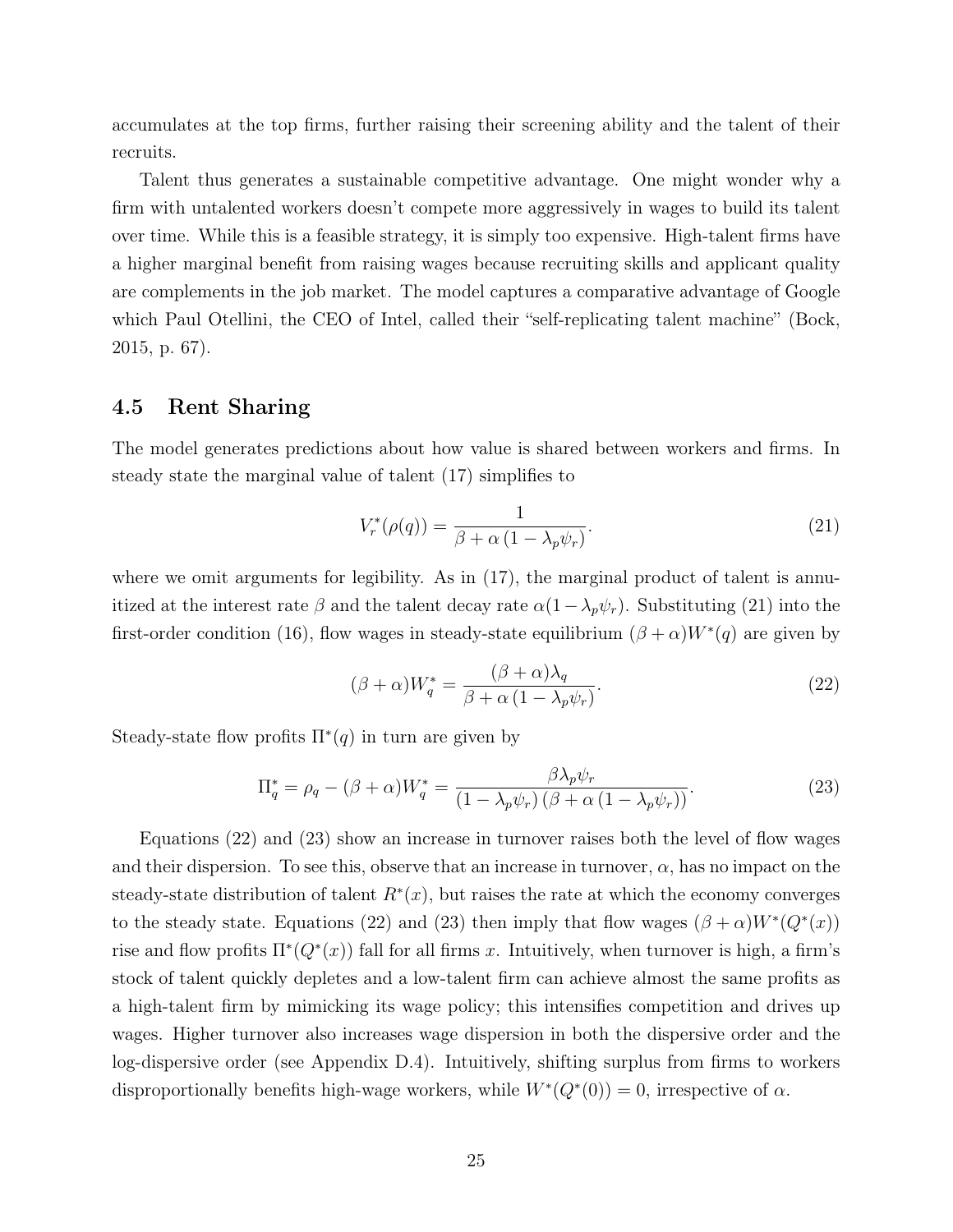## 4.6 Is Talent Always a Sustainable Competitive Advantage?

Talent differences emerge and persist in Theorem 5 since positive assortative matching overcomes the mean-regression induced by noisy recruiting. Here we discuss the assumptions that underlie this argument, helping us understand in which industries talent may be a sustainable competitive advantage.

The first key assumption is that wages are set at the firm level, rather than being individually negotiated. In Montgomery (1991), employed workers refer applicants to their employer with talented workers being more likely to refer talented applicants. The firm then makes *applicant-specific* wage offers that condition on the talent of the referring employee. Since multiple firms may share a referred worker, wage competition gives rise to a symmetric mixed strategy equilibrium along the lines of Burdett and Judd (1983). We now argue that this equilibrium does not generate persistent dispersion. For an apples-to-apples comparison with our model, assume an infinite time horizon, continuous time, and that firms employ a unit mass of workers with aggregate talent  $r(t)$  who retire at rate  $\alpha$ . When a firm has a vacancy, a random current employee makes a referral. Write  $\lambda$  (resp.  $\lambda$ ) for the equilibrium expected talent of a recruit who was referred by a talented (resp. untalented) employee. Since wage offers are applicant specific,  $\bar{\lambda}$  and  $\lambda$  do not depend on the talent of the firm's other employees. Talent evolution is then governed by  $r_t(t) = \alpha(\lambda + (\bar{\lambda} - \lambda)r(t) - r(t))$  and converges to  $r^* = \frac{\lambda}{1 - \bar{\lambda} + \lambda}$ , irrespective of initial talent. In contrast, our firms have firm-specific wage policies. If we interpret the skill function  $\psi(r)$  as the firm sampling its current employees for referrals, our model predicts that a talented worker recruits better referrals if their colleagues are also talented. This is because high-talent firms pay high wages, and help convert the recommendation of the talented worker into a talented recruit. This breaks the separability seen in Montgomery, implying that better firms retain their talent advantage in the long-run.

Second, we assume non-decreasing returns to talent, in that revenue is linear in talent r, while screening skills  $\psi(r)$  are weakly convex in r; together, these assumptions generate positive assortative matching. The model provides strict incentives for positive assortative matching, so a little concavity does not affect equilibrium sorting and the distribution of steady-state talent. But sufficient concavity induces negative assortative matching and gives rise to convergence. For an extreme example, if flow revenue equaled max $\{r(t), \bar{q}\}\,$ , then all firms would randomize over wages to maintain talent at  $\bar{q}$ . Similarly, if it suffices to have 10% of talented employees to guarantee good screening outcomes, then firms below the 10% threshold would bid aggressively to improve their screening.<sup>20</sup>

 $^{20}\text{As}$  discussed in Section 3, positive assortative matching relies on a number of other assumptions. If talent is not scarce (3), the most skilled firms may pay lower wages than some firms with average skills (see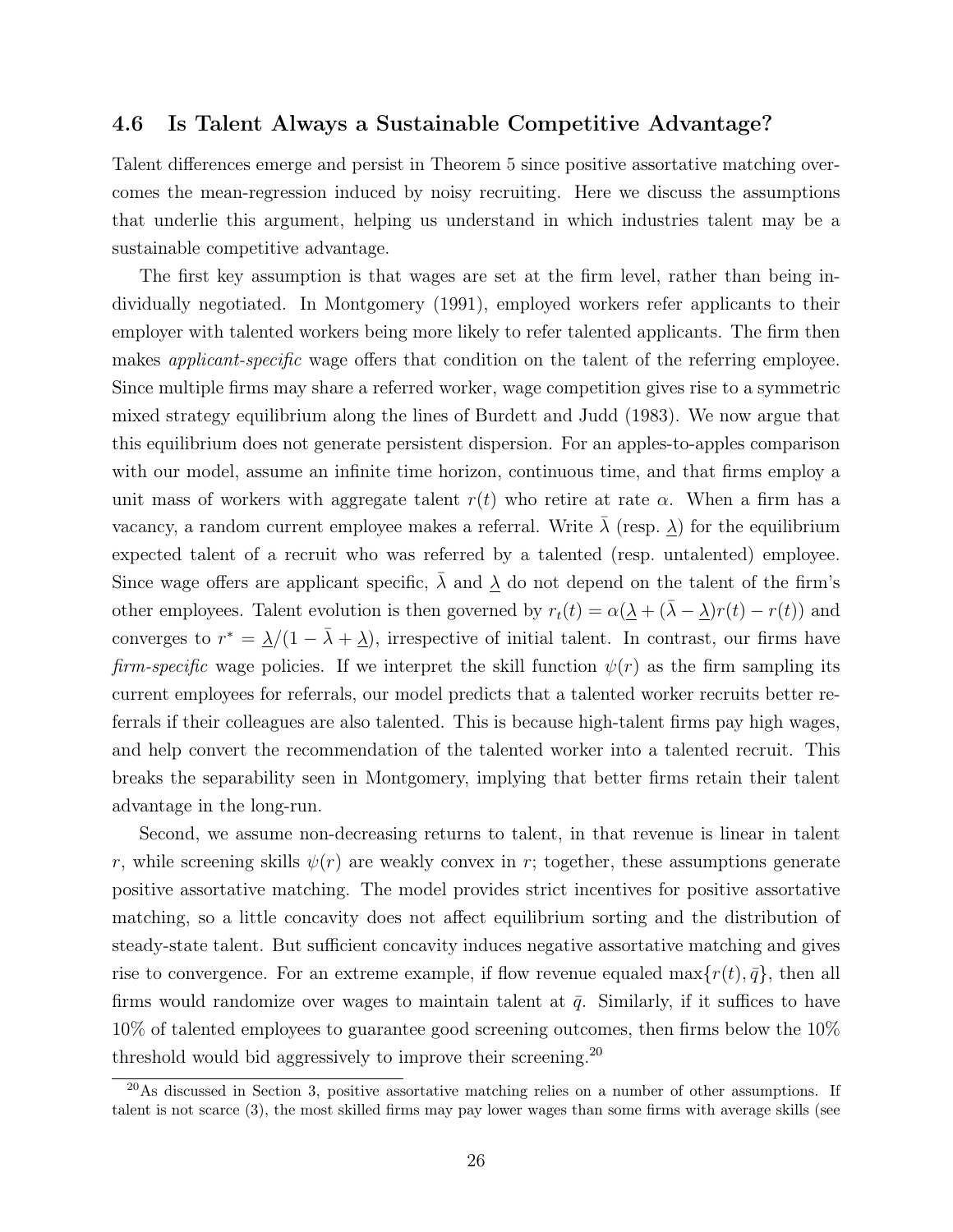Third, we assume that firms only differ in their talent. In Board et al. (2017) we allow firms to have different production technology in addition to different talent, and suppose the two are complements. The idea is illustrated by Netflix's HR manual: "In procedural work, the best are two times better than average. In creative/inventive work, the best are ten times better than average" (Hastings and McCord, 2009). Whether the firms converge then depends on the relative persistence of these two state variables. If technology is immobile then talent ultimately lines up with technology, so high-tech firms eventually become hightalent. However, if the industry is fast moving and talented people make new inventions, then technology ultimately lines up with talent, so high-talent firms eventually become high-tech. Indeed, universities seem to fall into the latter category: Waldinger (2016) argues the loss of human capital at German universities had a large, persistent effect on output, whereas the loss of physical capital had a small, temporary effect.

Finally, our firms have a continuum of workers. This means that the firms' stock of talent moves slowly and firms do not leap-frog each other. If instead we modeled firms in terms of discrete individuals, a lucky hire would allow firm r to jump over firm  $r + \epsilon$ ; it would then raise its wages, helping it to stay ahead. Formally, equilibrium would still exhibit dispersion in steady-state talent, but the randomness in the hiring process renders a firm's talent an irreducible Markov chain, so any firm cycles through all positions in the distribution eventually. Of course, if firms are large, the regression to the mean would be slow, and we can think of the perfect persistence in Theorem 5 as an idealization of this economic force.

# 5 Conclusion

In their survey on personnel economics, Oyer and Schaefer (2011) write that "This literature has been very successful in generating models and empirical work about incentive systems [. . .] The literature has been been less successful at explaining how firms can find the right employees in the first place." By studying the equilibrium interaction of firms' recruiting strategies, we hope this paper takes a step in this direction.

The paper has three major contributions. First it provides a simple framework to understand how private screening generates wage and productivity dispersion. It thus provides an alternative to Phelps's classic (1972) model of public screening, giving rise to substantially more mismatch. Second, the paper shows that skilled firms post higher wages, attract better applicants, hire better recruits and obtain higher productivity and profits. Crucially, this

Board et al. (2017)). And if there is imperfect competition, low-skilled firms may bid more to avoid the externalities imposed on them by high-skilled firms (see Section 3.3).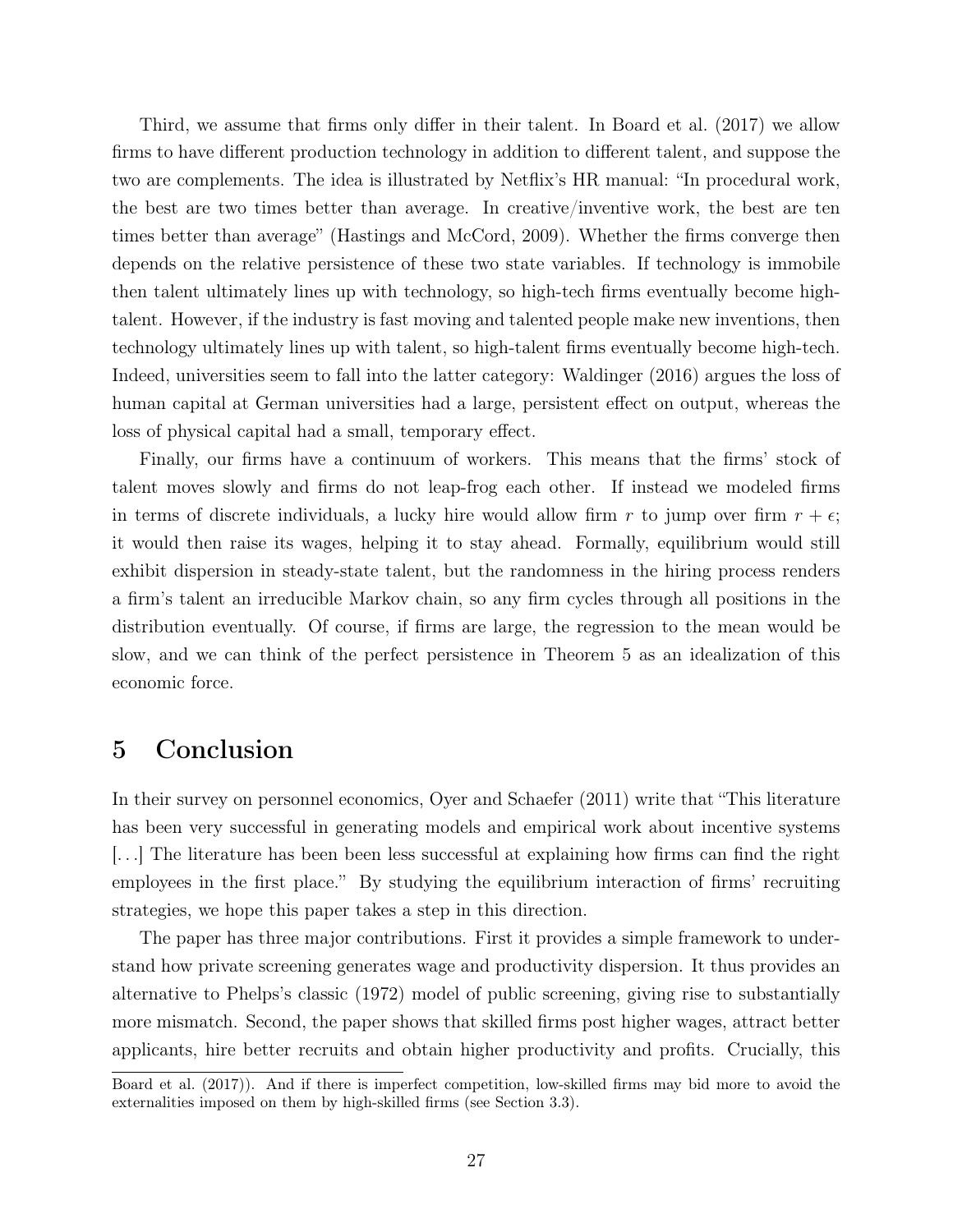positive assortative matching is inefficient, in contrast to the classic result of Becker (1973) in which complementarities are exogenous. This compositional externality can be mitigated by policies that reduce wage dispersion. Finally, we propose a new model of firm dynamics based on the tenet that talented workers are better at identifying talented applicants. Initially similar firms diverge over time and the economy converges to a steady state featuring persistent dispersion in talent, wages and productivity. We thus complement the classic model of Montgomery (1991) by showing that referrals can generate across-firm inequality, even in the long run.

The model relates to a number of fields and can be taken in a number of directions. Industrial economists may wish to consider firms that interact in the product market. Workers' talent then affects both the quality and nature of the products offered. This is particularly relevant when two markets converge, like Netflix and Disney in streaming, Amazon and Google in home devices, and Uber and Ford in car services. Organizational economists may be interested in how the internal organization of firms affects the quality of its recruits. For example, an improving firm should place authority in the hands of more recent hires or agents with a better track record of hiring. And labor economists might wish to allow for search frictions, so higher wages raise both the chance of attracting an applicant and their expected talent. Such models can be used to study how talent is reallocated between firms or sectors in response to individual or aggregate shocks to productivity.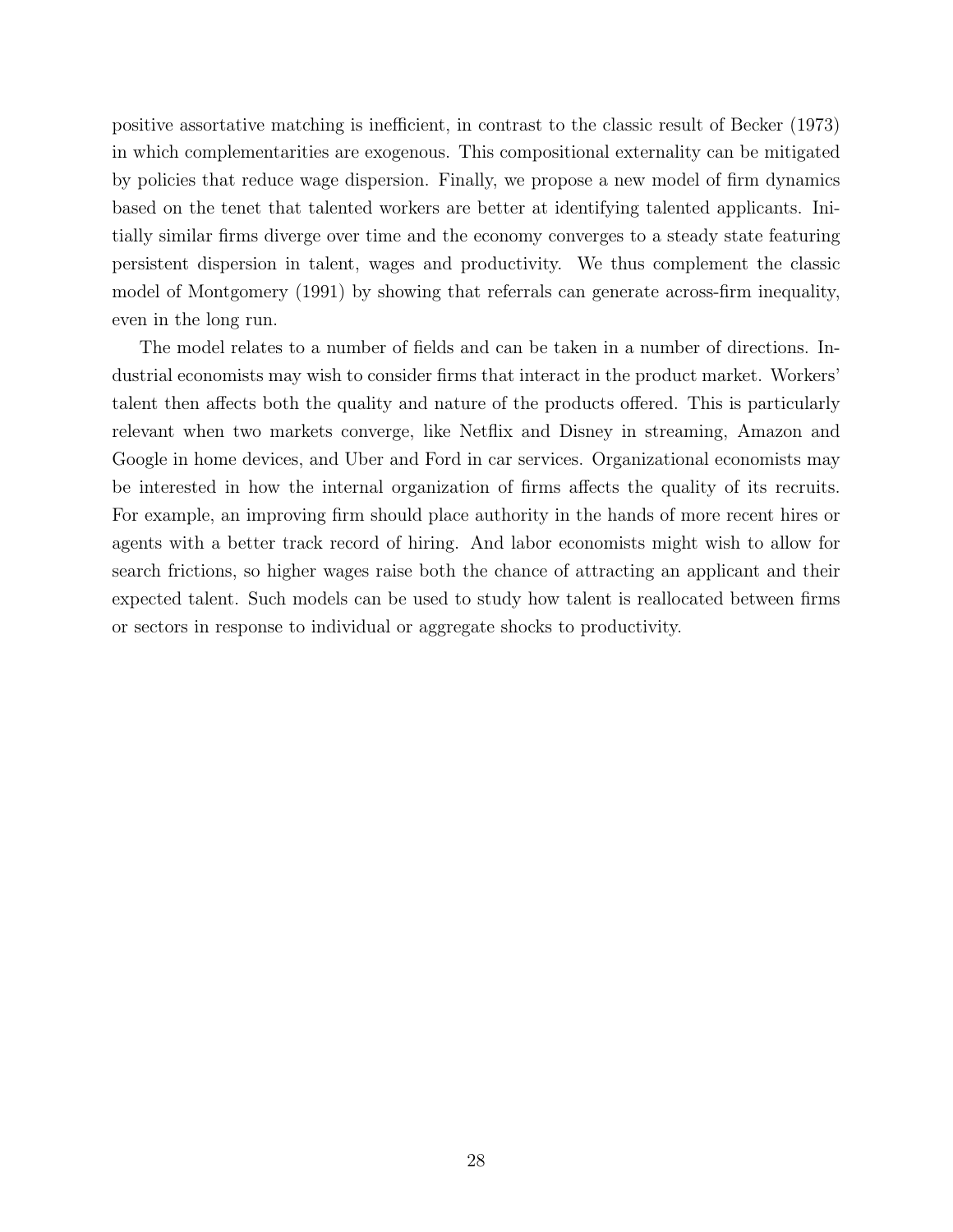# Appendix

# A Comparison with Kurlat (2016)

In this section we clarify the relationship between our model and that of Kurlat (2016) with "false positives," and two types of firms: skilled and unskilled. The most significant difference is that our model assumes that firms' tests are conditionally independent, whereas Kurlat assumes "nested" signals in that an untalented worker who passes the test of a skilled recruiter also passes the test of an unskilled recruiter.<sup>21</sup> Workers thus fall into one of four categories: A) talented workers, who automatically pass both tests, B) untalented workers who pass both tests, C) untalented workers who pass the test of the unskilled recruiter but fail the test of the skilled recruiter, and  $D)$  untalented workers who fail both tests.<sup>22</sup>

This seemingly small difference from our model results in very different equilibria. To see why, assume that  $w$  is small, so all skilled firms and some unskilled firms enter. Since unskilled firms hire proportionally from categories A, B, and C, they do not impose a compositional externality on other firms. But skilled firms, who hire proportionally from categories A and B, but screen out C workers, impose a negative externality on unskilled firms. Thus, unskilled firms have an incentive to outbid skilled firms but not vice versa (and neither type of firm has an incentive to outbid its own type). The equilibrium wage distribution is thus degenerate, with all entering firms offering some wage  $w^*$  and workers endogenously breaking ties in favor of unskilled firms. The wage  $w^*$  is determined by the entry condition of unskilled firms, and the proportion of unskilled firms that enter is determined by the condition that all workers in categories A and B are employed. This equilibrium has negative assortative matching and efficient aggregate sorting, in sharp contrast to the positive assortative matching and inefficient aggregate sorting of our model with independent signals.

<sup>&</sup>lt;sup>21</sup>Other differences between our model and Kurlat's are superficial. His focus on asset markets and ours on labor markets is purely semantic; indeed, the follow-up paper Kurlat and Scheuer (2020) is phrased in terms of labor markets. The impatience of his distressed sellers would correspond to a reservation wage of talented workers in our model. Finally, his model allows for richer interaction across many markets, but the unique equilibrium described in his Proposition 1 features a single market and is equivalent to the equilibrium in an auction where buyers bid for assets, and then sellers apply from top to bottom bid with buyers screening applying sellers and accepting the first seller who passes their test, exactly as in our model.

<sup>&</sup>lt;sup>22</sup>Category A corresponds to the "green assets" in Kurlat's table I, category C to "red assets," and category D to the "black assets."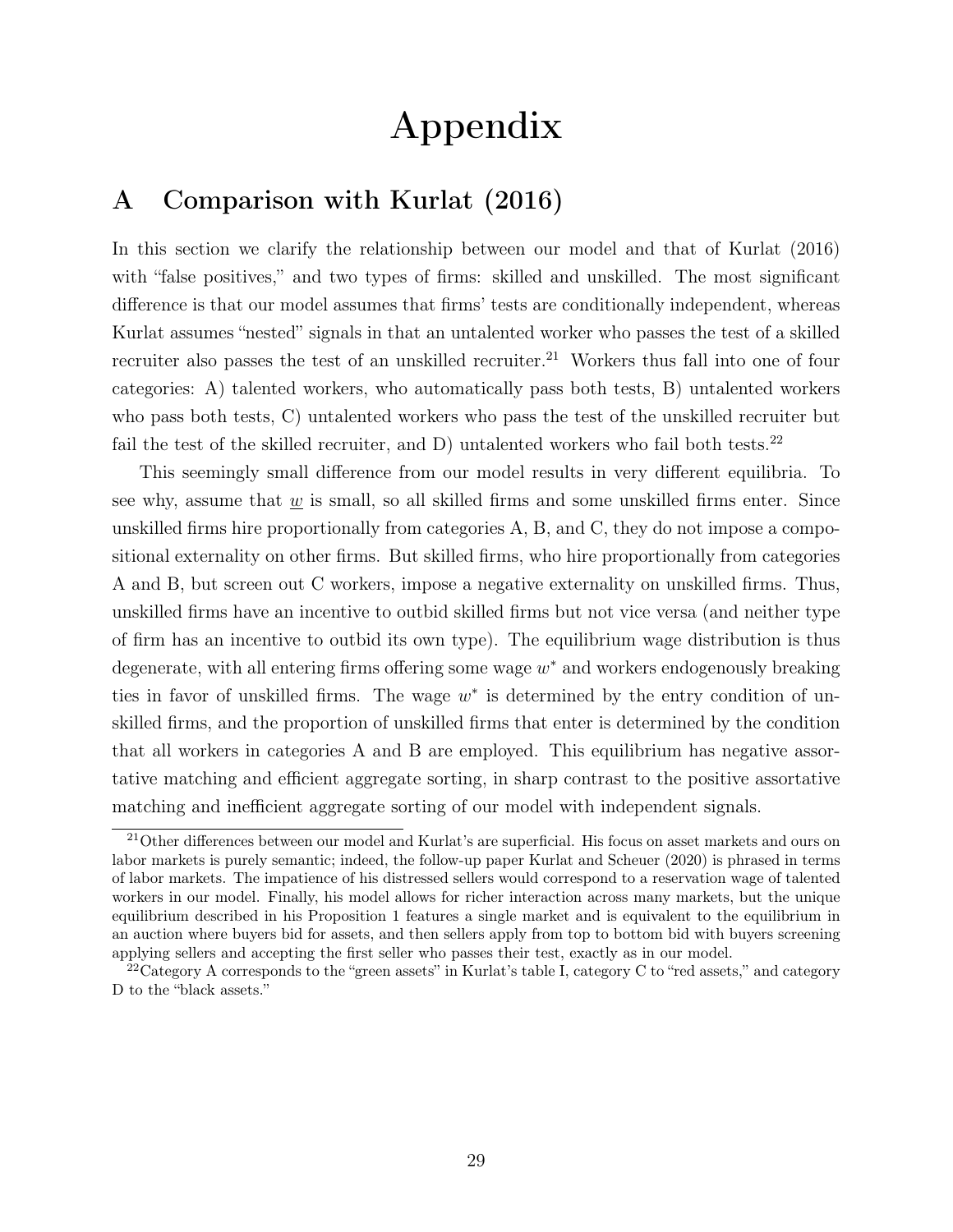# B Proofs from Section 2

In this appendix we prove Proposition 1 (the effect of p and  $\bar{q}$  on wage/productivity dispersion) and Proposition 2 (the effect of  $p$  on mismatch). As preliminary results, we establish how applicant quality and employment depend on p and  $\bar{q}$ .

# B.1 Applicant Quality

Write the applicant quality for a firm with rank x as  $Q(x, \bar{q}, p)$  to make explicit the effect of aggregate talent  $\bar{q}$  and screening skills p. Recall from (1) and (4) that

$$
\lambda(q,p) := \frac{q}{1-p(1-q)}
$$
 and  $\phi(x,q,p) := \frac{\lambda(q,p)-q}{x}$ .

**Lemma 1.** Applicant quality  $Q(x, \bar{q}, p)$  is:

(a) Increasing in wage rank x with derivative  $Q_x(x, \bar{q}, p) = \phi(x, Q(x, \bar{q}, p), p)$ .

(b) Increasing in aggregate talent  $\bar{q}$  with derivative

$$
Q_{\bar{q}}(x,\bar{q},p) = \exp\left(-\int_x^1 \phi_q(\hat{x},Q(\hat{x},\bar{q},p),p)d\hat{x}\right).
$$

(c) Decreasing in screening skills p with derivative

$$
Q_p(x,\bar{q},p) = -\int_x^1 \exp\left(-\int_x^{\hat{x}} \phi_q(\tilde{x},Q(\tilde{x},\bar{q},p),p)d\tilde{x}\right)\phi_p(\hat{x},Q(\hat{x},\bar{q},p),p)d\hat{x}.
$$

- (d) Log-submodular in  $(x, \bar{q})$ .
- (e) Log-supermodular in  $(x, p)$ .

*Proof.* (a) is the sequential screening equation (4).

(b) and (c) follow from the theory of ordinary differential equations, e.g. Hartman (2002, Theorem 3.1), whereby the solution of the ODE  $Q_x(x, \bar{q}, p) = \phi(x, Q(x, \bar{q}, p), p)$  with boundary condition  $Q(1, \bar{q}, p) = \bar{q}$  satisfies  $Q_{x\bar{q}} = \phi_q Q_{\bar{q}}$  and  $Q_{xp} = \phi_q Q_p + \phi_p$  with boundary conditions  $Q_{\bar{q}}(1, \bar{q}, p) = 1$  and  $Q_p(1, \bar{q}, p) = 0$ .

(d) and (e) follow because

$$
(\log Q(x, \bar{q}, p))_x = \frac{\lambda(Q(x, \bar{q}, p), p) - Q(x, \bar{q}, p)}{Q(x, \bar{q}, p)x} = \frac{1}{x} \left( \frac{1}{1 - p(1 - Q(x, \bar{q}, p))} - 1 \right)
$$

 $\Box$ 

falls in  $\bar{q}$  by (b) and rises in p by (c).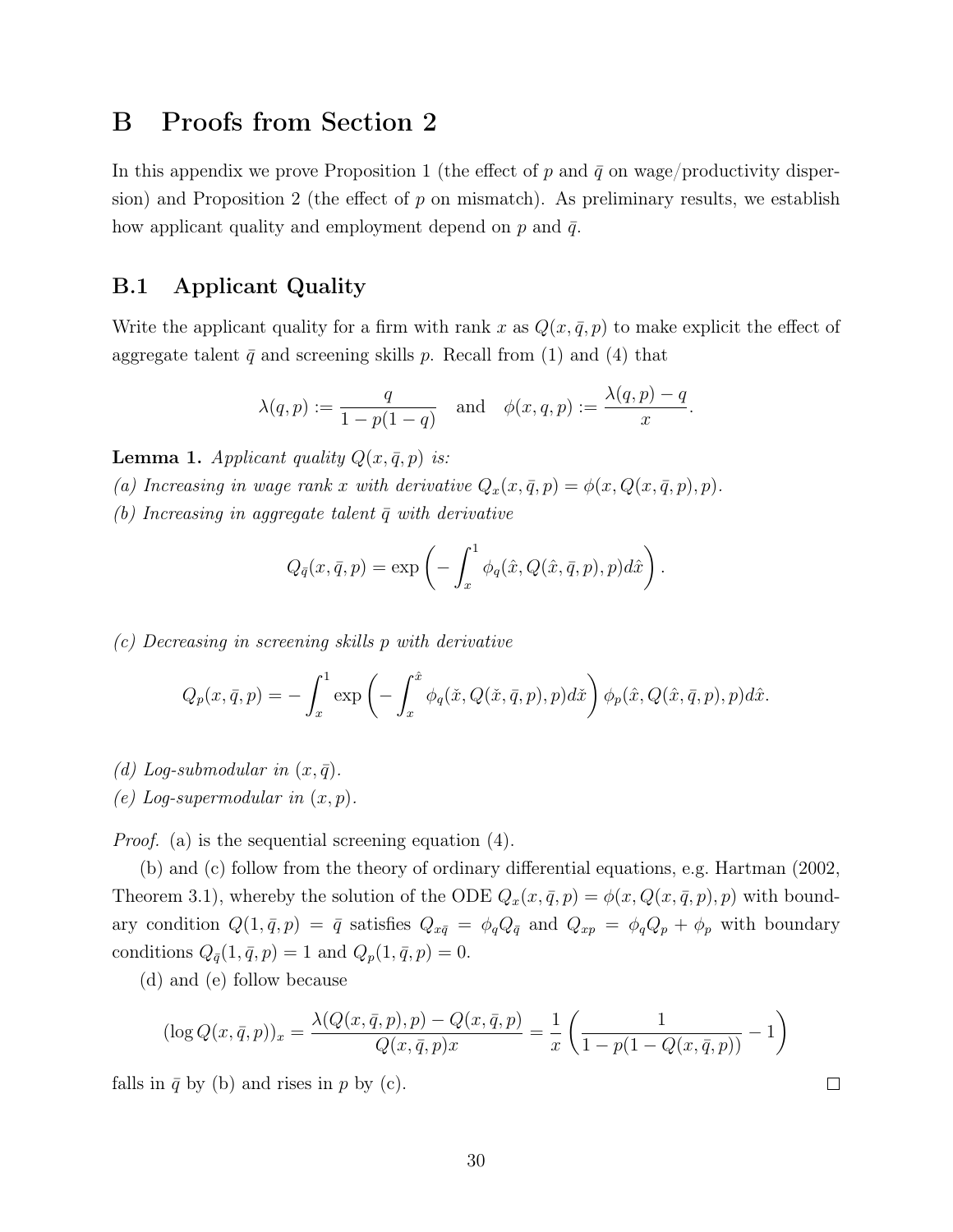## B.2 Employment

To analyze equilibrium employment, we first establish that the inverse of applicant quality  $Q(x, \bar{q}, p)$  is given in closed form by

$$
X(q,\bar{q},p) = \left(\frac{1-\bar{q}}{1-q}\right)^{\frac{1}{p}} \left(\frac{q}{\bar{q}}\right)^{\frac{1-p}{p}}
$$

.

Indeed, differentiating,

$$
X_q = \left(\frac{1}{p} \frac{1}{1-q} + \left(\frac{1}{p} - 1\right) \frac{1}{q}\right) X = \left(\frac{q + (1-p)(1-q)}{pq(1-q)}\right) X = \frac{X}{\lambda(q, p) - q}
$$

which is the inverse of (4).

Turning to employment, as long as there is any employment, applicant quality at the marginal firm solves  $\lambda(q, p) = \frac{q}{1-p(1-q)} = \underline{w}$ . Hence, the cutoff applicant quality equals  $q = Q(p) := \min \left\{ \frac{\underline{w}(1-p)}{1 - \underline{w}(p)} \right\}$  $\left\{\frac{\varrho(1-p)}{1-\underline{w}p}, \bar{q}\right\}$ . Thus, equilibrium unemployment is given by

$$
\underline{X}(p) = X(\underline{Q}(p), \bar{q}, p) = \left(\frac{1 - \bar{q}}{1 - \underline{Q}(p)}\right)^{\frac{1}{p}} \left(\frac{\underline{Q}(p)}{\bar{q}}\right)^{\frac{1 - p}{p}}
$$

$$
= \exp\left(\frac{1}{p}\log\left(\frac{1 - \bar{q}}{1 - \underline{Q}(p)}\right) + \left(\frac{1}{p} - 1\right)\log\left(\frac{\underline{Q}(p)}{\bar{q}}\right)\right).
$$

Differentiating and dropping the argument  $p$  from the notation,

$$
\underline{X}_p = \left( \left( \frac{1}{p} \cdot \frac{1}{1 - \underline{Q}} + \frac{1 - p}{p} \cdot \frac{1}{\underline{Q}} \right) \underline{Q}_p + \frac{1}{p^2} \log \left( \frac{\bar{q}}{\underline{Q}} \cdot \frac{1 - \underline{Q}}{1 - \bar{q}} \right) \right) \underline{X}.
$$
 (24)

**Lemma 2.** Assume  $\underline{w} \neq \overline{q}$ . (a) If  $\bar{q} < \underline{w}$ , then  $\underline{X}(p) \equiv 1$  for  $p \in [0, p]$ , where p solves  $\lambda(\bar{q}, p) = \underline{w}$ . (b) If  $\bar{q} > \underline{w}$  then  $\underline{X}(0) = \underline{X}_p(0) = 0$ .

*Proof.* Part (a) is obvious. If  $\bar{q} < \underline{w}$ , and so firms would not hire without screening, employment also vanishes for small  $p \in [0, p]$ .

The first equation in part (b),  $\underline{X}(0) = 0$ , is obvious, too. If  $\underline{w} < \overline{q}$ , firms are willing to hire without screening, so when  $p = 0$  and there is no selection, all workers are hired. The second equation in part (b)  $\underline{X}_p(0) = 0$  follows from (24) by l'Hopital's rule, since  $\underline{X} \propto \exp(-1/p)$  term goes to zero much faster than the 1/p-terms go to  $\infty$ . In fact, all higher-order *p*-derivatives of  $\underline{X}$  vanish at  $p = 0$ , too.  $\Box$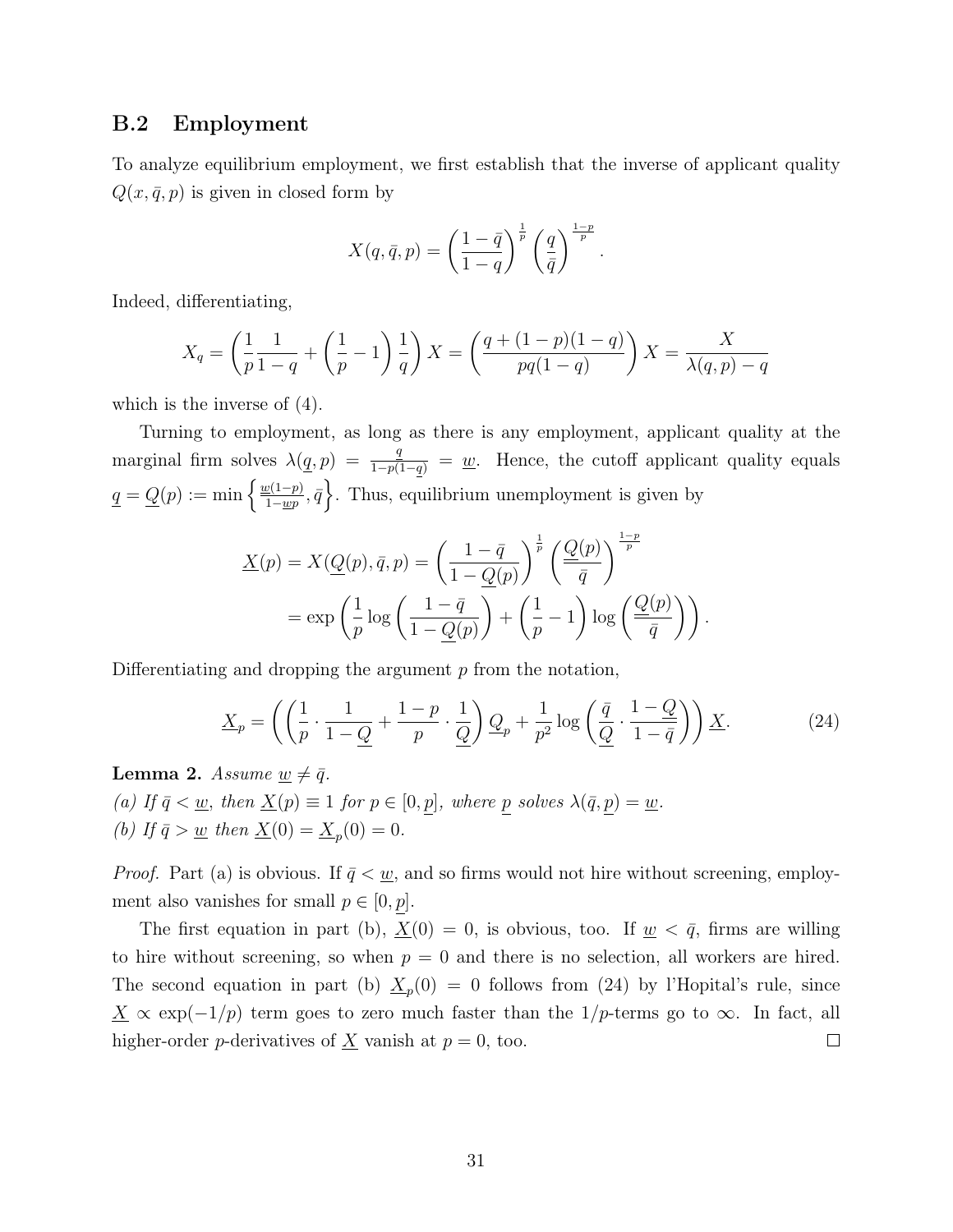## B.3 Wage and Productivity Dispersion: Proof of Proposition 1

We wish to show that  $\lambda(Q(x,\bar q,p), p) = \frac{Q(x,\bar q,p)}{1-p+pQ(x,\bar q,p)}$  is (a) log-supermodular in  $(x, p)$  and (b) log-submodular in  $(x, \bar{q})$ . For part (a) we compute

$$
(\log \lambda(Q(x, \bar{q}, p), p))_p = \frac{\lambda_q(Q(x, \bar{q}, p), p)Q_p(x, \bar{q}, p) + \lambda_p(Q(x, \bar{q}, p), p)}{\lambda(Q(x, \bar{q}, p), p)}
$$

and, omitting arguments for legibility,

$$
(\log \lambda(Q(x, \bar{q}, p), p))_{px} = \frac{1}{\lambda^2} \Big[ \lambda \lambda_{qq} Q_x Q_p + \lambda \lambda_{pq} Q_x - \lambda_q Q_x \lambda_q Q_p + (\lambda \lambda_q Q_{px} - \lambda_q \lambda_p Q_x) \Big]
$$

To see that this is positive, recall  $Q_x = \phi > 0$ ,  $Q_p < 0$  from Lemma 1(a,c), and  $\lambda_{qq} < 0$  and  $\lambda_{qp} > 0$  from (6), using (3). Then the first three terms are positive. Using  $Q_x = \phi$ , the term in brackets then equals  $\lambda_q(\lambda \phi_p - \lambda_p \phi) = \lambda_q(\lambda \lambda_p - \lambda_p(\lambda - q))/x > 0.$ 

For part (b) we compute

$$
(\log \lambda(Q(x, \bar{q}, p), p))_{\bar{q}} = (\log Q(x, \bar{q}, p))_{\bar{q}} - \frac{pQ_{\bar{q}}(x, \bar{q}, p)}{1 - p + pQ(x, \bar{q}, p))}
$$

$$
= (\log Q(x, \bar{q}, p))_{\bar{q}} \left( \frac{1 - p}{1 - p + pQ(x, \bar{q}, p)} \right)
$$

which falls in x since  $Q(x, \bar{q}, p)$  rises in x and is log-submodular in x and  $\bar{q}$  by Lemma 1(a,d). Intuitively, the larger proportional decline of applicant quality at lower-ranked firms is aggravated by the concavity of recruit quality  $\lambda(q, p)$  in applicant quality q.

## B.4 Mismatch: Proof of Proposition 2

To see that mismatch falls with screening skills, we note that mismatch is inversely related to aggregate surplus  $M = \bar{q}(1-\underline{w})-S$ , where the latter is defined in the proof of Theorem 3 in Appendix C. Equation (39) shows that the marginal effect of screening skills at any firm rank  $x'$  on aggregate surplus equals

$$
\lambda_p(Q(x', \bar{q}, p), p) \exp\left(-\int_{\underline{X}(\bar{q}, p, \underline{w})}^{x'} \frac{\lambda_q(Q(x, \bar{q}, p), p)}{x} dx\right) > 0.
$$

Thus, the effect of rank-x' screening skills on mismatch is negative for any  $x'$ , and hence also in aggregate when all firms' screening skills  $p$  rise simultaneously, as we assume here.

We next consider infinitesimal screening skills, and show that  $M'(0) = 0$  if  $\bar{q} \neq \underline{w}$ . Recalling from (5) that

$$
M(p) = Q(p)X(p)(1 - \underline{w}) + (1 - \bar{q} - (1 - Q(p))X(p))\underline{w},
$$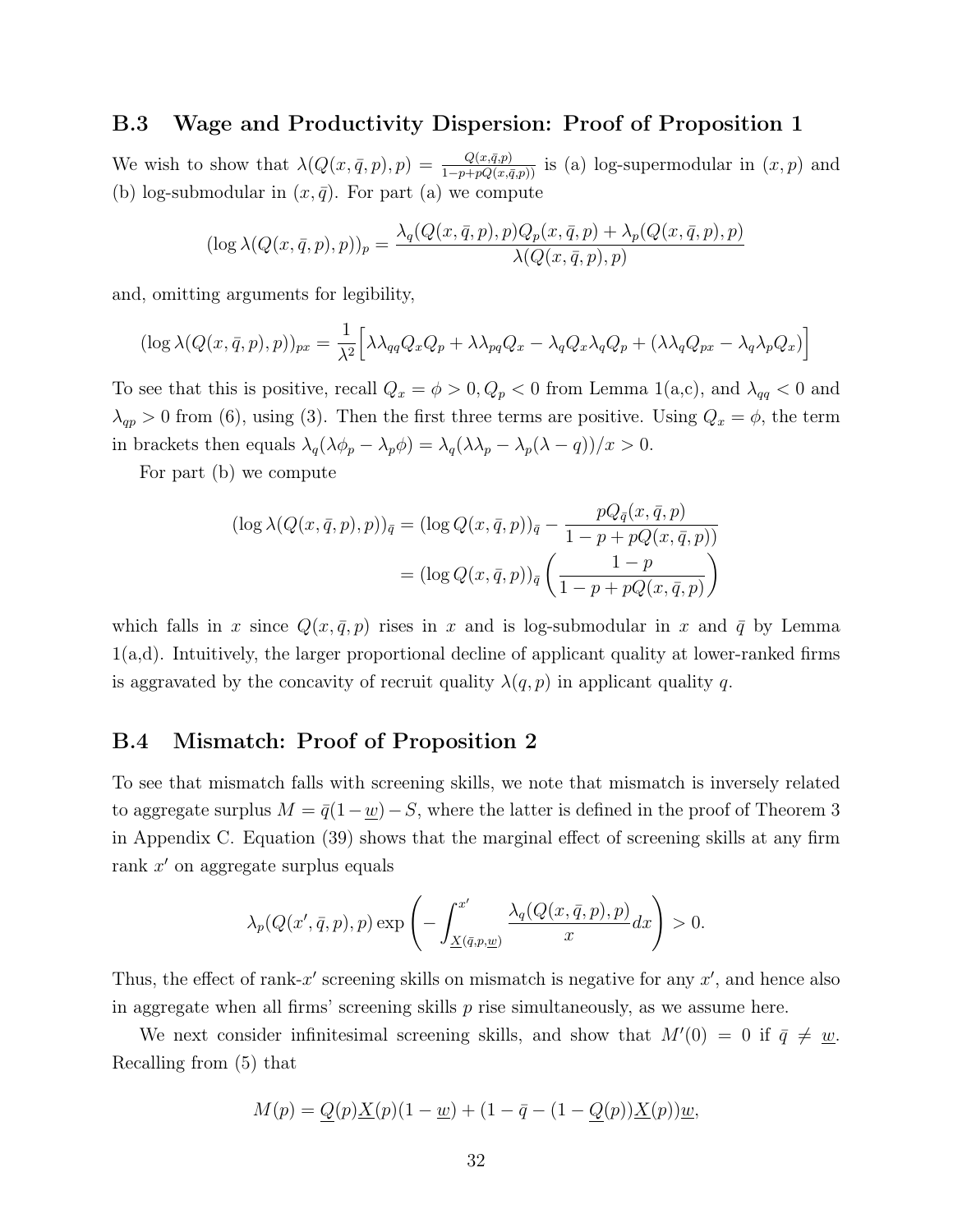the result follows from Lemma 2. For  $\bar{q} < \underline{w}$ , the result is obvious since Lemma 2(a) implies that  $\underline{X}(p) \equiv 1$  and  $Q(p) \equiv \overline{q}$  are flat for  $p \in [0, p]$ , and thus so is  $M(p) \equiv \overline{q}(1 - \underline{w})$ . For  $\bar{q} > \underline{w}$ , the result is surprising. Differentiating, we get  $M_p = -\underline{X}_p(\underline{w} - \underline{q}) + \underline{X}(\underline{w} - \underline{Q}_p)$ , and the result follows by Lemma 2(b). More strongly, as in Lemma 2(b), all higher-order derivatives of M in p also vanish at  $p = 0$ .

Intuitively, with  $\bar{q} > w$  and no information, everyone is employed and the point of information is to weed out some untalented applicants. While every single test achieves that, workers get so many attempts at different firms that asymptotically everyone passes one of the tests, resulting in full employment and no reduction in mismatch.

# C Proofs from Section 3

In this section we prove our main inefficiency result, Theorem 3, and extend it to two model variants with production complementarities and screening costs, introduced in Section 3.3. To accommodate these variants, we first formulate a more general model where the surplus when a firm with skills p hires from an applicant pool with quality q is given by a general function  $\omega(q, p)$ . The baseline model corresponds to  $\omega(q, p) = \lambda(q, p) - \underline{w}$ , production complementarities correspond to  $\omega(q, p) = h(p) \cdot \lambda(q, p) - \underline{w}$ , and screening costs to  $\omega(q, p) =$  $\lambda(q,p) - \kappa/(1-p(1-q)) - \underline{w}.$ 

We develop the apparatus to analyze aggregate surplus for general surplus functions  $\omega(q, p)$  in C.1, specialize to the baseline model and prove Theorem 3 in C.2, prove some auxiliary claims from Section 3 in C.3, and then extend the inefficiency result to models with production complementarities and screening costs in C.4 and C.5.

# C.1 Aggregate Surplus for General Surplus Functions  $\omega(q, p)$

Fix the number of entering firms, and thereby the cutoff  $\underline{x}$ . Aggregate surplus under matching  $P(\cdot)$  is given by

$$
S(P(\cdot)) = \int_{\underline{x}}^{1} \omega(Q(x), P(x)) dx
$$
\n(25)

Consider adding a new firm  $p$  at rank  $x$ . This has three effects on surplus. First, firm  $p$ hires from a applicant pool with quality  $Q(x)$  and so generates surplus  $\omega(Q(x), p)$ . Second, firm p pushes out the marginal firm,  $P(x)$ . Third, it lowers the ranking of intermediate firms,  $\check{x} < x$ , thereby lowering their applicant quality,  $Q(\check{x})$ . To quantify the latter externality, note that firm p's hiring reduces applicant quality just below x by  $dQ(x) = \phi(Q(x), p, x)dx$ . For lower ranking firms  $\check{x}$ , this effect is mitigated since firm p pushes intermediate firms  $\hat{x} \in [\check{x}, x]$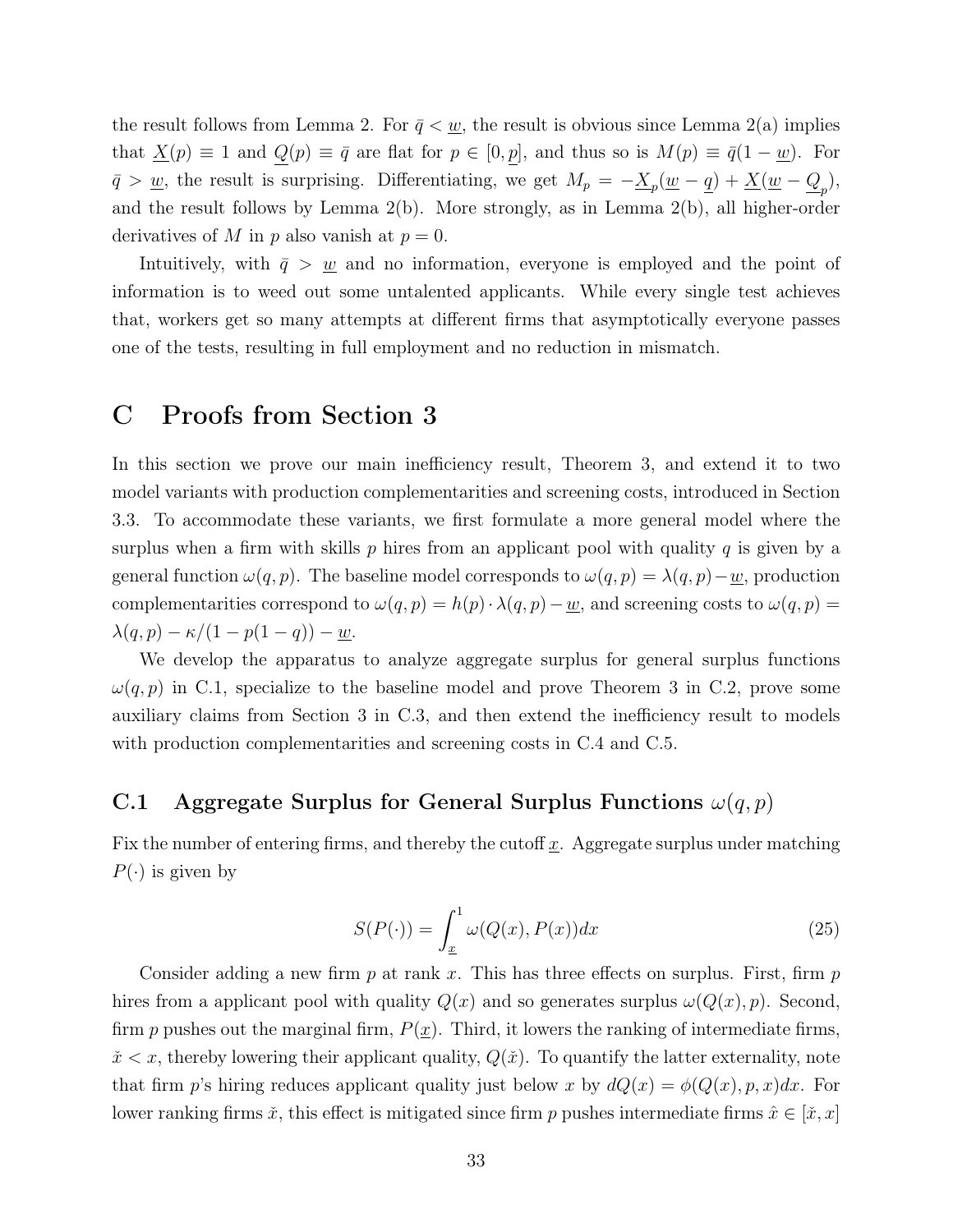to lower wage ranks and thereby reduces their externality by  $-\phi_x(Q(\hat{x}), p(\hat{x}), \hat{x})$ . By standard results on ODEs in the proof of Lemma 1, firm p's total effect on applicant quality  $Q(\check{x})$  is given by

$$
\chi(\check{x}; p, x, P(\cdot)) = -\phi(Q(x), p, x) \exp\left(-\int_{\check{x}}^x \phi_q\right) - \int_{\check{x}}^x \left[\exp\left(-\int_{\check{x}}^{\hat{x}} \phi_q\right) (-\phi_x(Q(\hat{x}), P(\hat{x}), \hat{x}))\right] d\hat{x}
$$
\n(26)

where we dropped the arguments in the integrand  $\phi_q = \phi_q(Q(\tilde{x}), P(\tilde{x}), \tilde{x})$  to enhance legibility. Putting these three effects together, firm p's (infinitesimal) net-contribution to surplus when assigned to wage rank x in matching  $P(\cdot)$  is thus given by

$$
s(p, x, P(\cdot)) = \omega(Q(x), p) + \int_{\underline{x}}^{x} \chi(\check{x}; p, x, P(\cdot)) \omega_q(Q(\check{x}), P(\check{x})) d\check{x} - \omega(Q(\underline{x}), P(\underline{x})). \tag{27}
$$

We wish to evaluate the effect of changing a matching function  $P(\cdot)$  into a second matching function  $P'(\cdot)$ . To do this, suppose we move one firm p from rank  $\underline{x}(p)$  to  $\overline{x}(p)$  given matching  $P(\cdot)$ . The (infinitesimal) change in surplus equals

$$
\int_{\underline{x}(p)}^{\bar{x}(p)} s_x(p, x, P(\cdot)) dx.
$$

More generally, let us sequentially move all firms  $p \in [p, \bar{p}]$  in order of increasing p. The matching function changes over the course of this transformation, and we write  $P^p(\cdot)$  for the matching function after firms  $p' < p$  have been shifted; thus  $P^{\underline{p}}(\cdot) = P(\cdot)$  and  $P^{\overline{p}}(\cdot) = P'(\cdot)$ .<sup>23</sup> The aggregate change in surplus is given by

$$
S(P'(\cdot)) - S(P(\cdot)) = \int_{\underline{p}}^{\overline{p}} \left[ \int_{\underline{x}(p)}^{\overline{x}(p)} s_x(p, x, P^p(\cdot)) dx \right] dF(p).
$$
 (28)

We first establish a general formula for the integrand in (28).

**Lemma 3.** The marginal surplus of moving firm p past wage rank x given matching  $P(\cdot)$ 

<sup>&</sup>lt;sup>23</sup>There are multiple ways to transform  $P(\cdot)$  into  $P'(\cdot)$  in increasing order of p. In a discrete analogue, if  $p_1 < p_2 < p_3$ , we can transform  $\{p_1, p_3, p_2\}$  into  $\{p_3, p_1, p_2\}$  by either moving  $p_1$  to second position, or by moving  $p_1$  to the top and then moving  $p_2$  above it. Formally, a transformation is fully specified by the original matching  $P(\cdot)$  and the intermediate target positions  $\bar{x}(\cdot)$ ; the intermediate matchings  $P^p(\cdot)$  as well as  $\underline{x}(\cdot)$  are generated endogenously. In the two applications used in the proofs of Lemma 4 and Theorem 3 we move each firm immediately into its final position,  $P'(\bar{x}(p)) = p$ , but this need not be the case in general.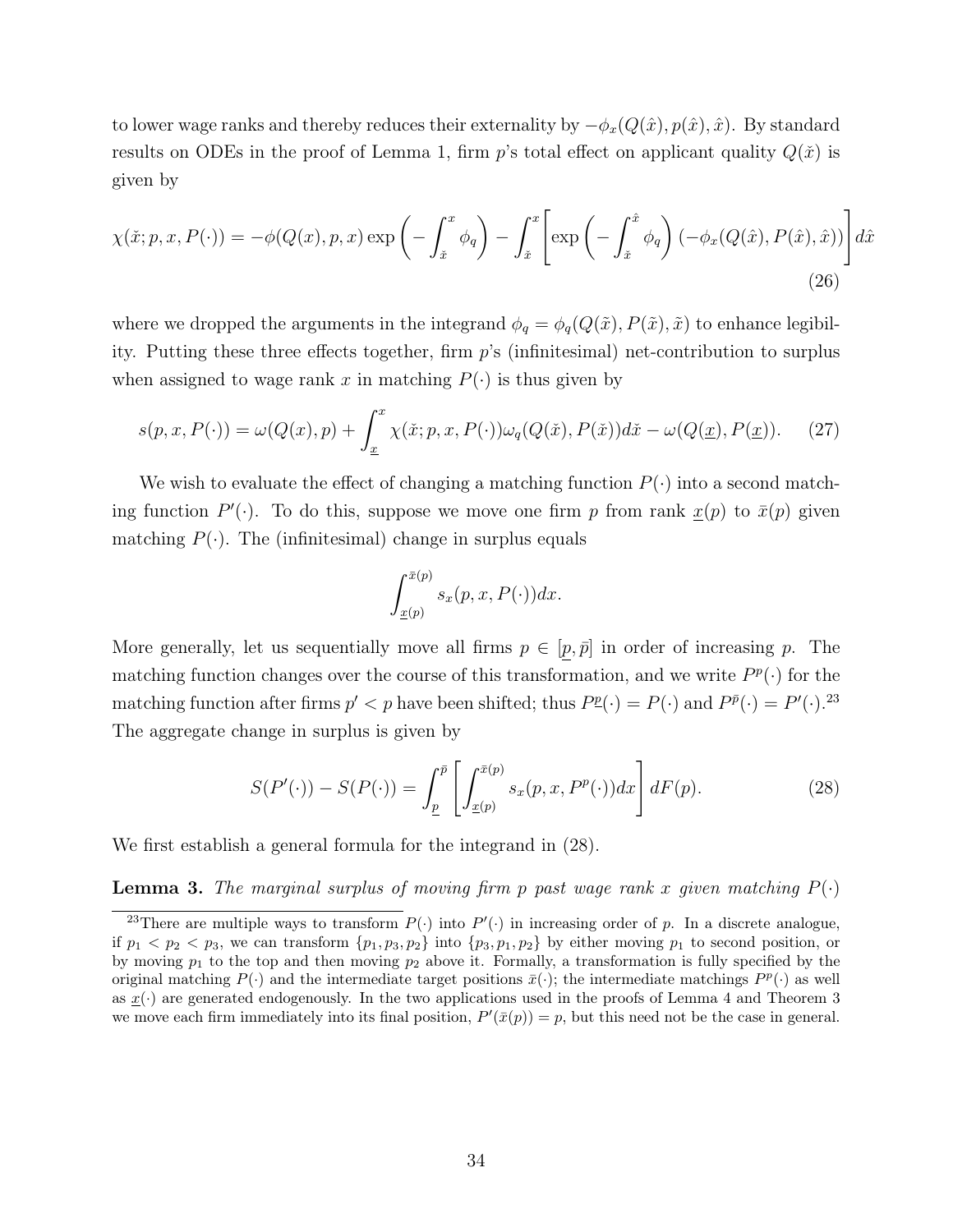with  $P(x) = \hat{p}$  equals

$$
s_x(p, x, P(\cdot)) = \left[ \omega_q(Q(x), p)\phi(Q(x), \hat{p}, x) - \omega_q(Q(x), \hat{p})\phi(Q(x), p, x) \right]
$$
\n
$$
- \left[ \phi_q(Q(x), p, x)\phi(Q(x), \hat{p}, x) + \phi_x(Q(x), p, x) - \phi_q(Q(x), \hat{p}, x)\phi(Q(x), p, x) - \phi_x(Q(x), \hat{p}, x) \right] \gamma
$$
\n(29)

where

$$
\gamma = \gamma(x, P(\cdot)) = \int_{\underline{x}}^{x} \exp\left(-\int_{\check{x}}^{x} \phi_q(Q(\hat{x}), P(\hat{x}), \hat{x}) d\hat{x}\right) \omega_q(Q(\check{x}), P(\check{x})) d\check{x}.
$$
 (30)

To understand these equations, consider swapping p and  $\hat{p}$ , and let us drop the arguments  $Q(x)$  and x to enhance legibility. The first term in the first line of (29)  $\omega_q(p)\phi(\hat{p})$  is the increased surplus contribution of firm p when selecting before  $\hat{p}$  from a pool with  $dQ(x)$  $\phi(\hat{p})dx$  higher quality. Conversely, the second term  $\omega_q(\hat{p})\phi(p)$  is  $\hat{p}$ 's decreased surplus when selecting after p. The term in the second line of (29) is the effect of switching p and  $\hat{p}$ 's screening order on residual pool quality  $Q(x - dx)$ . By screening applicants  $q + \phi(\hat{p})dx$  from a pool of size  $x+dx$  (rather than applicants q from pool size x), firm p's selection increases by  $[\phi_q(p)\phi(\hat{p}) + \phi_x(p)]dx$ ; conversely firm  $\hat{p}$ 's selection decreases by  $[\phi_q(\hat{p})\phi(p) + \phi_x(\hat{p})]dx$ . This change in applicant quality  $dQ(x)$  affects revenue  $\omega(Q(\tilde{x}), P(\tilde{x}))$  of all lower-ranking firms  $\check{x} \in [\underline{x}, x]$ , where the exponential term in (30) equals  $dQ(\check{x})/dQ(x)$  and captures differential selection by intermediate firms  $\hat{x} \in [\check{x}, x]$ .

Note that

$$
s_x(P(x), x, P(\cdot)) = 0;
$$
\n<sup>(31)</sup>

intuitively, switching the screening order of two identical firms  $p = \hat{p} = P(x)$  makes no difference.

Proof. Differentiating (27)

$$
s_x(p, x, P(\cdot)) = \omega_q(Q(x), p)Q_x(x) + \chi(x; p, x, P(\cdot))\omega_q(Q(x), P(x))
$$

$$
+ \int_x^x \chi_x(\check{x}; p, x, P(\cdot))\omega_q(Q(x), P(\check{x}))d\check{x}.
$$

Since  $Q_x(x) = \phi(Q(x), P(x), x)$  and  $\chi(x; p, x, P(\cdot)) = -\phi(Q(x), p, x)$ , and recalling  $P(x) = \hat{p}$ , the first two terms correspond to the first line of (29).

As for the last term,  $\chi_x(\check{x}; p, x)$  equals

$$
-\Big[\phi_q(Q(x),p,x)Q_x(x)+\phi_x(Q(x),p,x)-\phi(Q(x),p,x)\phi_q(Q(x),P(x),x)-\phi_x(Q(x),P(x),x)\Big]\exp\left(-\int_x^x\phi_q\right)
$$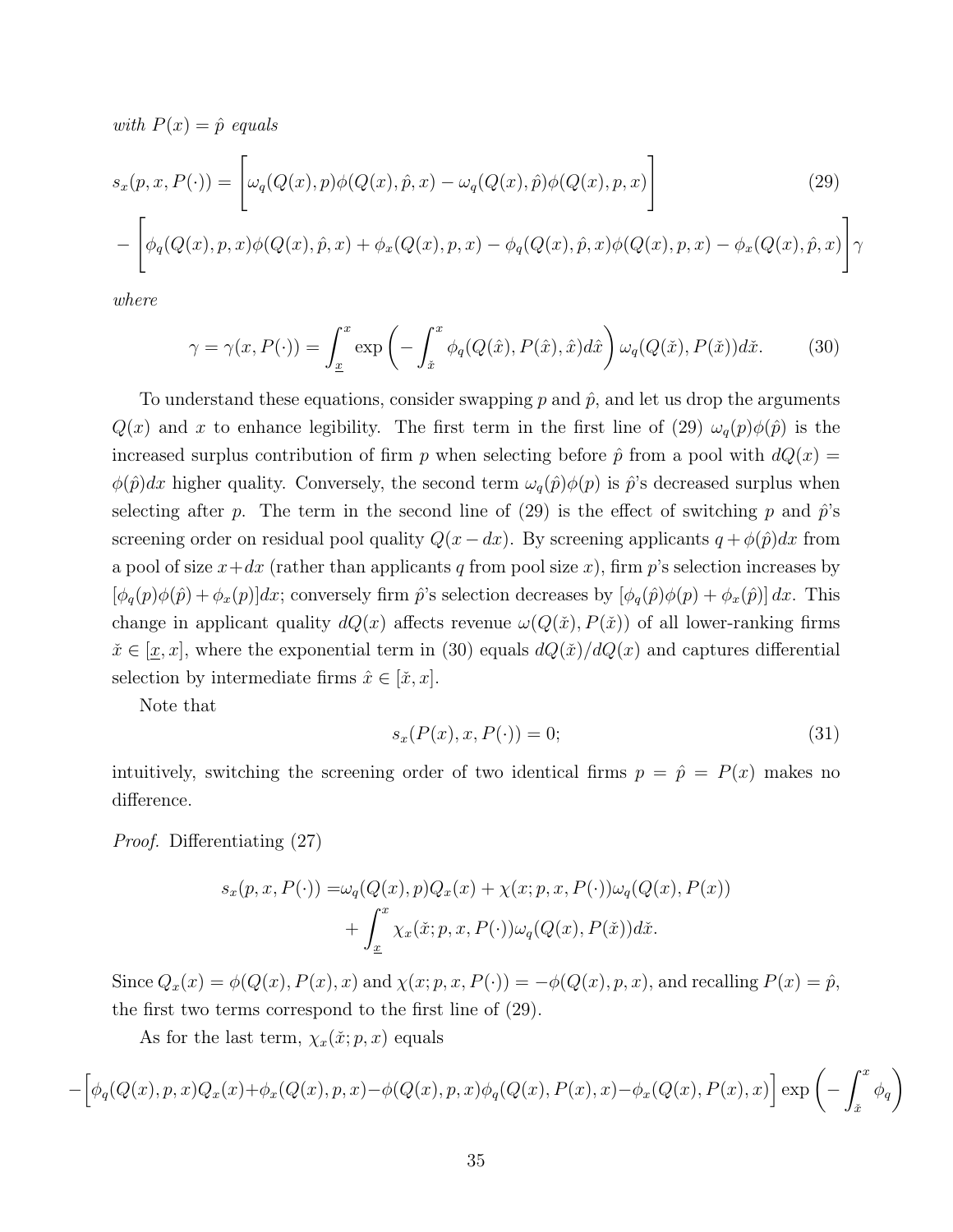where the term is square-brackets equals the square-bracket term in the second line of  $(29)$ , while integration over  $\check{x} \in [\underline{x}, x]$  yields  $\int_{\underline{x}}^x \exp(-\int_{\check{x}}^x \phi_q) \omega_q(Q(\check{x}), P(\check{x})) d\check{x} = \gamma$ .  $\Box$ 

We cannot determine the sign of (29) in general. But at the lowest wage rank  $x = \underline{x}$ , the analysis simplifies because the integral domain in (30) collapses and so  $\gamma = 0$ , yielding a necessary condition for optimality of PAM that is easy to check. We will check that this condition is violated for the model variants in Propositions 3 and 4, below.

**Lemma 4.** Assume that  $1 - \underline{x}$  firms  $p \in [p, \bar{p}]$  enter. If

$$
\frac{\omega_{qp}(Q(\underline{x}), \underline{p})}{\omega_q(Q(\underline{x}), \underline{p})} < \frac{\phi_p(Q(\underline{x}), \underline{p}, \underline{x})}{\phi(Q(\underline{x}), \underline{p}, \underline{x})} \tag{32}
$$

then PAM does not maximize surplus.

*Proof.* Let us transform  $P(\cdot) = P^{PAM}(\cdot)$  into another matching  $P'(\cdot)$  with NAM for  $x \in$  $[\underline{x}, \underline{x}+\epsilon]$  and PAM for  $x \in (\underline{x}+\epsilon, 1]$ . Intuitively, if there were 10 firms with skill  $p_1 < \ldots < p_{10}$ then this would mean swapping  $p_1$  and  $p_2$ , so firms are ranked  $\{p_2, p_1, p_3, \ldots p_{10}\}$ , from lowest to highest. Formally  $P'(x) = F^{-1}(\underline{x} + \epsilon - (x - \underline{x}))$  for  $x \in [\underline{x}, \underline{x} + \epsilon]$ , and  $P'(x) = F^{-1}(x)$ for  $x > \underline{x} + \epsilon$ , where  $\epsilon > 0$  is small. We transform  $P(\cdot)$  into  $P'(\cdot)$  by shifting firms  $p \in$  $[p, F^{-1}(\underline{x} + \epsilon)]$  (in rising order of p) to their  $P'(\cdot)$ -wage rank  $\bar{x}(p) = \underline{x} + \epsilon - [F(p) - F(\underline{p})]$ . Since lower firms  $p' < p$  have already been shifted to  $\bar{x}(p') > \bar{x}(p)$  at firm p's "turn," firm p starts at rank  $\underline{x}(p) = F(p) < \overline{x}(p)$  and is shifted exclusively past firms with higher screening skills  $P^p(x) = F^{-1}[F(p) + x - x] \ge p$ , recalling the definition of the matching function  $P^p(\cdot)$ at  $p$ 's "turn."

We now argue that given (32) the net value of this transformation (28) is positive. Using (31), the integrand in (28) equals

$$
s_x(p, x, P^p(\cdot)) = s_x(P^p(x), x, P^p(\cdot)) - \int_p^{P^p(x)} s_{xp}(\check{p}, x, P^p(\cdot)) d\check{p} = -\int_p^{P^p(x)} s_{xp}(\check{p}, x, P^p(\cdot)) d\check{p}.
$$
\n(33)

To see that this is positive, differentiate  $(29)$  with respect to p, and evaluate for firm p at the marginal wage rank  $\underline{x}$ . The derivative of the second line is zero because  $\gamma = 0$  for  $x = \underline{x}$ . Thus,

$$
s_{xp}(\underline{p}, \underline{x}, P^{PAM}(\cdot)) = \omega_{qp}(Q(\underline{x}), \underline{p})\phi(Q(\underline{x}), \underline{p}, \underline{x}) - \omega_q(Q(\underline{x}), \underline{p})\phi_p(Q(\underline{x}), \underline{p}, \underline{x})
$$

which is negative by (32). Now observe that  $(\check{p}, x, P^p(\cdot))$  converges to  $(\underline{p}, \underline{x}, P^{PAM}(\cdot))$  for all  $\check{p}, p \in [p, F^{-1}(\underline{x} + \epsilon)]$  and  $x \in [\underline{x}, \underline{x} + \epsilon]$  as  $\epsilon \to 0$ , using for instance the topology of uniform convergence on matching functions  $P(\cdot)$ . Thus, the integrand of (33) is negative, and so the integral (28) is positive, so the transformation from  $P(\cdot)$  to  $P'(\cdot)$  raises welfare.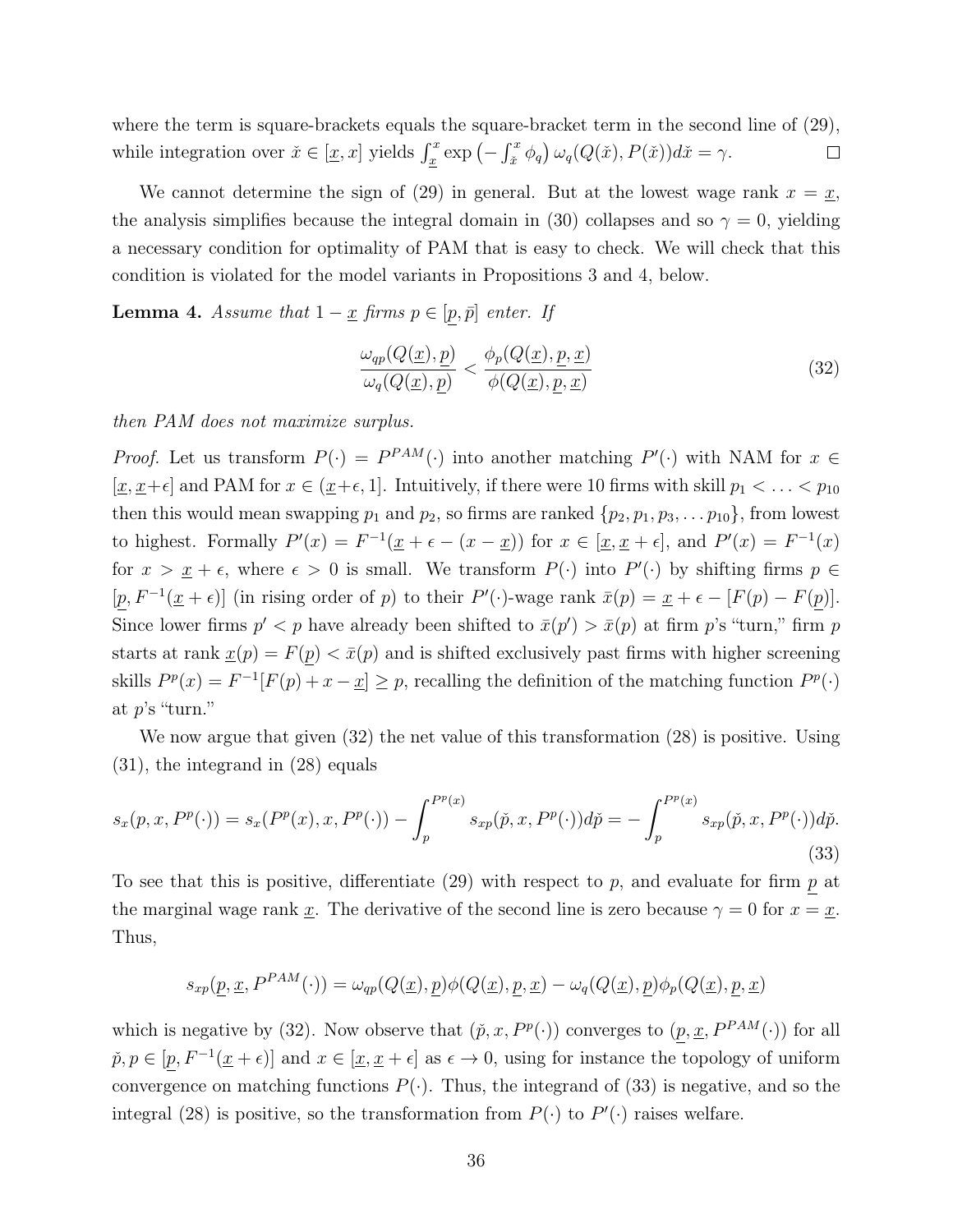# C.2 Proof of Theorem 3

We now return to the baseline model where surplus is given by  $\omega(q, p) = \lambda(q, p) - \underline{w}$ . The comparison of the elasticities (11) implies (32), and so Lemma 4 already implies that PAM is inefficient. In particular, the proof of Lemma 4 shows that locally near the cutoff  $x$  shifting low-skill firms ahead of high-skill firms increases surplus.

Theorem 3 claims more strongly that surplus is minimized by PAM and maximized by NAM. We show this by arguing that for the baseline surplus function  $\omega(q, p) = \lambda(q, p) - \underline{w}$ our local argument at the bottom of the wage distribution in fact holds globally.

Indeed, (29) simplifies considerably:

**Lemma 5.** When  $\omega(q, p) = \lambda(q, p) - \underline{w}$ , the marginal surplus of moving firm p past wage rank x given matching  $P(\cdot)$  with  $P(x) = \hat{p}$  equals

$$
s_x(p, x, P(\cdot)) = \left[\lambda_q(p)\phi(\hat{p}) - \lambda_q(\hat{p})\phi(p)\right](1 - \gamma/x)
$$
\n(34)

where we dropped arguments  $Q(x)$  and x for legibility, and  $1-\gamma/x = \exp\left(-\int_{\underline{x}}^x$  $\lambda_q(Q(\v{x}),P(\v{x}))$  $\left(\frac{\tilde{x}}{\tilde{x}}\right)$  $\left(\frac{\tilde{x}}{2}\right)$ ∈  $(0, 1)$ .

The term in square-brackets corresponds to the incremental talent hired by firms  $p$  and  $\hat{p}$  when the former is shifted ahead of the latter. The effect on aggregate surplus is scaled down by the factor  $1 - \gamma/x$  as in (10) since incremental talent hired by the marginal firms  $p$  and  $\hat{p}$  reduces the talent hired by lower-ranking firms.

Proof. We will show that the marginal surplus (29) equals

$$
s_x(p, x, P(\cdot)) = \left[\lambda_q(p)\phi(\hat{p}) - \lambda_q(\hat{p})\phi(p)\right] - \left[\lambda_q(p)\phi(\hat{p}) - \lambda_q(\hat{p})\phi(p)\right] \frac{\gamma}{x}
$$
(35)

and thus collapses to (34). Using the definition of  $\omega(q, p)$ , the first line in (29) equals the first square-bracket term in (35). Turning to the second line in (29) and recalling  $\phi = \frac{\lambda - q}{x}$ , elementary algebra implies

$$
\phi_q(p)\phi(\hat{p}) + \phi_x(p) - \phi_q(\hat{p})\phi(p) - \phi_x(\hat{p}) = \frac{1}{x} [\lambda_q(p)\phi(\hat{p}) - \lambda_q(\hat{p})\phi(p)].
$$
\n(36)

Multiplying by  $\gamma$ , the second line in (29) equals the second square-bracket term in (35), as required.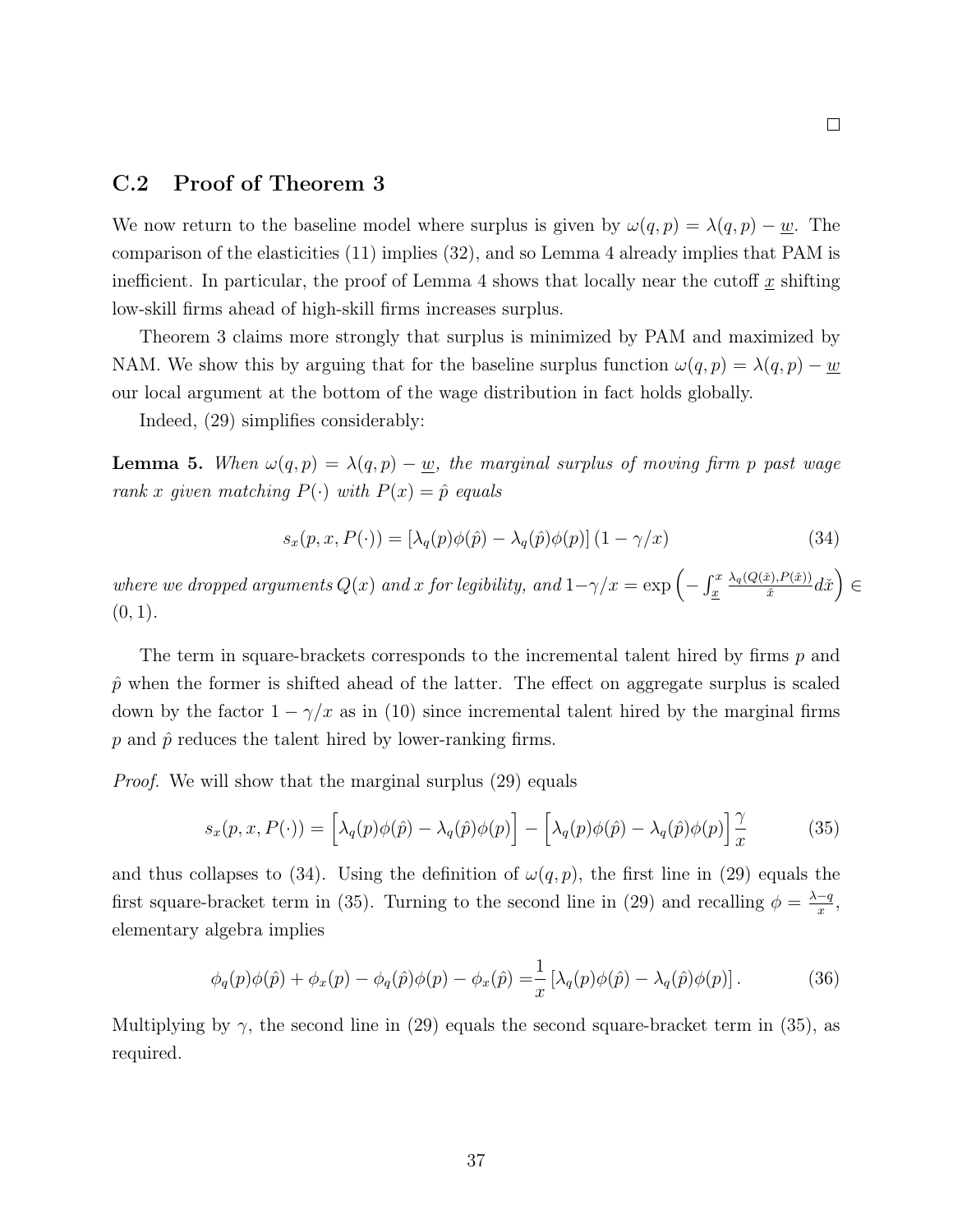To evaluate  $\gamma$  observe that

$$
\exp\left(-\int_{\tilde{x}}^x \phi_q\right) = \exp\left(-\int_{\tilde{x}}^x \frac{\lambda_q(Q(\hat{x}), P(\hat{x})) - 1}{\hat{x}} d\hat{x}\right) = \frac{x}{\tilde{x}} \exp\left(-\int_{\tilde{x}}^x \frac{\lambda_q(Q(\hat{x}), P(\hat{x}))}{\hat{x}} d\hat{x}\right).
$$

Equation (30) thus simplifies to

$$
\gamma = x \int_{\frac{x}{2}}^{x} \exp\left(-\int_{\tilde{x}}^{x} \frac{\lambda_{q}(Q(\hat{x}), P(\hat{x}))}{\hat{x}} d\hat{x}\right) \frac{\lambda_{q}(Q(\check{x}), P(\check{x}))}{\check{x}} d\check{x}
$$

$$
= x \int_{\frac{x}{2}}^{x} \frac{d}{d\check{x}} \exp\left(-\int_{\check{x}}^{x} \frac{\lambda_{q}(Q(\hat{x}), P(\hat{x}))}{\hat{x}} d\hat{x}\right) d\check{x} = x \left[1 - \exp\left(-\int_{\frac{x}{2}}^{x} \frac{\lambda_{q}(Q(\check{x}), P(\check{x}))}{\check{x}} d\check{x}\right)\right],
$$
(37)

as required.

In the proof sketch in the body of the paper we argued that (34) is positive when  $\hat{p} = p + dp$ by noting that  $\lambda_q(p)\phi(p+dp) - \lambda_q(p+dp)\phi(p) = (\lambda_q\phi_p - \lambda_{qp}\phi)dp > 0$ , as shown in (11). To prove Theorem 3, we now generalize this local argument to show that transforming an arbitrary matching  $P(\cdot)$  into  $P'(\cdot) = P^{NAM}(\cdot)$  raises surplus. Intuitively, if there were 10 firms with skill  $p_1 < \ldots < p_{10}$ , we would shift firm  $p_1$  to the highest position, then shift firm  $p_2$  to the second-highest position, and so on. Formally, we shift type-p firms in rising order of p to their NAM-rank  $\bar{x}(p) = 1 - [F(p) - F(p)]$ . At firm p's turn, i.e. in matching  $P^p(\cdot)$ , lower-skill firms  $p' < p$  have already been shifted to their NAM rank in  $\bar{x}(p') > \bar{x}(p)$ , and so firm p starts at  $\underline{x}(p) \leq \overline{x}(p)$  and is shifted past higher-skill firms  $P^p(x) \geq p$  for all  $x \in |\underline{x}(p), \overline{x}(p)|.$ 

Recalling  $s_x(P^p(x), x, P^p(\cdot)) = 0$  from (31), the marginal surplus along this transformation is given by

$$
s_x(p, x, P^p(\cdot)) = -\int_p^{P^p(x)} s_{xp}(\check{p}, x, P^p(\cdot))d\check{p}.
$$
\n(38)

 $\Box$ 

To sign the integrand of this expression, we differentiate  $(33)$  with respect to p

$$
s_{xp}(p, x, P^p(\cdot)) = \left[\lambda_{qp}(p)\phi(\hat p) - \phi_p(p)\lambda_q(\hat p)\right](1-\gamma/x) < 0.
$$

Substituting back into (38) and recalling that  $p < P<sup>p</sup>(x)$ , marginal surplus (38) is positive. Finally, integrating (38) over  $p \in [p, \bar{p}]$  and  $x \in [\underline{x}(p), \bar{x}(p)]$ , we conclude that the aggregate change of surplus (28) from this transformation is positive, and NAM maximizes aggregate surplus. The analogue argument implies that PAM minimizes aggregate surplus.

Finally we establish that the planner indeed wants the firms with the highest screening skills to enter the market. To see this, differentiate firm  $p$ 's contribution to surplus (27) with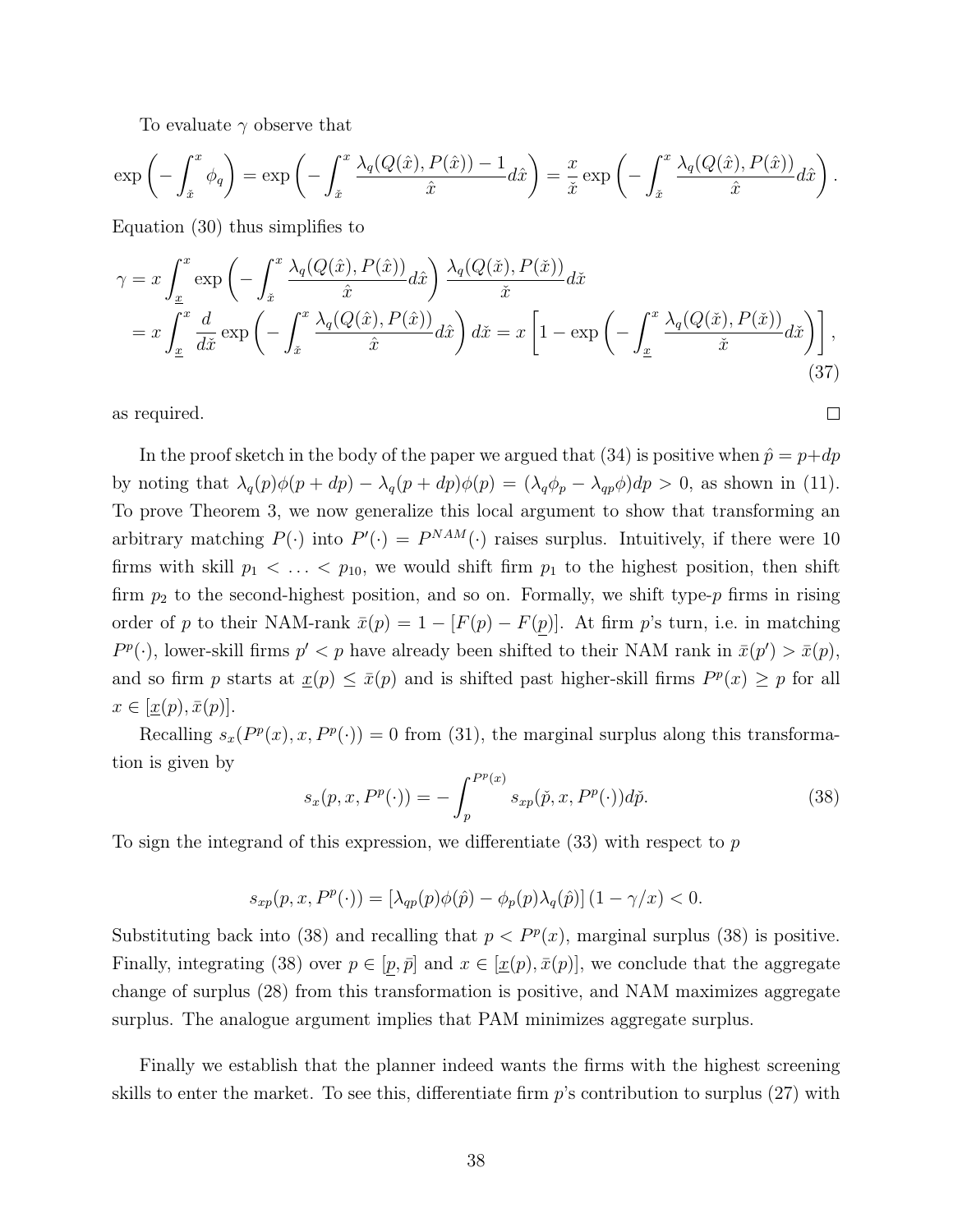respect to p

$$
s_p(p, x, P(\cdot)) = \lambda_p(Q(x), p) + \int_{\underline{x}}^x \chi_p(\check{x}; p, x, P(\cdot)) \lambda_q(Q(\check{x}), P(\check{x})) d\check{x}
$$
  
\n
$$
= \lambda_p(Q(x), p) - \phi_p(Q(x), p, x) \int_{\underline{x}}^x \exp\left(-\int_{\check{x}}^x \phi_q\right) \lambda_q(Q(\check{x}), P(\check{x})) d\check{x}
$$
  
\n
$$
= \lambda_p(Q(x), p) - \left(\frac{\lambda_p(Q(x), p)}{x}\right) x \left[1 - \exp\left(-\int_{\underline{x}}^x \frac{\lambda_q(Q(\check{x}), P(\check{x}))}{\check{x}} d\check{x}\right)\right]
$$
  
\n
$$
= \lambda_p(Q(x), p) \exp\left(-\int_{\underline{x}}^x \frac{\lambda_q(Q(\check{x}), P(\check{x}))}{\check{x}} d\check{x}\right) > 0,
$$
\n(39)

where the second equality uses the definition of the externality  $\chi$  in (26), and the third equality uses the definition of  $\gamma$  (30) and its evaluation in (37).

# C.3 Wage Caps

Restricting firms to a single wage  $\check{w}$  implements a random screening order, which is constrained efficient by the proof of Theorem 3. The wage level  $\check{w}$  does not affect the screening order, but rather pins down the marginal entering firm  $\check{p} = \check{p}(\check{w})$  via the indifference condition  $\int_{F(\tilde{p})}^{1} \lambda(Q(x), \tilde{p}) dx = \tilde{w}$ . The optimal wage level  $\tilde{w}$  is the one that maximizes surplus  $\int_{\tilde{p}}^{\tilde{p}}\left[\int_{F(\tilde{p})}^{1}\tilde{\lambda(Q}(x),\tilde{p})dx-\underline{w}\right]dF(p)$ . Since the marginal firm  $\tilde{p}$  exerts a negative externality on firms  $p > \tilde{p}$ , we know that firms pay workers more than their outside option,  $\tilde{w} > w$ .

Here we argue that firms have no incentives to underbid, offering  $w < \tilde{w}$ ; hence, making  $\check{w}$  a wage cap that firms are free to underbid also implements the second-best outcome. To see this, we need to check that the marginal firm  $\check{p}$  (which is most tempted to underbid) does not want to cut its wage to  $\underline{w}$  (which is the most profitable deviation). Indeed, note that at  $w = w$  firm  $\tilde{p}$  exerts no externality on other firms or workers, so captures its full contribution to social surplus. By definition of  $\tilde{p}$ , this social surplus is zero when the firm offers  $\check{w}$  and screens at a random rank, as instructed by the planner. When the firm disobeys the planner and posts  $w = w$ , the contribution to social surplus is thus negative, meaning the firm's profits are also negative.

## C.4 Production Complementarities

Theorem 3 is in stark contrast to the efficiency of equilibrium in the standard assignment model, where equilibrium also features PAM when the production function is supermodular. We now show that equilibrium continues to be inefficient even with exogenous complementarities.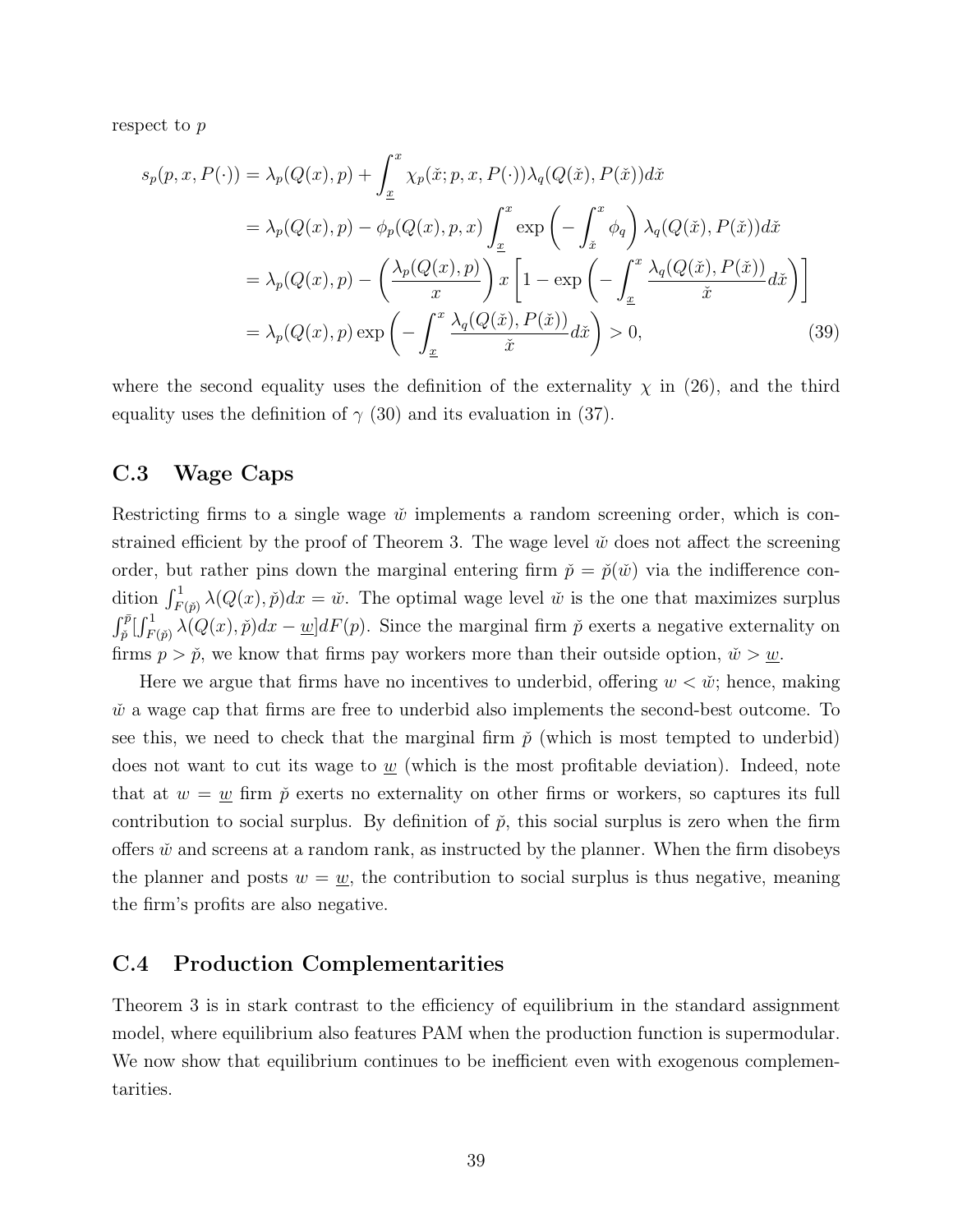**Proposition 3.** Suppose firm p's surplus equals  $\omega(q, p) = h(p)\lambda(q, p) - \underline{w}$  with  $h, h_p > 0$ . (a) Equilibrium exists, and is unique. All firms above some threshold  $p \geq p$  enter and sort according to PAM.

(b) If  $h(p) = p$ , PAM is inefficient.

*Proof.* (a) Surplus  $\omega$  is increasing in p and supermodular,  $\omega_{qp} = \lambda_{qp}h + \lambda_q h_p > 0$ , so in equilibrium firms  $p \geq p$  enter and matching is PAM. Equilibrium existence then follows as in Theorem 2. Indeed, applicant quality  $Q(x)$  and recruit quality  $\lambda(Q(x), p)$  are identical to the baseline model, and the complementary production function only affects equilibrium wages and profits.

(b) To check the necessary condition for efficiency (32), note first that

$$
\frac{\lambda_{qp}}{\lambda_q} = -\frac{1}{1-p} + 2\frac{1-q}{1-p(1-q)} = \frac{2(1-p)(1-q) - (1-p(1-q))}{(1-p)(1-p(1-q))}
$$

and

$$
\frac{\phi_p}{\phi} = \lambda_p \cdot \frac{1}{\lambda - q} = \frac{q(1 - q)}{(1 - p(1 - q))^2} \cdot \frac{1 - p(1 - q)}{qp(1 - q)} = \frac{1}{1 - p(1 - q)} \cdot \frac{1}{p}.
$$

Thus, equilibrium is inefficient (and could be improved by re-ordering low-wage firms) if

$$
\frac{\phi_p}{\phi} - \frac{\omega_{qp}}{\omega_q} = \left(\frac{\phi_p}{\phi} - \frac{\lambda_{qp}}{\lambda_q}\right) - \frac{h'}{h} = \frac{q}{(1-p)(1-p(1-q))} + \frac{1}{p} - \frac{h'}{h} \tag{40}
$$

is positive. This depends on the degree of supermodularity. For the standard specification with  $h(p) = p$ , it is positive. That is, the effect of reducing the compositional externality outweighs two sources of supermodularity: one in the recruiting function  $\lambda(q, p)$ , and another one in the production function  $\omega = \lambda p - \underline{w}$ .  $\Box$ 

### C.5 Screening Costs

Here we show that Theorems 2 and 3 extend to a model with screening costs, where net surplus is given by  $\omega(q, p) = \lambda(q, p) - \kappa/(1 - p(1 - q)) - \underline{w}$ . Observe that screening costs  $\kappa/(1-p(1-q))$  fall in applicant quality q but increase in screening skills p since more skillful firms interview more candidates.<sup>24</sup>

**Proposition 4.** Suppose there is a cost  $\kappa > 0$  to screen each applicant. (a) Equilibrium exists, and is unique. All firms above some threshold  $p \geq p$  enter and sort

 $^{24}$ By adopting this surplus function, we implicitly assume that firms prefer to screen candidates rather than hiring a random, unscreened candidate. This mild condition is satisfied if (i) the minimum wage  $w$  is sufficiently high such that  $\omega(q, p) > q$  for any firm p willing to hire a worker,  $\lambda(q, p) \geq w$ , or (ii) screening additionally screens out unmodelled "terrible" types of workers.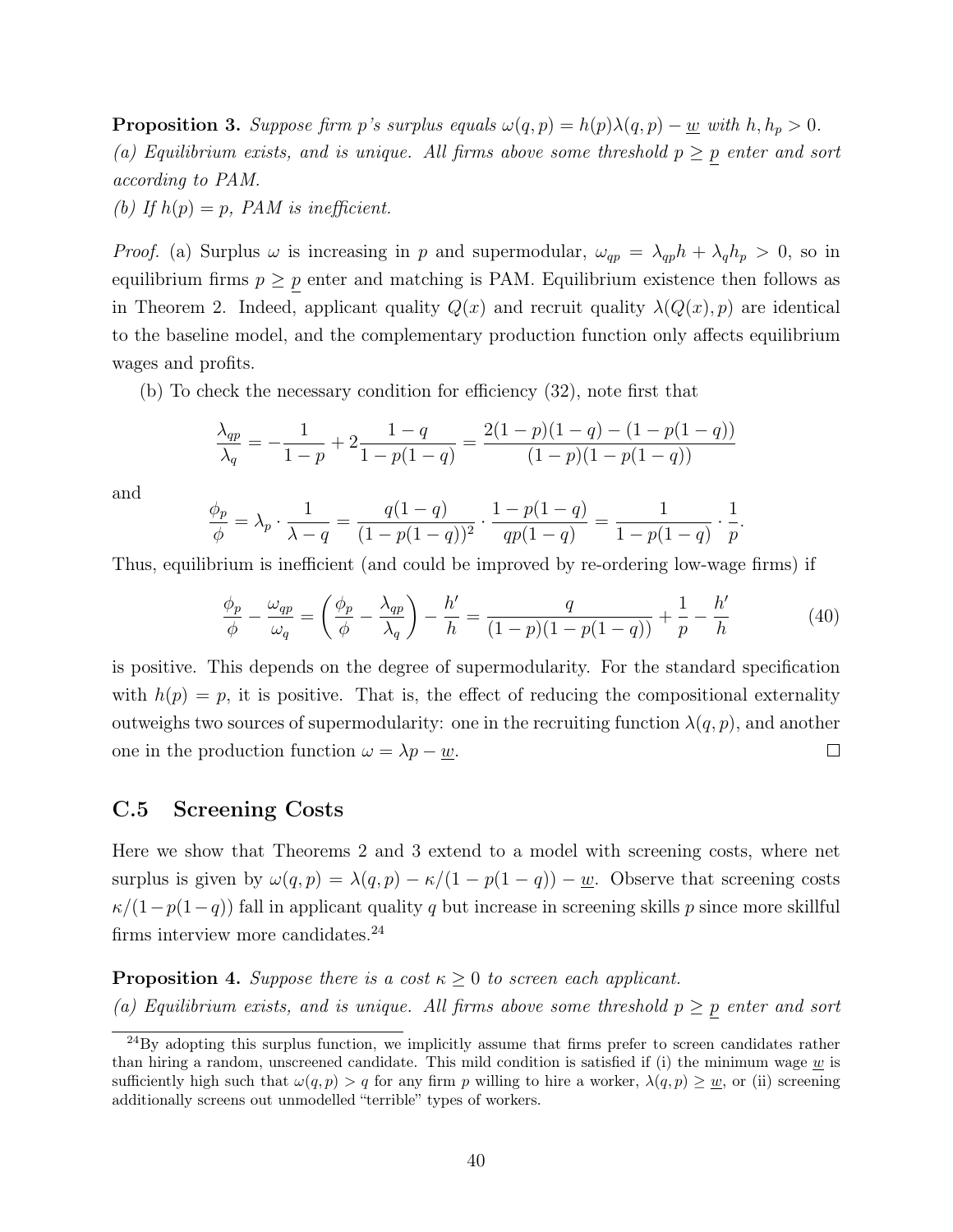according to PAM. (b) PAM is inefficient.

Proof. (a) As in Theorem 2, skilled firms post higher wages since

$$
\omega_{qp} = \lambda_{qp} - \left(\frac{\kappa}{1 - p(1 - q)}\right)_{pq} = \frac{1 - p(1 - q) - 2q}{(1 - p(1 - q))^3} + \frac{1 + p(1 - q)}{(1 - p(1 - q))^3} \kappa > 0.
$$

As before, the first term is positive since  $\lambda = q/(1 - p(1 - q)) < 1/2$ . Additionally, the second term is always positive. Thus  $\omega(q, p)$  is supermodular on  $q \in [0, \bar{q}]$ , as required. As for entry, note that  $\omega_p = \omega(1-q)/(1-p(1-q)) \geq 0$ . Equilibrium existence and uniqueness then follow as in Theorem 2.

(b) We apply Lemma 4 to show that PAM is inefficient. Indeed

$$
\frac{\omega_{qp}}{\omega_q} = 2\frac{1-q}{1-p(1-q)} - \frac{1-\kappa}{1-p(1-\kappa)} < \frac{1-q}{1-p(1-q)} = \frac{\lambda_p}{\lambda} < \frac{\lambda_p}{\lambda} \frac{\lambda}{\lambda-q} = \frac{\phi_p}{\phi}
$$

where the first inequality follows because  $\kappa < q$ , which in turn follows from  $\omega(q, p)$  =  $(q - \kappa)/(1 - p(1 - q)) - \underline{w} \ge 0.$  $\Box$ 

Proposition 4 shows that the main insights of our paper carry over to a model with screening costs. This extension also creates a role for different information structures because our "perfect bad news" screening is no longer without loss. We can show that Proposition 4 extends to "symmetric signals" where high (resp. low) types pass the screening tests with probability p (resp.  $1 - p$ ), and firms differ in their screening skill  $p \in (0.5, 1)$ .

However, if firms receive "perfect good news" information whereby untalented applicants fail all tests, while firms differ in their probability  $p$  of identifying talented workers, then equilibrium matching is NAM and equilibrium is efficient. Intuitively, all firms are equally effective at screening and hire only talented workers,  $\lambda = 1$ , but skilled firms are more efficient and need not search as long to find a talented worker. We dislike this signal structure because of its counter-factual predictions that all firms hire workers of the same quality, and highquality firms have lower search expenditure.

# D Proofs from Section 4

## D.1 Derivation of Equation (17) and Proof that  $V(r)$  is Convex

The envelope theorem applied to (14) implies

$$
V_r(r(t),t) = \int_t^{\infty} e^{-\beta(s-t)} \frac{\partial r(s)}{\partial r(t)} ds.
$$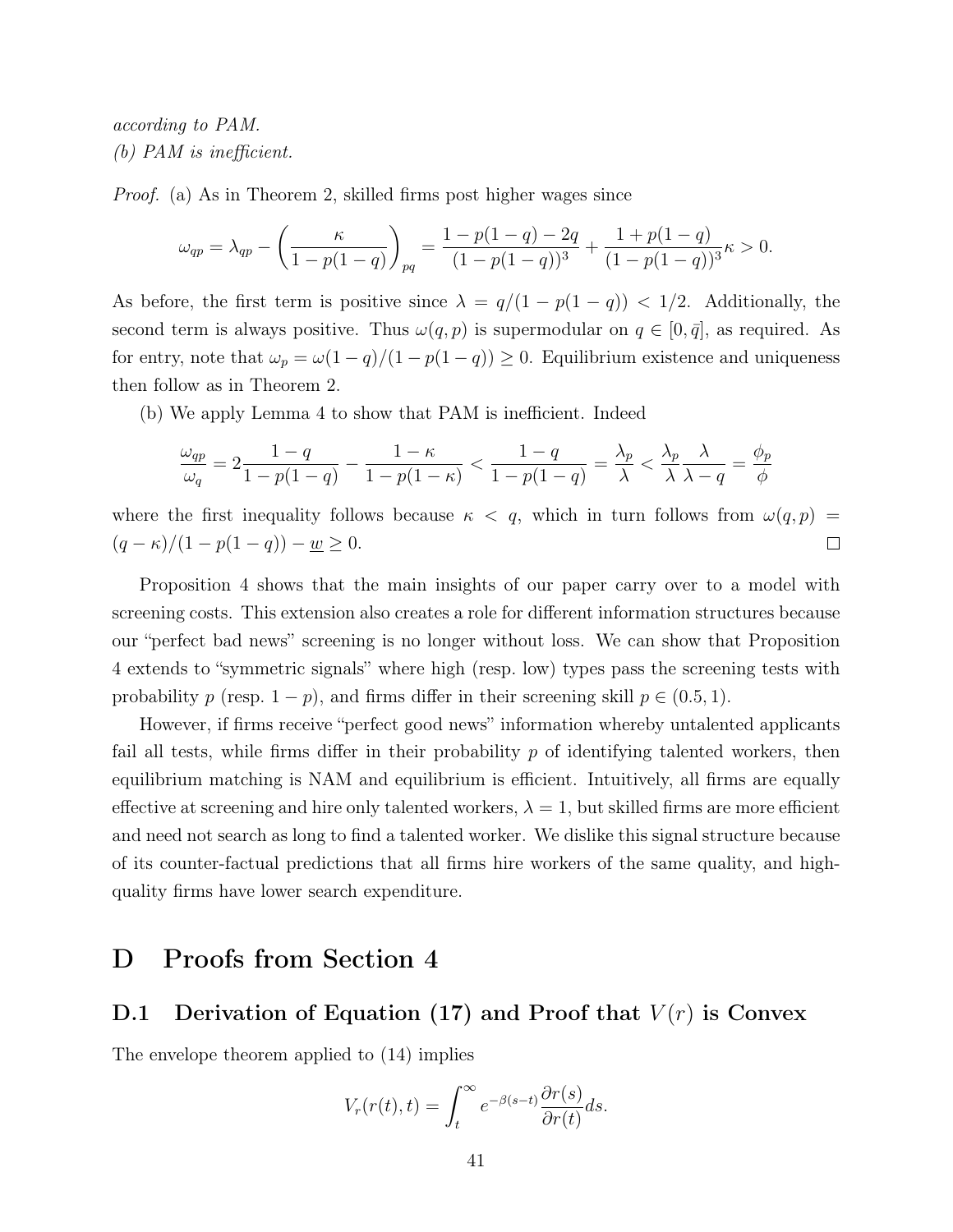To compute the integrand, we write the solution of the talent evolution (13) as a function of its initial condition  $r_s(s, \underline{r}) = \zeta(r(s, \underline{r}), s)$  where  $\zeta(r, s) = \alpha(\lambda(Q(s), \psi(r)) - r)$  and  $r(t, \underline{r}) = \underline{r}$ . As in the proof of Lemma 1, Hartman (2002, Theorem 3.1) implies  $r_{s_{\underline{r}}} = \zeta_r r_{\underline{r}}$  with boundary condition  $r_s(t, \underline{r}) = 1$ . Hence

$$
\frac{\partial r(s)}{\partial r(t)} = r_{\underline{r}}(s, r(t)) = \exp\left(\int_s^t \zeta_r(r(u), u) du\right) = \exp\left(-\alpha \int_s^t [1 - \lambda_p(Q(u), \psi(r(u)))\psi_r(r(u))] du\right)
$$

implying (17).

To see that  $V(r, t)$  is convex in r, we differentiate again to obtain

$$
V_{rr}(r(t),t) = \int_{t}^{\infty} e^{-\beta(s-t)} \frac{\partial^{2} r(s)}{\partial r(t)^{2}} ds =
$$
  
= 
$$
\int_{t}^{\infty} e^{-\beta(s-t)} \frac{\partial r(s)}{\partial r(t)} \alpha \int_{s}^{t} \left[ \lambda_{pp}(Q(u), \psi(r(u))) \psi_{r}(r(u))^{2} + \lambda_{p}(Q(u), \psi(r(u))) \psi_{rr}(r(u)) \right] \frac{\partial r(u)}{\partial r(t)} du ds
$$

which is positive since all four derivatives  $\lambda_p = \frac{q(1-q)}{(1-p)(1-q)}$  $\frac{q(1-q)}{(1-p(1-q))^2}, \lambda_{pp} = \frac{2q(1-q)^2}{(1-p(1-q))}$  $\frac{2q(1-q)^2}{(1-p(1-q))^3}$ ,  $\psi_r$ ,  $\psi_{rr}$  are positive, the first three strictly. For an intuition consider the random recruiter example where  $\psi(r) = p^L + r(p^H - p^L)$ . Intermediate levels of recruiting skills r have the draw-back that the firm's wage must strike a compromise between the firm's low-skill and high-skill recruiters, while a firm with homogeneous recruiters,  $r = 0$  or 1, can choose the optimal wage for all.

# D.2 Proof of Theorem 4

Here we complete the proof of Theorem 4 by arguing that if there is an atom of initially identical firms, these firms diverge immediately. Assume to the contrary, that at time  $t > 0$ an atom of firms has the same worker quality  $r(t)$  and write  $[x^0, x^1]$  for the talent-ranks of these firms. Since optimal wages rise in talent and hence talent differences never vanish, firms in the atom must have identical talent  $r(s)$  for all  $s < t$ . At any time  $s < t$  the wage distribution must be smooth by the arguments in Section 2. If firms in the atom post different wages, they drift apart. Hence the firms must employ non-degenerate distributional strategies, $25$  posting both high and low wages to attract good and bad applicants; they must thus be indifferent across a range of applicants  $[q^{0}(s), q^{1}(s)]$  for all  $s < t$ . Thus, the first order condition (16) must hold with equality on  $[q^{0}(s), q^{1}(s)]$  for all  $s < t$  and the atom quality  $r(s)$ .

To see that such distributional strategies cannot be optimal, consider a firm that deviates

<sup>&</sup>lt;sup>25</sup>When using a distributional strategy, a firm posts an entire distribution of wages  $\nu = \nu(w, t)$  of wages at any time t; we then interpret  $\psi(R(x,t))$  as the weighted-average skill of firms posting the x-ranked wage, and solve for the firm's evolution of talent by taking expectations over the RHS of (13).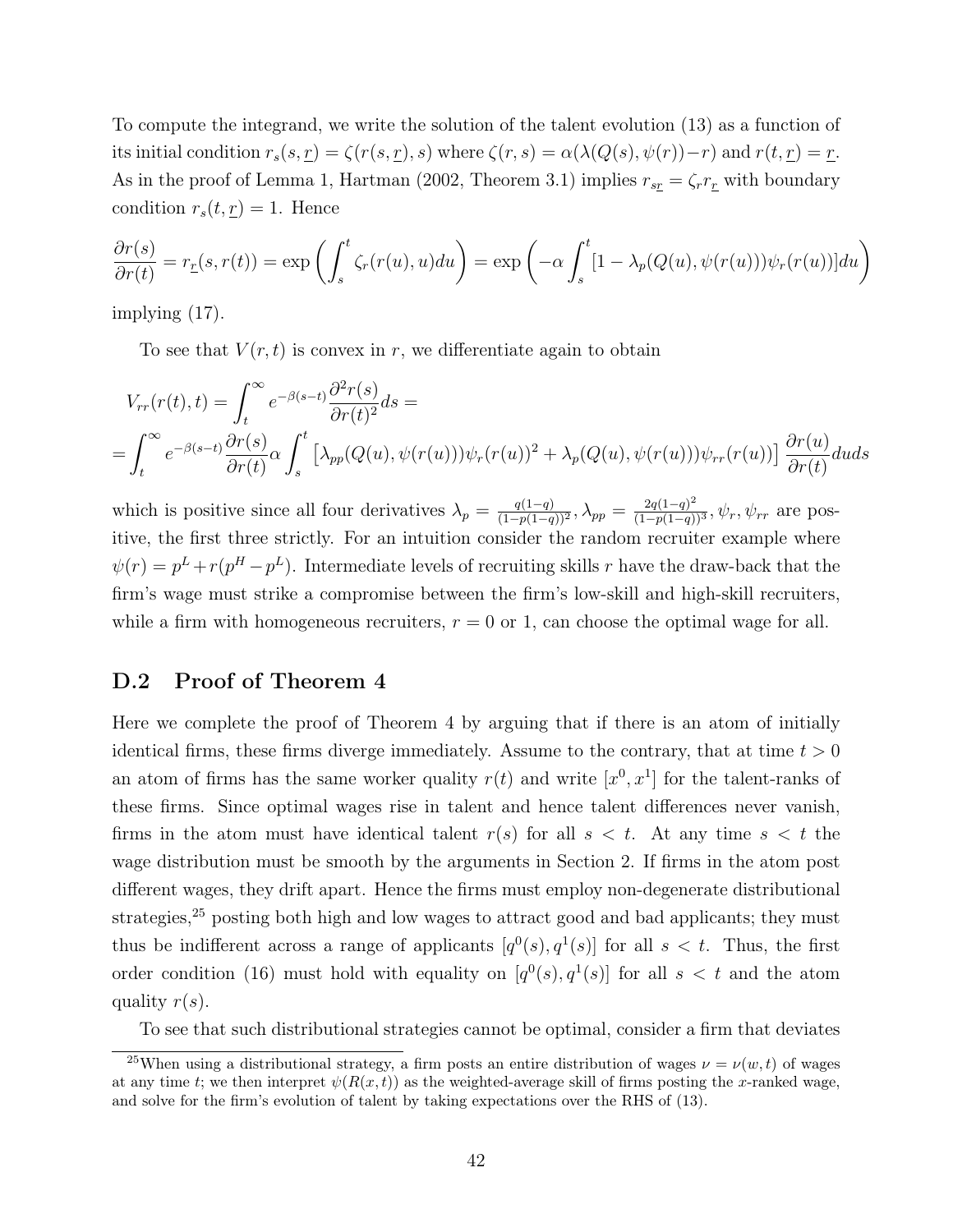by always attracting the best applicants in the atom  $q^1(s)$ , rather than mixing over good and bad applicants. At time  $s = 0$ , the choice  $q^1(0)$  is optimal. Moreover, over time the firm's quality rises above  $r(s)$  since it attracts better applicants. Since the marginal benefit of attracting better applicants, the RHS of  $(16)$ , strictly increases in r, this deviation strictly improves on the posited distributional strategy. This proves that initially identical firms diverge immediately.

## D.3 Proof of Theorem 5

Here we show that firm x's talent  $R(x,t)$  and applicant quality  $Q(x,t)$  converge to their steady state levels  $R^*(x)$  and  $Q^*(x)$ . For constant applicants  $Q(x,t) \equiv q$ , talent drifts towards  $\rho(q)$ . The complication is that firm x's applicant quality  $Q(x, t)$  also changes over time, with  $Q_x(x, t)$  given by (12) and  $r_t(x, t)$  by (13).

First, we establish a contraction property. Define the limits  $Q(x) := \liminf_t Q(x, t)$ ,  $\overline{Q}(x) := \limsup_t Q(x, t), \underline{r}(x) := \liminf_t R(x, t), \text{ and } \overline{R}(x) := \limsup_t R(x, t) \text{ and interpret}$ (12) as an operator  $Q$ , mapping firm quality functions  $R(\cdot, t)$  into applicant quality functions  $Q(\cdot, t) = \mathcal{Q}[R(\cdot, t)](\cdot)$ . We claim that:

$$
\mathcal{Q}[\rho(\bar{Q}(\cdot))](x) \le \underline{Q}(x) \le \bar{Q}(x) \le \mathcal{Q}[\rho(\underline{Q}(\cdot))](x). \tag{41}
$$

To understand (41), first observe that that Q is antitone: if  $R(x) \ge R(x)$  for all x then  $Q(x) = Q(R(\cdot))(x) \leq Q(\hat{R}(\cdot))(x) = \hat{Q}(x)$ , since  $Q(1) = \hat{Q}(1) = \bar{q}$  and  $\phi(q, \psi(r), x)$  increases in  $r$ . Intuitively, better recruiters introduce more adverse selection. Inequalities  $(41)$  then state that if applicant quality was equal to one of its limits,  $Q$  and  $\overline{Q}$ , and talent r was in steady state, then the induced difference in applicant pools is larger than the original difference.

We prove (41) in two steps. First, since  $R(x, t)$  drifts towards  $\rho(Q(x, t))$ , which is asymptotically bounded by  $\rho(Q(x))$  and  $\rho(\bar{Q}(x))$ , we have

$$
\rho(\underline{Q}(x)) \le \underline{R}(x) \le \overline{R}(x) \le \rho(\overline{Q}(x))\tag{42}
$$

for all  $x$ . Second,

$$
Q(x) = \lim_{t \to \infty} \inf_{t' > t} Q(x, t') = \lim_{t \to \infty} \inf_{t' > t} \{ Q[R(\cdot, t')](x) \} \ge \lim_{t \to \infty} Q[\sup_{t' > t} \{ R(\cdot, t') \}](x) = Q[\overline{R}(\cdot)](x)
$$

where the first equality is the definition of the lim inf, and the second the definition of the operator Q. The inequality uses the antitonicity of Q: since  $R(\hat{x}, t') \le \sup_{t'>t} \{R(\hat{x}, t')\}$ for all  $t' > t$  and  $\hat{x}$ , we know that  $\mathcal{Q}[R(\cdot, t')](x)$  (weakly) exceeds  $\mathcal{Q}[\sup_{t' > t} \{R(\cdot, t')\}(x)]$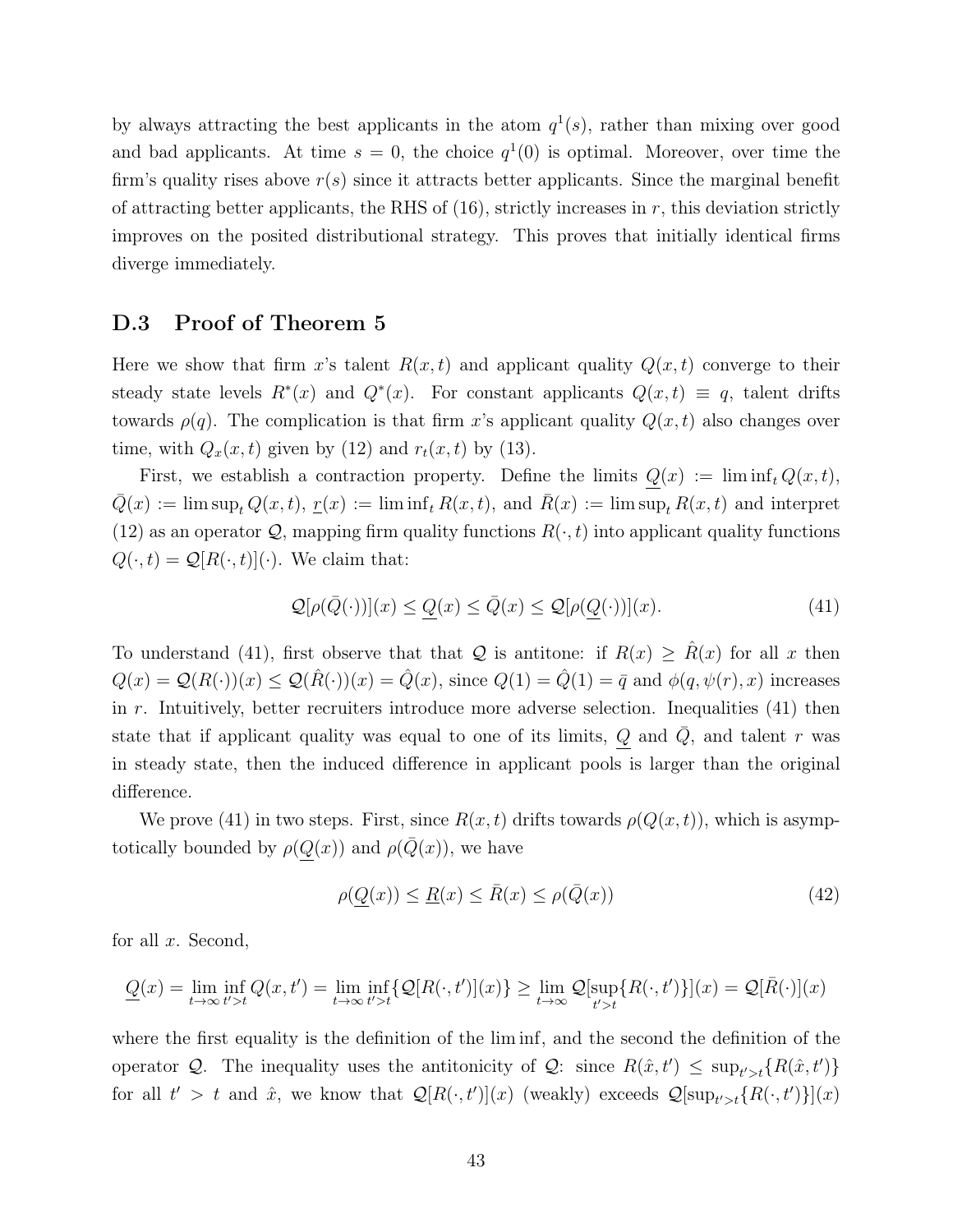for all  $t' > t$  and x, and hence so does  $\inf_{t' > t} \mathcal{Q}[R(\cdot, t')](x)$ . The last inequality uses the dominated convergence theorem to exchange the limit  $t \to \infty$  and the operator  $\mathcal{Q}$ , as well as the definition of the limsup,  $\bar{R}(x) = \lim_{t \to \infty} \sup_{t' > t} R(x, t')$ . Together with the analogue argument that  $\overline{Q}(x) \leq \mathcal{Q}[\underline{R}(\cdot)](x)$ , and applying the antitone operator  $\mathcal Q$  to (42) we get

$$
\mathcal{Q}[\rho(\bar{Q}(\cdot))](x)\leq \mathcal{Q}[\bar{R}(\cdot)](x)\leq \underline{Q}(x)\leq \bar{Q}(x)\leq \mathcal{Q}[\underline{R}(\cdot)](x)\leq \mathcal{Q}[\rho(\underline{Q}(\cdot))](x)
$$

establishing (41).

To complete the proof of convergence, suppose "inductively" that applicant and firm quality converge above some  $\hat{x} \in (0,1]$ , i.e.  $Q(x) = \overline{Q}(x)$ , and hence  $\underline{R}(x) = \overline{R}(x)$ , for all  $x \in (\hat{x}, 1]$ . Fix  $\epsilon$ , and let  $\delta(\epsilon) := \max_{x \in [\hat{x} - \epsilon, \hat{x}]} |\bar{Q}(x) - \underline{Q}(x)|$  be the maximum distance between the liminf and limsup on  $[\hat{x}-\epsilon, \hat{x}]$ . Since  $\rho(q)$  is locally Lipschitz in q with constant  $K,^{26}$  we have

$$
\max_{x \in [\hat{x} - \epsilon, \hat{x}]} |\rho(\underline{Q}(\cdot))(x) - \rho(\bar{Q}(\cdot))(x)| \le K\delta(\epsilon).
$$

Next, since  $\mathcal{Q}[R(\cdot)](x)$  solves (12), the RHS of which is locally Lipschitz in q and r with constant K', and choosing  $\epsilon < 1/K'(1+K)$  we get

$$
\max_{x \in [\hat{x} - \epsilon, \hat{x}]} |\mathcal{Q}[\rho(\underline{Q}(\cdot))](x) - \mathcal{Q}[\rho(\bar{Q}(\cdot))](x)| \leq K'\epsilon(1 + K)\delta(\epsilon) < \max_{x \in [\hat{x} - \epsilon, \hat{x}]} |\bar{Q}(x) - \underline{Q}(x)|.
$$

contradicting (41). Hence we must have  $Q(x) = \overline{Q}(x)$  and hence  $\underline{R}(x) = \overline{R}(x)$ , for all  $x \in [\hat{x} - \epsilon, 1]$ , and thus for all  $x \in [0, 1]$ .

# D.4 How Turnover affects Wage and Productivity Dispersion

Equation (22) implies that  $(\beta + \alpha)(W^*(Q^*(x')) - W^*(Q^*(x)))$  rises in  $\alpha$  for all  $x' > x$ , and hence steady-state wage variation grows in the dispersive order. Here we argue that  $W^*(Q^*(x'))/W^*(Q^*(x))$  and  $\Pi^*(Q^*(x'))/\Pi^*(Q^*(x))$  increase in  $\alpha$  for all  $x' > x$ , and hence wage and profit variation also grows in the more demanding log-dispersive order.

Formally, we argue that steady-state wages and profits as functions of applicant quality and turnover  $(\beta + \alpha)W^*(q, \alpha)$  and  $\Pi^*(q, \alpha)$  are log-supermodular in q and  $\alpha$ . This implies that they are also log-supermodular as functions of rank x and turnover  $\alpha$  since applicant quality  $q = Q(x)$  is a monotone transformation of x that does not depend on turnover  $\alpha$ .

Recall that a function  $\xi(q,\alpha)$  with  $\xi(0,\alpha) = 0$  is log-supermodular in  $q,\alpha$  if its partial

<sup>&</sup>lt;sup>26</sup>Indeed, recall that  $\rho(q) = r \in [0,1)$  solves  $\lambda(q, \psi(r)) - r = 0$ . Thus, by convexity of the LHS we have  $\lambda_p(q, \psi(\rho(q)))\psi_r(\rho(q)) - 1 < (\lambda(q, \psi(1)) - 1)/(1 - \rho(q)) < 0$  and so  $R_q(q) = -\frac{\lambda_q(q, \psi(\rho(q)))}{\lambda_p(q, \psi(\rho(q)))\psi_r(\rho(q)) - 1}$  $\frac{\lambda_q(q, \psi(\rho(q)))(1-\rho(q))}{1-\lambda(q, \psi(1))} =: K.$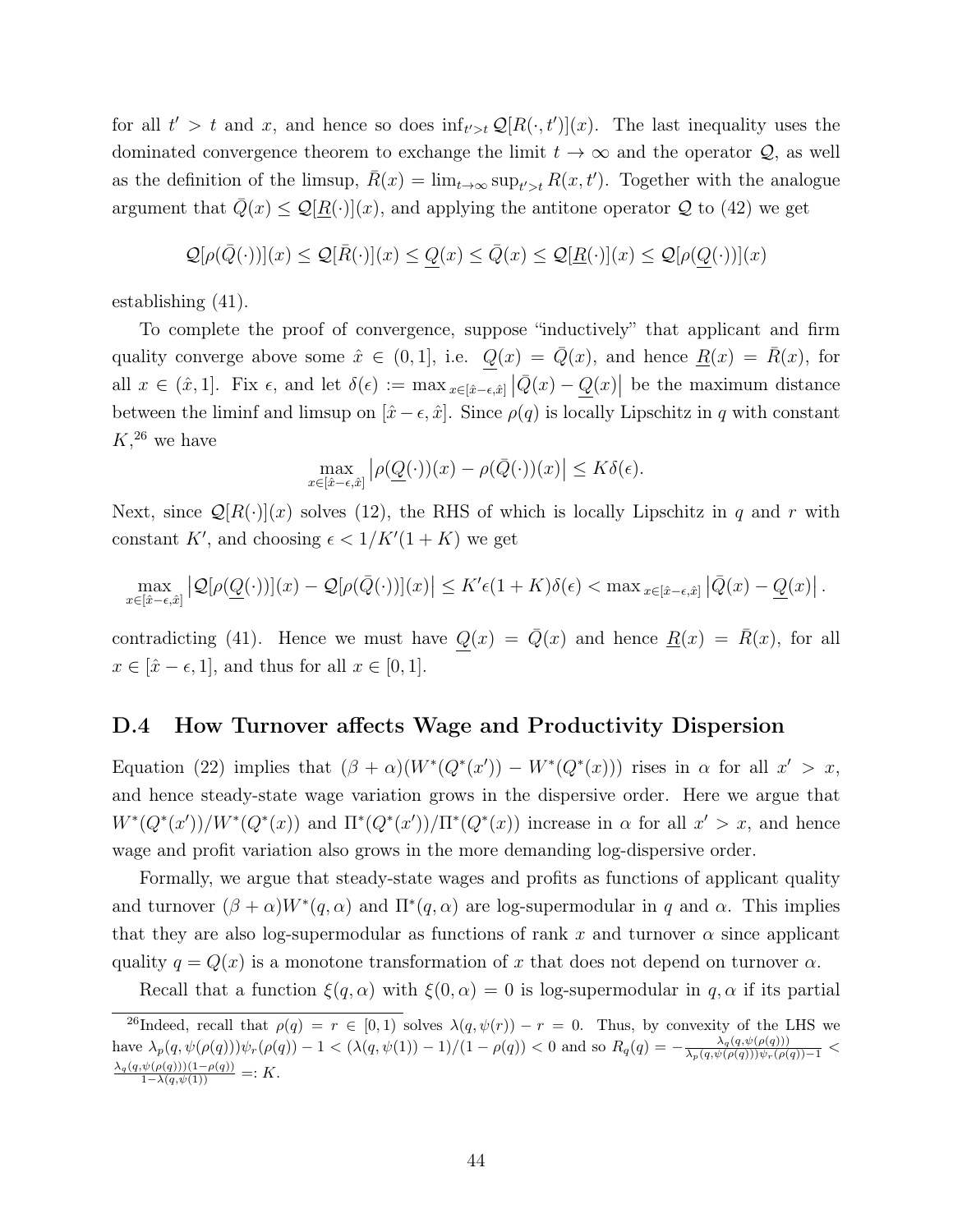derivative  $\xi_q(q,\alpha)$  is log-supermodular: For then

$$
(\log \xi(q,\alpha))_q = \left(\log \int_0^q \xi_q(\hat{q},\alpha) d\hat{q}\right)_q = \frac{\xi_q(q,\alpha)}{\int_0^q \xi_q(\hat{q},\alpha) d\hat{q}}
$$

rises in  $\alpha$ , since  $\xi_q(q,\alpha)/\xi_q(\hat{q},\alpha)$  rises in  $\alpha$  for all  $\hat{q} < q$ .

Thus, it suffices to show that marginal wages and profits (22) and (23) are log-supermodular in q and  $\alpha$ . The only factor that depends on both q and  $\alpha$  is

$$
1/\eta(q,\alpha) := 1/ \left(\beta + \alpha \left(1 - \lambda_p(q, \psi(\rho(q))) \psi_r(\rho(q))\right)\right),
$$

and so,

$$
(\log \eta(q, \alpha)^{-1})_{q, \alpha} = \frac{\eta_{\alpha} \eta_q - \eta_{\alpha q} \eta}{\eta^2} = \frac{-(1 - \lambda_p \psi_r) \alpha (\lambda_p \psi_r)_q + (\lambda_p \psi_r)_q (\beta + \alpha (1 - \lambda_p \psi_r))}{\eta^2} = \frac{(\lambda_p \psi_r)_q \beta}{\eta^2} > 0
$$
  
since  $(\lambda_p(q, \psi(\rho(q))) \psi_r(\rho(q)))_q = (\lambda_{pq} + \lambda_{pp} \psi_r \rho_q) \psi_r + \lambda_p \psi_{rr} \rho_q > 0.$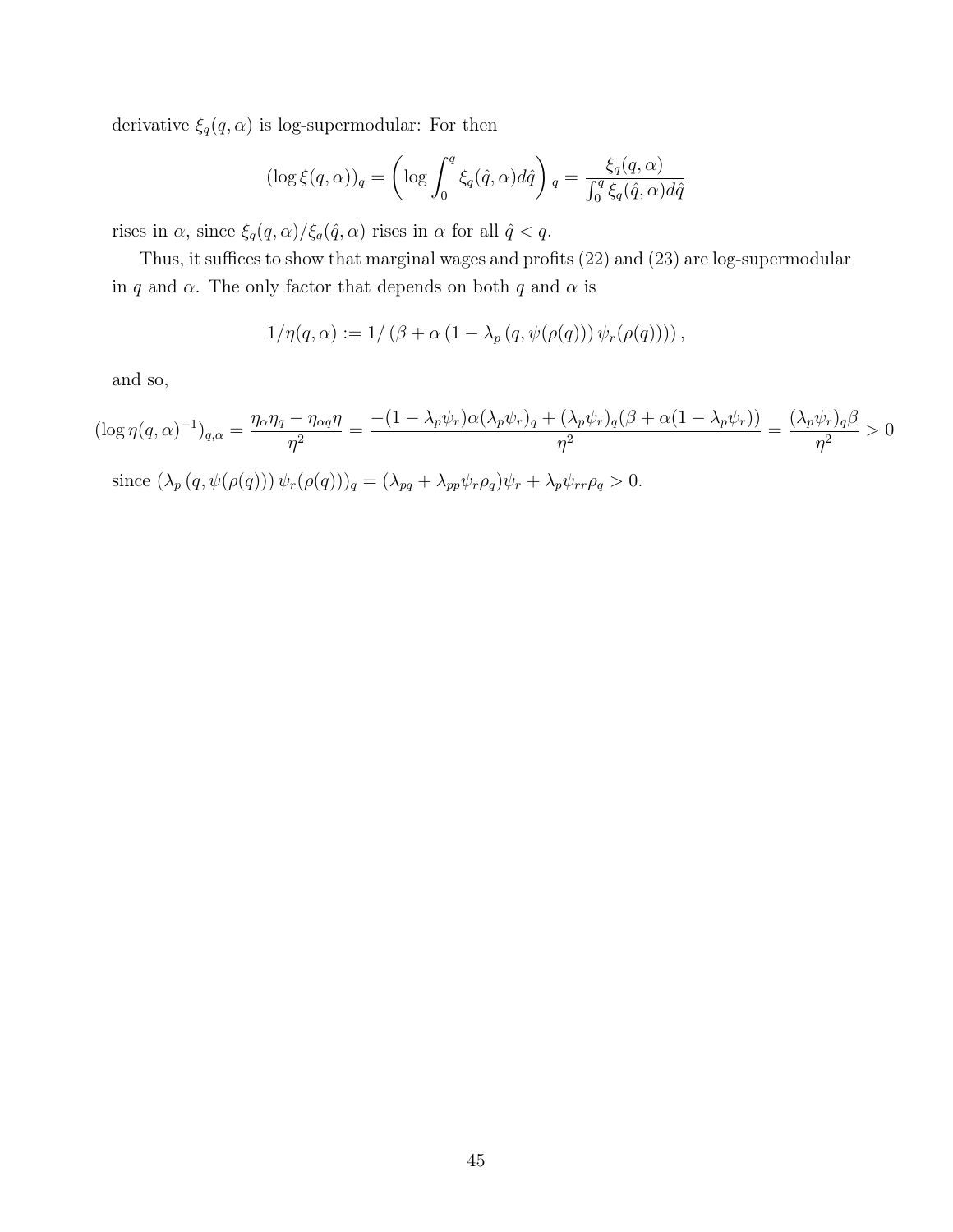# References

- Abowd, J., F. KRAMARZ, AND D. MARGOLIS (1999): "High Wage Workers and High Wage Firms," Econometrica, 67(2), 251–333.
- AGAN, A., AND S. STARR (2017): "Ban the Box, Criminal Records, and Racial Discrimination: A Field Experiment," Quarterly Journal of Economics, 133(1), 191–235.
- Albrecht, J. W., B. Decreuse, and S. B. Vroman (2019): "Directed Search and Phantom Vacancies," Working paper.
- ALBRECHT, J. W., L. NAVARRO, AND S. B. VROMAN (2010): "Efficiency in a Search and Matching Model with Endogenous Participation," *Economics Letters*, 106(1), 48–50.
- Albrecht, J. W., and S. B. Vroman (1992): "Non-Existence of Single-Wage Equilibria in Search Models with Adverse Selection," Review of Economic Studies, 59(3), 617–624.
- Anderson, A. (2015): "A Dynamic Generalization of Becker's Assortative Matching Result," Journal of Economic Theory, 159, 290–310.
- Anderson, A., and L. Smith (2010): "Dynamic Matching and Evolving Reputations," Review of Economic Studies, 77(1), 3–29.
- ATHEY, S., AND G. ELLISON (2011): "Position Auctions with Consumer Search," Quarterly Journal of Economics, 126(3), 1213–1270.
- Autor, D. H., and D. Scarborough (2008): "Does Job Testing Harm Minority Workers? Evidence from Retail Establishments," Quarterly Journal of Economics, 123(1), 219–277.
- Banfi, S., and B. Villena-Roldán (2019): "Do High-Wage Jobs Attract more Applicants? Directed Search Evidence from the Online Labor Market," Journal of Labor Economics, 37(3), 715–746.
- BARRON, J. M., J. BISHOP, AND W. C. DUNKELBERG (1985): "Employer Search: The Interviewing and Hiring of New Employees," Review of Economics and Statistics, pp. 43–52.
- Barth, E., A. Bryson, J. C. Davis, and R. Freeman (2016): "It's Where you Work: Increases in the Dispersion of Earnings across Establishments and Individuals in the United States," Journal of Labor Economics, 34(S2), S67–S97.
- BEAMAN, L., AND J. MAGRUDER (2012): "Who gets the Job Referral? Evidence from a Social Networks Experiment," American Economic Review, 102(7), 3574–3593.
- Beaman, L. A. (2011): "Social Networks and the Dynamics of Labour Market Outcomes: Evidence from Refugees Resettled in the US," Review of Economic Studies, 79(1), 128–161.
- Becker, G. S. (1973): "A Theory of Marriage: Part I," Journal of Political Economy, 81(4), 813–846.
- Behrenz, L. (2001): "Who Gets the Job and Why? An Explorative Study of Employers' Recruitment Behavior," Journal of Applied Economics, 4(2), 255–278.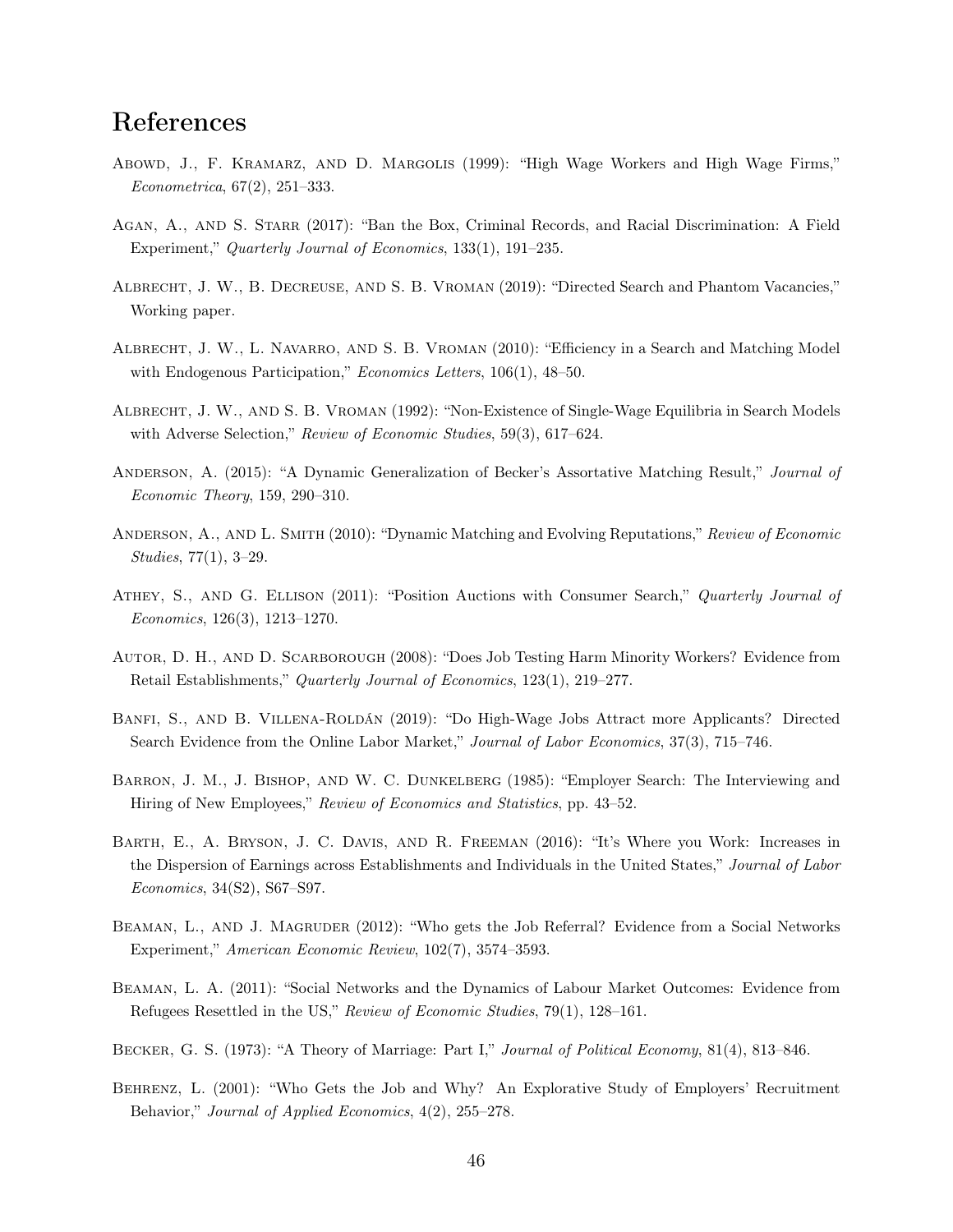- Belot, M., P. Kircher, and P. Muller (2018): "How Wage Announcements Affect Job Search A Field Experiment," Working paper, EUI.
- Bender, S., N. Bloom, D. Card, J. Van Reenen, and S. Wolter (2018): "Management Practices, Workforce Selection, and Productivity," Journal of Labor Economics, 36(S1), S371–S409.
- BENSON, A., D. Li, AND K. SHUE (2019): "Promotions and the Peter Principle," Quarterly Journal of Economics, 134(4), 2085–2134.
- BERTRAND, M., AND A. SCHOAR (2003): "Managing With Style: The Effect Of Managers On Firm Policies," Quarterly Journal of Economics, 118(4), 1169–1208.
- Bloom, N., and J. Van Reenen (2007): "Measuring and Explaining Management Practices Across Firms and Countries," Quarterly Journal of Economics, 122(4), 1351–1408.
- Board, S., M. Meyer-ter-Vehn, and T. Sadzik (2017): "Recruiting Talent," Working paper, UCLA.
- BOCK, L. (2015): Work Rules! Insights from Inside Google that will Transform how you Live and Lead. Twelve.
- BROWN, M., E. SETREN, AND G. TOPA (2016): "Do Informal Referrals Lead to Better Matches? Evidence from a Firm's Employee Referral System," Journal of Labor Economics, 34(1), 161–209.
- BURDETT, K., AND K. L. JUDD (1983): "Equilibrium Price Dispersion," *Econometrica*, 51(4), 955–969.
- BURDETT, K., AND D. T. MORTENSEN (1998): "Wage Differentials, Employer Size, and Unemployment," International Economic Review, 39(2), 257–273.
- BURKS, S. V., B. COWGILL, M. HOFFMAN, AND M. HOUSMAN (2015): "The Value of Hiring through Employee Referrals," Quarterly Journal of Economics, 130(2), 805–839.
- CARD, D., A. R. CARDOSO, J. HEINING, AND P. KLINE (2018): "Firms and Labor Market Inequality: Evidence and Some Theory," Journal of Labor Economics, 36(S1), S13–S70.
- CARD, D., J. HEINING, AND P. KLINE (2013): "Workplace Heterogeneity and the Rise of West German Wage Inequality," Quarterly Journal of Economics, 128(3), 967–1015.
- Cole, H. L., G. J. Mailath, and A. Postlewaite (2001): "Efficient Non-contractible Investments in Large Economies," Journal of Economic Theory, 101(2), 333–373.
- Dur, U., S. D. Kominers, P. A. Pathak, and T. Sönmez (2018): "Reserve Design: Unintended Consequences and the Demise of Boston's Walk Zones," Journal of Political Economy, 126(6), 2457–2479.
- FARBER, H. S., AND R. GIBBONS (1996): "Learning and Wage Dynamics," Quarterly Journal of Economics, 111(4), 1007–1047.
- FOSTER, L., J. HALTIWANGER, AND C. SYVERSON (2008): "Reallocation, Firm Turnover and Efficiency: Selection on Productiviy or Profitability?," American Economic Review, 98(1), 394–425.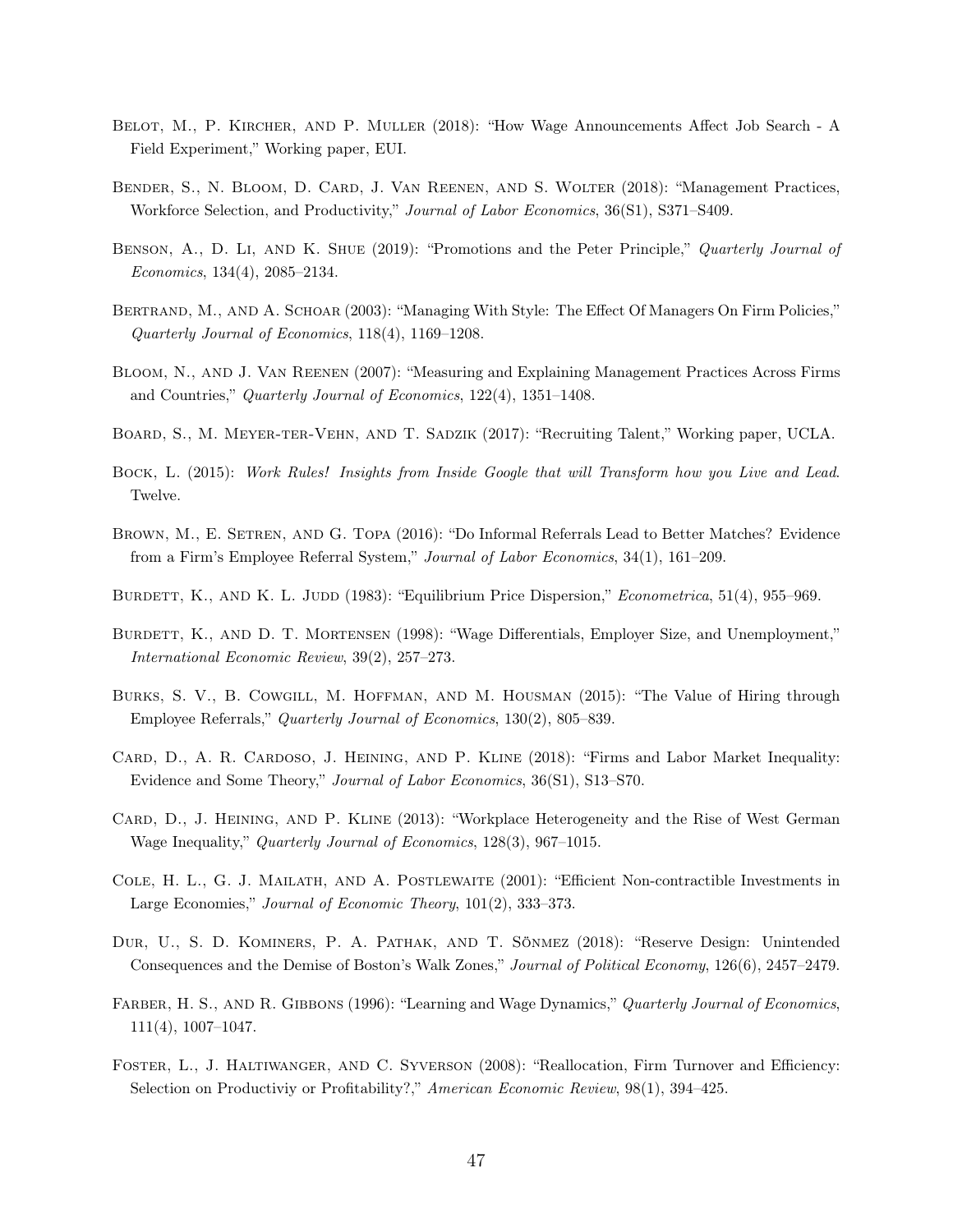- Fredriksson, P., L. Hensvik, and O. N. Skans (2018): "Mismatch of talent: Evidence on Match Quality, Entry Wages, and Job Mobility," American Economic Review, 108(11), 3303–38.
- GIORCELLI, M. (2019): "The Long-Term Effects of Management and Technology Transfers," American Economic Review, 109(1), 121–152.
- Gupta, S. (2018): "What Do Good Managers Do? Evidence from an Insurance Firm in India," Working paper, Boston University.
- HARTMAN, P. (2002): *Ordinary Differential Equations*. Society for Industrial and Applied Mathematics (SIAM), Philadelphia, PA.
- HASTINGS, R., AND P. MCCORD (2009): "Netflix Culture: Freedom and Responsibility," Presentation, http://www.slideshare.net/reed2001/culture-1798664.
- Hensvik, L., and O. N. Skans (2016): "Social Networks, Employee Selection, and Labor Market Outcomes," Journal of Labor Economics, 34(4), 825–867.
- HOFFMAN, M., L. B. KAHN, AND D. Li (2017): "Discretion in Hiring," Quarterly Journal of Economics, 133(2), 765–800.
- Holzer, H. J. (1987): "Hiring Procedures in the Firm: Their Economic Determinants and Outcomes," in Human Resources and the Performance of the Firm, ed. by M. Kleiner, R. Block, M. Roomkin, and S. Salsburg. Industrial Relations Research Association, Madison, WI.
- Hopenhayn, H., and R. Rogerson (1993): "Job Turnover and Policy Evaluation: A General Equilibrium Analysis," Journal of Political Economy, 101(5), 915–938.
- HOPENHAYN, H. A. (1992): "Entry, Exit, and Firm Dynamics in Long Run Equilibrium," *Econometrica*, 60(5), 1127–1150.
- Hopkins, E., and T. Kornienko (2004): "Running to Keep in the Same Place: Consumer Choice as a Game of Status," American Economic Review, 94(4), 1085–1107.
- Hsieh, C.-T., E. Hurst, C. Jones, and P. Klenow (2019): "The Allocation of Talent and U.S. Economic Growth," Discussion Paper 5.
- Jovanovic, B. (1982): "Selection and the Evolution of Industry," Econometrica, 50(3), 649–670.
- Katz, L. F., and K. M. Murphy (1992): "Changes in Relative Wages, 1963–1987: Supply and Demand Factors," Quarterly Journal of Economics, 107(1), 35–78.
- Kramarz, F., and O. N. Skans (2014): "When Strong Ties are Strong: Networks and Youth Labour Market Entry," Review of Economic Studies, 81(3), 1164–1200.
- Kurlat, P. (2016): "Asset Markets With Heterogeneous Information," Econometrica, 84(1), 33–85.
- Kurlat, P., and F. Scheuer (2020): "Signaling to Experts," Discussion paper, USC.
- Lazear, E. (2000): "Performance Pay and Productivity," American Economic Review, 90(5), 1346–1361.